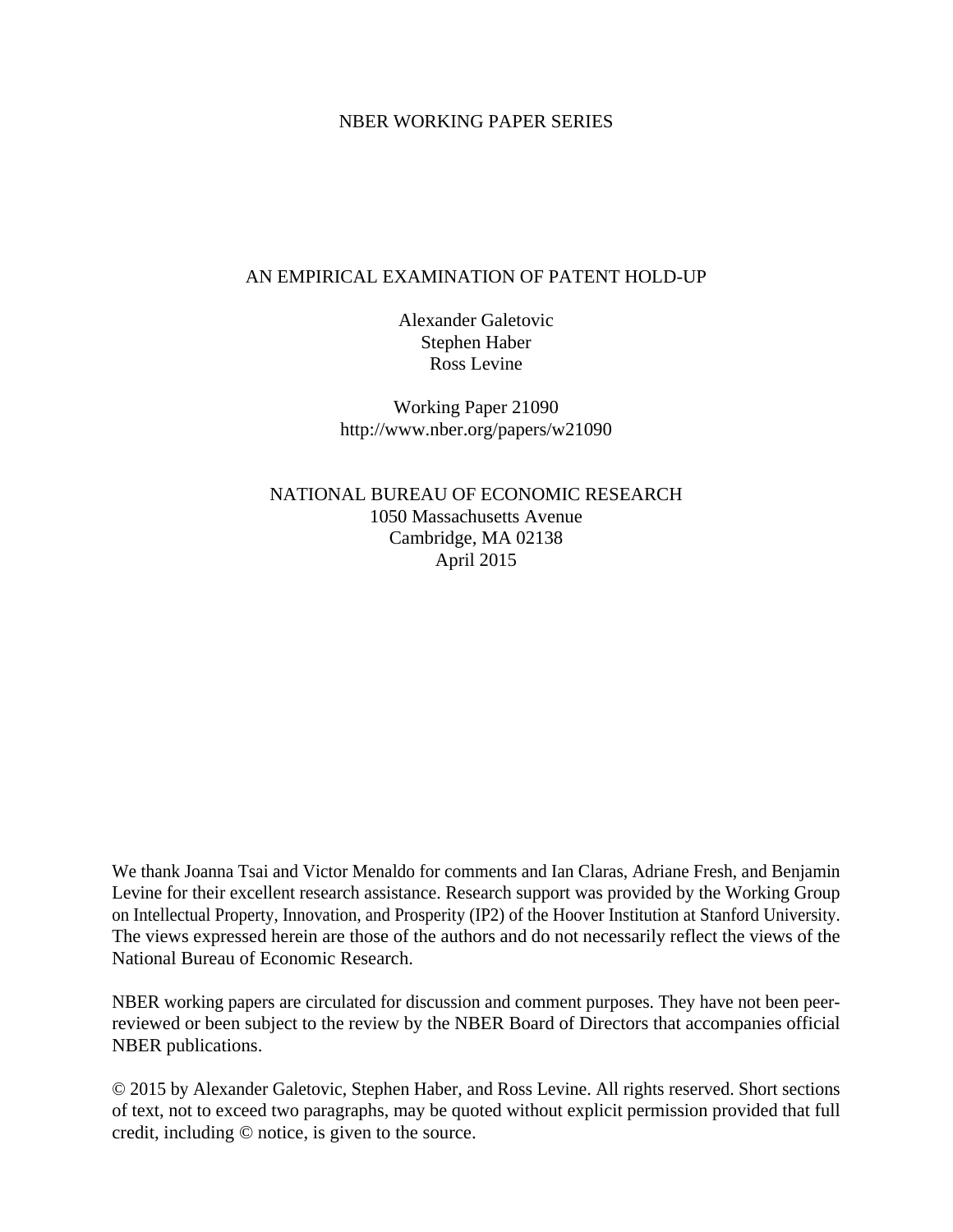An Empirical Examination of Patent Hold-up Alexander Galetovic, Stephen Haber, and Ross Levine NBER Working Paper No. 21090 April 2015 JEL No. K11,O31,O34,O38

## **ABSTRACT**

A large literature asserts that standard essential patents (SEPs) allow their owners to "hold up" innovation by charging fees that exceed their incremental contribution to a final product. We evaluate two central, interrelated predictions of this SEP hold-up hypothesis: (1) SEP-reliant industries should experience more stagnant quality-adjusted prices than similar non-SEP-reliant industries; and (2) court decisions that reduce the excessive power of SEP holders should accelerate innovation in SEP-reliant industries. We find no empirical support for either prediction. Indeed, SEP-reliant industries have the fastest quality-adjusted price declines in the U.S. economy.

Alexander Galetovic Fac. Cs. Economicas y Empresariales Universidad de Los Andes Av. San Carlos de Apoquindo 2200 Santiago CHILE alexander@galetovic.cl

Stephen Haber Dept of Political Science Stanford University Stanford, CA 94305-6044 haber@leland.stanford.edu Ross Levine Haas School of Business University of California at Berkeley 545 Student Services Building, #1900 (F685) Berkeley, CA 94720-1900 and NBER Ross\_levine@haas.berkeley.edu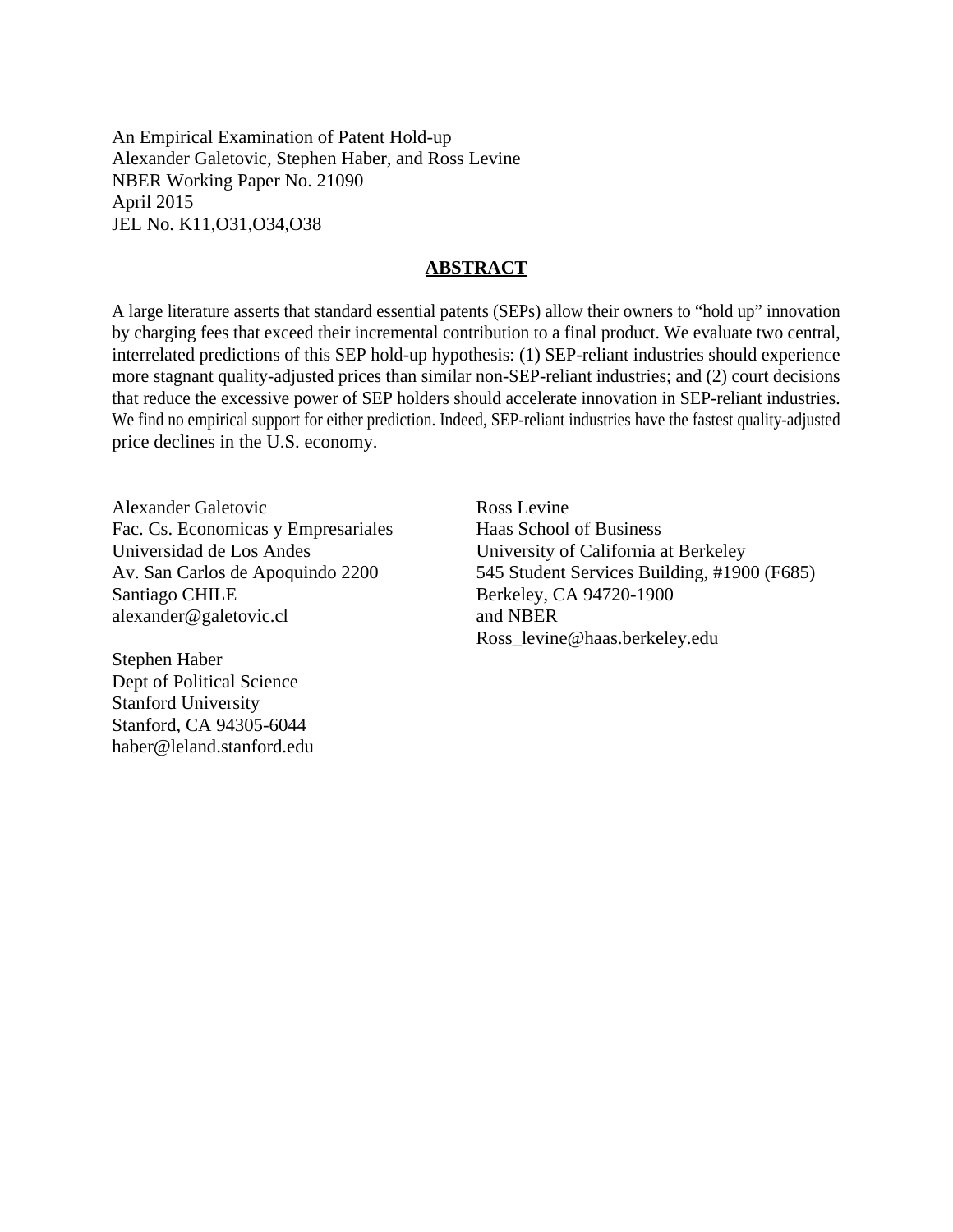#### **1. Introduction**

Economic theory offers conflicting perspectives on whether "patent hold-up" is slowing American innovation. Based on seminal work by Williamson (1967, 1979), Klein, Crawford, and Alchian (1978), Joskow (1985,1988) and Grossman and Hart (1986), the patent hold-up hypothesis asserts that patent holders charge licensing royalties to manufacturing firms that exceed the true economic contribution of the patented technology, thereby discouraging innovation by manufacturers and hurting consumers. Recent work, including by Shapiro (2001), Swanson and Baumol (2005), Farrell, Hayes, Shapiro and Sullivan (2007), Lemley and Shapiro (2007), Miller (2007) and Kobayashi and Wright (2009), emphasizes that the patent hold-up problem is particularly acute for Standard Essential Patents (SEPs).<sup>1</sup> SEPs are patents on inventions that form the standards essential for the inter-operability of connected systems, such as cell phones, personal computers, televisions, and audio-visual systems. Hold-up might be especially pronounced for SEPs because once manufacturing firms make large investments based on an accepted technological standard, SEP holders can extract the value of their patents being part of that standard, not merely the technical contribution of the patent to the final product. From this perspective, granting too much protection to SEP holders slows innovation.

Other work, however, argues that the proposed remedies to mitigate SEP hold-up, such as ex ante determination of royalty rates at the time a patent is declared standard essential, will result in royalty rates that are too low, thereby reducing the incentives for firms to innovate (Elhauge 2008, Ganglmair, Froeb, and Werden 2012). In a similar vein, Schmalensee (2009) Sidak (2009), and Kieff and Layne-Farrar (2013) argue that the ex post bargaining position of a monopsonistic collection of manufacturers—especially given their abundant legal resources—is much stronger than the bargaining position of patent holders. This reduces the expected returns to inventions and lowers investment in the costly, risky process of developing and patenting new technologies.

<sup>&</sup>lt;sup>1</sup> See Egan and Teece (2015) for a comprehensive survey.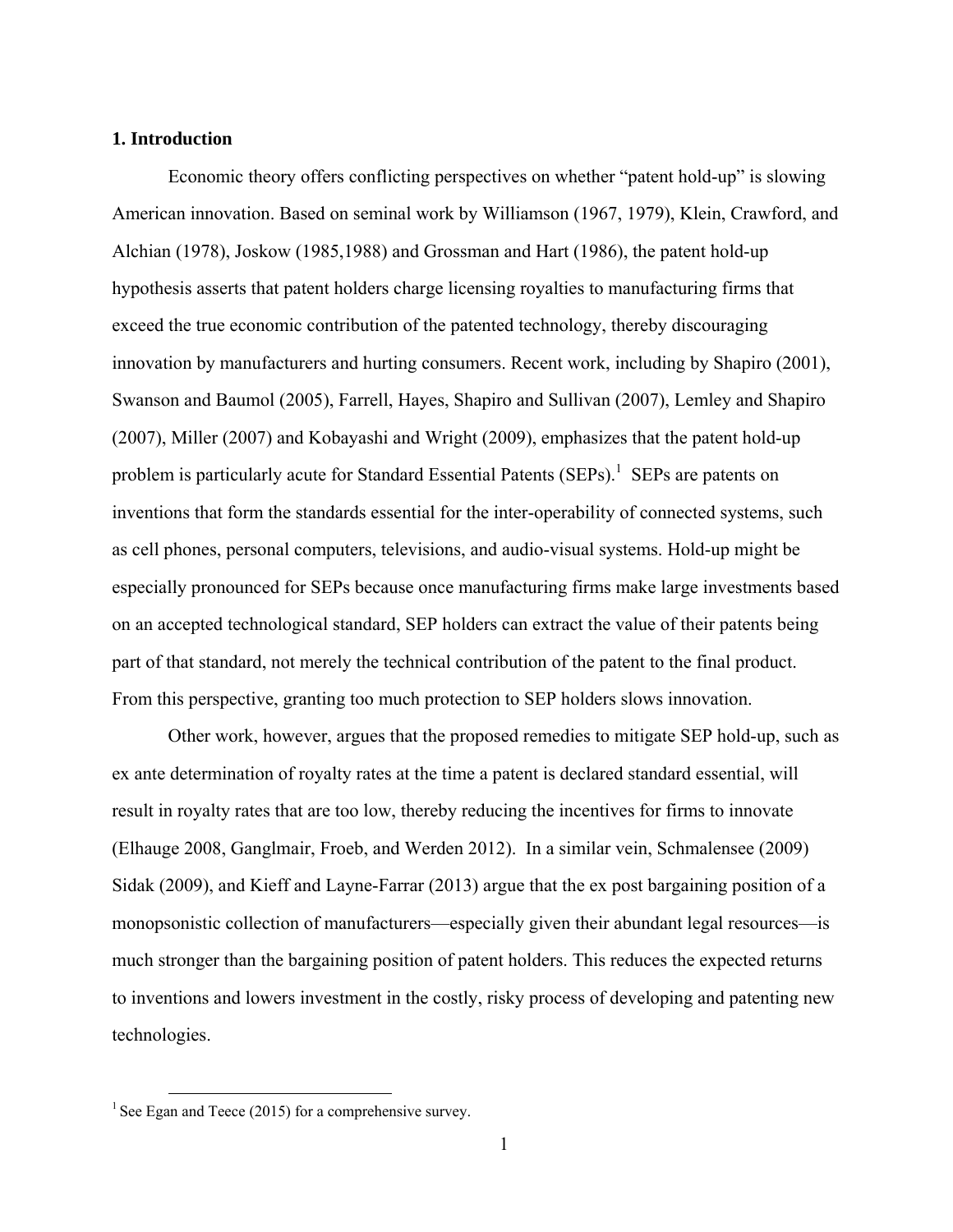These scholarly debates shape policy disputes. Arguing that excessive protection of patent holders slows innovation, President Obama has issued five executive orders that reform the current system of patent review and award. In addition, Congress considered, but ultimately rejected, nine different patent reform bills in 2013-14. The current Congress is focused on two strikingly different bills—one that strengthens patent holder rights, and one that weakens those rights.

In this paper, we contribute to these debates by providing empirical evidence on whether SEP hold-up slows innovation. While an extensive theoretical literature examines the possibilities for SEP hold-up, Gerardin, Layne-Farrar, and Padilla (2008) and Barnett (2014) note that there is very little empirical evidence that SEP hold-up actually occurs, and that such evidence as exists is inconclusive. Although policy analysts, lawyers, and practitioners provide anecdotes about SEP hold-up, we are unaware of previous systematic evaluations of the core predictions emerging from IO-based theories of SEP hold-up.

We assess one of the central empirical implications of the SEP hold-up hypothesis: If SEPs are slowing the rate of innovation, then products that are highly reliant upon SEPs will experience more stagnant quality-adjusted prices than similar products that do not rely heavily on SEPs. That is, if the patenting system empowers SEP holders to negotiate excessive royalty payments and this in turn slows innovation by discouraging investment and market entry, then SEP hold-up will harm downstream consumers in the form of slower price declines and slower improvements in product quality and variety. This prediction emerges from a wide assortment of IO-based models of SEP hold-up. Furthermore, this prediction focuses on the essential issue in the policy debate: Are SEPs impeding improvements in consumer welfare by slowing reductions in quality adjusted prices?

To conduct our analyses, we use quality-adjusted price data on a variety of consumer and producer products. Most of our analyses cover the period between 1997 and 2013. We also examine the period from 1951 through 2013 for a smaller cross-section of products due to data availability. We primarily use Consumer Price Series (CPS) from the Bureau of Labor Statistics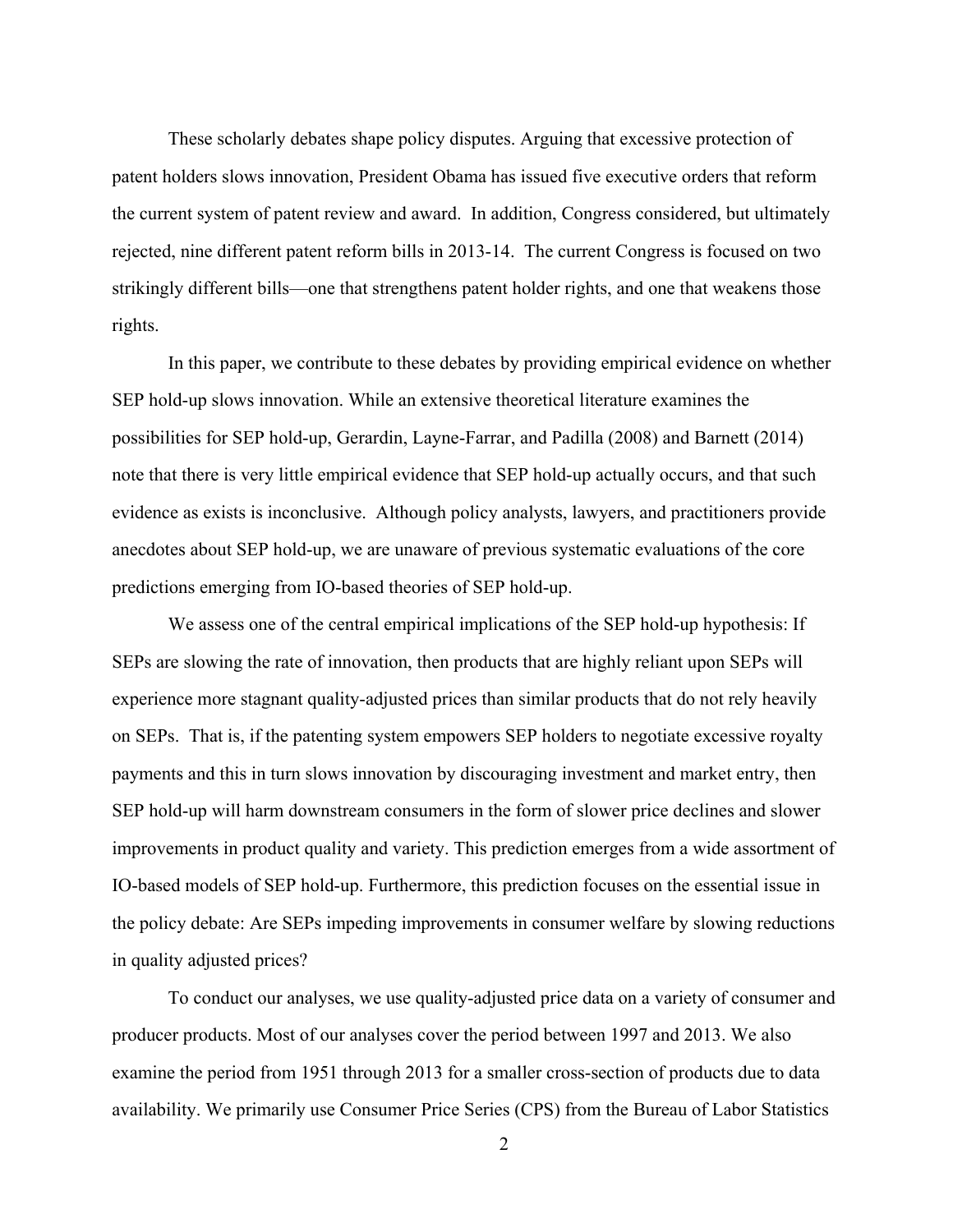(BLS). They provide quality-adjusted price data that reflects the prices paid by consumers, not the prices paid by intermediate producers. However, when firms primarily purchase the product (e.g., computers), we use the Producer Price Series from the Bureau of Economic Analysis (BEA), which also provides quality-adjusted prices. We describe these quality adjustments in Appendix A.

To assess whether SEP hold-up slows innovation, we use two methods. First, we examine the evolution of the quality-adjusted prices of different industries. We differentiate industries by the degree to which their products rely on SEPs. We compare the quality-adjusted price dynamics of SEP-reliant industries, non-SEP-reliant industries, and a textbook hold-up industry: electricity distribution.

We categorize SEP-reliant and non-SEP-reliant industries as follows. A rich literature emphasizes that the personal computer, smart phone, audio and video equipment, and TV industries rely heavily on  $SEPs<sup>2</sup>$ . These are all industries that require interoperability and thus have formal organizations that meet regularly to agree on industry-wide standards. Firms that own patents that read on these standards may then declare their patents as standard essential. Consequently, we categorize products as being SEP-reliant if they are meant to operate as part of a connected system and if there are one or more formal organizations that set technical standards for interoperability in that system. Smartphones provide a classic example: they must not only be interoperable across a variety of different manufacturers and phone service providers, but the photos and video they produce must be compatible with a variety of other products, such as personal computers and video monitors, while their internet capabilities must be compatible with

<sup>&</sup>lt;sup>2</sup> For example, Lemley and Shapiro (2007: 1992) state that: "In the information technology sector in particular, modern products such as microprocessors, cell phones, or memory devices can easily be covered by dozens or even hundreds of different patents. As a striking example, literally thousands of patents have been identified as essential to the proposed new standards for 3G cellular telephone systems." Their case studies (2025-29) focus on 3G cellular technologies, Wi-Fi 802.11 technologies, DVD media, the MP3 music format, and RFID chips. Farrell, Hayes, Shapiro, and Sullivan (2007) also call attention to the potential problem in IT industries. They motivate their paper with seven cases: three of which are about computer technologies, two of which are about modems, and one of which is about cell phones. Swanson and Baumol (2005) point to "computers, software, telecommunications, consumer electronics, and the Internet…" Miller (2007) argues that standard setting organization pervade the information and communication technology industries.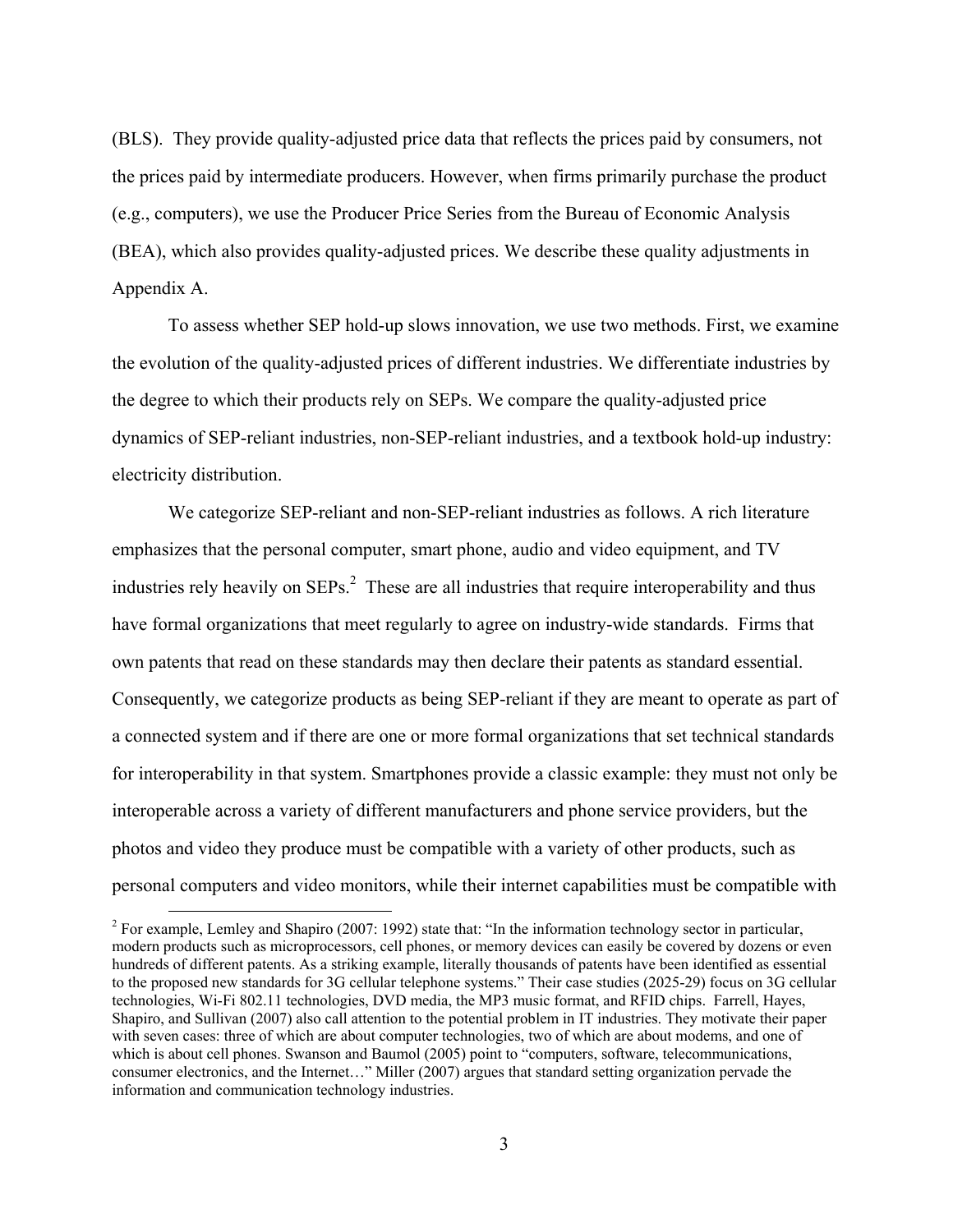the technical capabilities of various WiFi routers. Standards for smartphones are established by the 3rd Generation Partnership Project (3GPP), which includes a wide variety of network providers, phone manufacturers, component producers, and chip design firms.

We compare these SEP-reliant products against a set of industries whose products have high patent counts, but whose core functions do not require interoperability or compatibility and therefore do not rely heavily on SEPs. Automobiles provide a classic example: there are SEPs in non-core functions such as Tire Pressure Monitoring Systems, or Rear Set Entertainment Systems, but core functions—most particularly the drive train—are self-contained and thus are proprietary across manufacturers. Table 1 presents summary information about each of the products included in each category: SEP-reliant industries, non-SEP-reliant industries, and a classic hold-up industry.

The second method for assessing whether SEP hold-up slows innovation involves a quasi-natural experiment in which we evaluate whether a Supreme Court decision that weakened the power of SEP holders accelerated the rate of quality-adjusted price reductions in SEP-reliant industries relative to other industries. The 2006 Supreme Court's *eBay Inc. v. MercExchange LLC* decision made it more difficult for SEP owners to obtain injunctions against infringers than the holders of non-SEP patents.<sup>3</sup> Critically for our analyses, proponents of the SEP hold-up hypothesis advocate for limiting injunctions by SEP holders (Lemley and Shapiro, 2007). They argue that such limits would spur innovation by reducing the excessive power of SEP holders. We examine the impact of this "eBay treatment" effect. Specifically, we employ a difference-indifferences specification and test whether quality-adjusted prices fall faster in SEP-reliant industries after the *eBay Case*, while controlling for industry and year effects. That is, if hold up had been slowing innovation in SEP-reliant industries prior to *eBay*, then we should see a more

<sup>&</sup>lt;sup>3</sup> There is a broad consensus in the legal literature that the firms that license their patents, which by definition includes the holders of SEPs, face greater difficulty in meeting the Supreme Court's "four-factor test" for a permanent injunction. See Balganesh (2008), Beckerman-Rodau (2007), Ellis, Jarosz, Chapman and Oliver (2007), Diessel (2007), Hand (2007), Golden (2007), Grab (2006), Jones (2007), Klar (2006, 2008), Mersino (2007), Mulder (2007), Newcombe, Ostro, King and Ruben (2008), Reis (2008); Rendleman (2008), Solomon (2010), Stockwell (2006), and Tang (2006).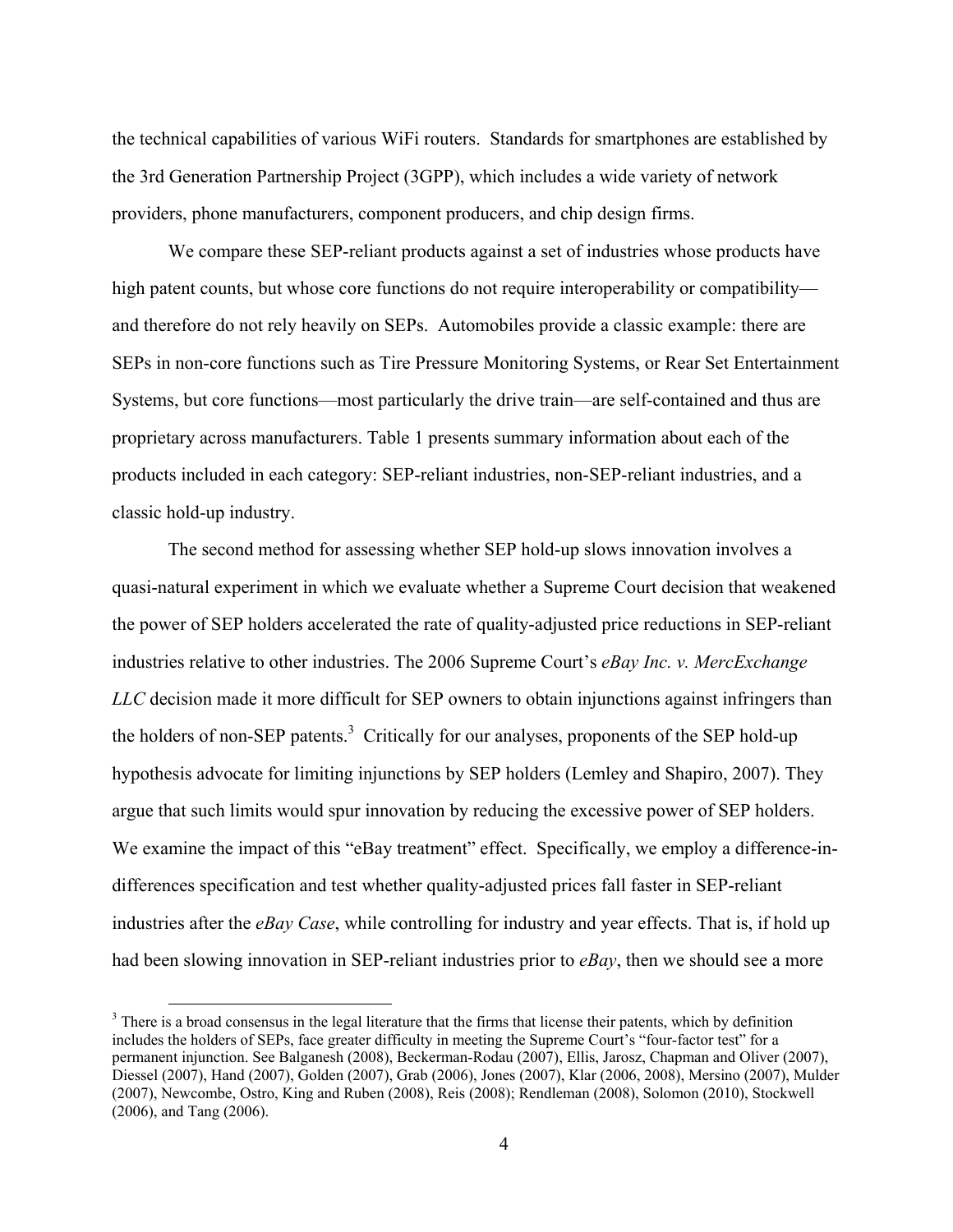rapid decrease in the quality-adjusted prices of SEP-reliant products relative to non-SEP-reliant products after *eBay*.

In examining the dynamics of quality-adjusted prices, we do not find support for the SEP hold-up hypothesis. We find that products that are SEP-reliant have experienced rapid and sustained price declines over the past 16 years. In contrast, the quality-adjusted prices of a classic holdup industry—electricity distribution— *increased*. The differences in the movement of the quality-adjusted prices of electricity distribution and SEP-reliant products have to be expressed as orders of magnitude. The prices of SEP-reliant products have fallen at rates that are not only fast relative to a classic hold-up industry, they are fast relative to the patent-intensive products that are not SEP-reliant.

Two interrelated concerns are that SEP-reliant products might be more innovative than non- SEP-reliant products for technological reasons and the rate of innovation of SEP-reliant products would have been still faster if SEP hold-up were not slowing innovation. We address these concerns formally when we conduct the quasi-natural experiment based on the *eBay case*. We can address these concerns informally be examining only digital technologies that follow "Moore's Law."<sup>4</sup> If the SEP Hold-up hypothesis holds, we would find that the quality-adjusted prices of Moore's Law products that are non-SEP-reliant would fall faster than the qualityadjusted prices of products that are SEP-reliant. The data indicate the opposite, however: the prices of non-SEP-reliant Moore's Law products fall more slowly than the prices of SEP-reliant Moore's Law products. While illustrative, these graphs do not fully address the concern: among Moore's Law products, those that rely on SEPs might be more technologically dynamic than other such products. Thus, we examine the differential impact of the *eBay case* on SEP-reliant and non-SEP-reliant industries.

In examining the quasi-natural experiment involving the *eBay case*, we also cannot reject the null hypothesis of no SEP hold-up. The difference-in-differences results do not indicate that

<sup>&</sup>lt;sup>4</sup> Moore's Law is the observation that the number of transistors in a dense integrated circuit doubles approximately every two years.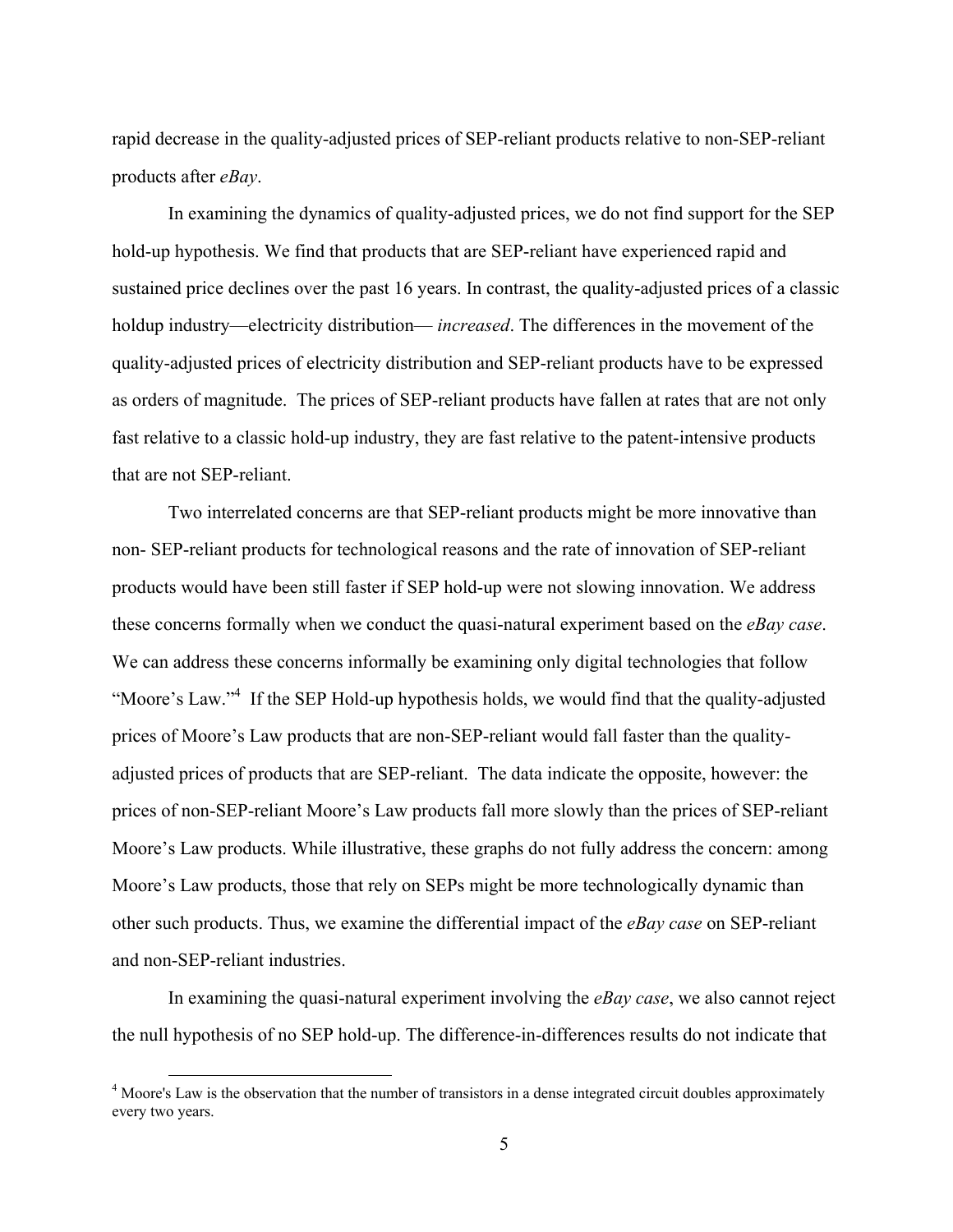quality-adjusted prices fall faster in SEP-reliant industries after the *eBay Case*. We use several specifications and try de-trending the data to control for potential differences in underlying innovation rates by product. But, in contrast to the SEP hold-up view, we cannot reject the null hypothesis that the *eBay case* did not differentially affect SEP-reliant industries.

It is important to emphasize that we are not claiming that the patent system as currently defined cannot be improved. Rather, we offer evidence on two interrelated predictions of the SEP hold-up hypothesis. First, if SEPs are holding up innovation, then products that are highly reliant upon SEPs should experience more stagnant quality-adjusted prices than similar non-SEP-reliant products. Second, if SEPs are holding-up innovation, then changes in the legal system (the eBay Case) that weaken the excessive negotiating strength of SEP holders should accelerate reductions in quality-adjusted prices in SEP-reliant industries relative to non-SEPreliant industries. We find no evidence for either prediction.

The remainder of the paper is organized as follows. Section 2 describes patent hold-up and uses a simple theoretical model to frame its empirical implications. Section 3 evaluates the testable implications by simply graphing the evolution of quality-adjusted prices of the products in different industries. Section 4 assesses whether SEP-reliant industries experienced a decrease in quality-adjusted prices, relative to non-SEP-reliant industries, following the Supreme Court's eBay decision. Section 5 concludes.

# **2. Holdup and Its Testable Implications**

#### *2.1 Patent Hold-Up*

The term "hold-up" describes the following situation. Firm A makes a large investment that is specific to an input produced by Firm B and difficult to redeploy to some other use. Firm A contracts with Firm B for the crucial input, but no contract is ever complete and there are always unforeseen contingencies. Thus, after Firm A has made its asset-specific investment,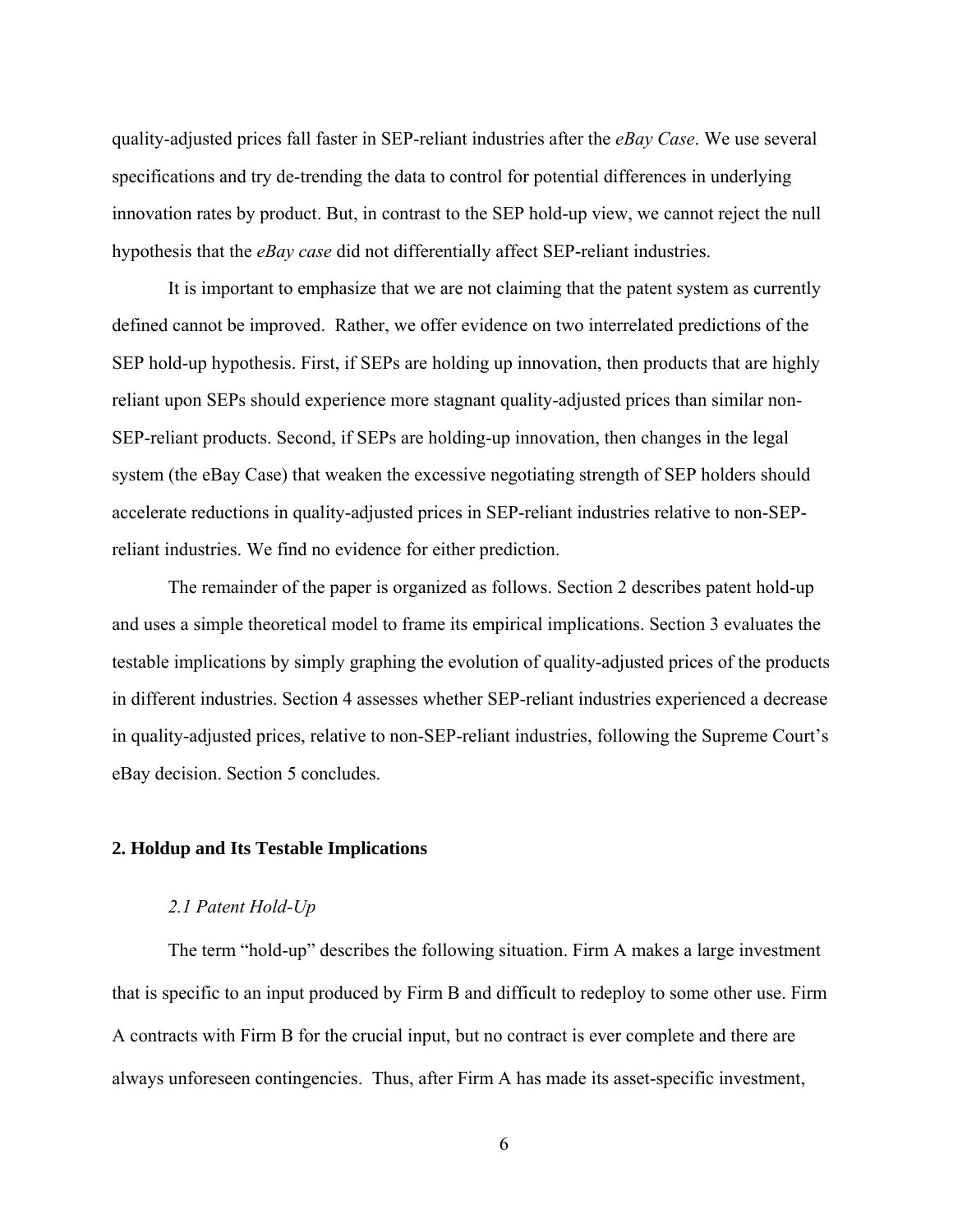strategically-timed claims by Firm B allow it to engage in ex post opportunistic negotiation. Oliver Williamson (1985, p. 47) famously described this situation as "self-interest seeking with guile." Firm A is not a sheep to be fleeced, however; it knows that Firm B can behave opportunistically, and it therefore behaves in ways that protects itself, but that may increase costs, lower output, or slow the rate of innovation.

The quintessential example of hold-up is a mine located in a mountainous area accessible by a single pass. The miner sinks a huge investment in purchasing the subsoil rights, digging and reinforcing shafts and adits, purchasing specialized equipment, and the like—during which time the owner of the pass assures the miner of a reasonable toll for a right of way to get the ore to a distant processing plant. Once the miner has started to produce ore, however, and now faces large sunk costs, the owner of the pass demands a new, higher, toll by exploiting an incomplete element of the initial contract, such as differences in the size or weight of the trucks being used, changes in the constructions costs for necessary improvements to the roadway, or any number of similar "problems" that were not originally foreseen. Her new toll rates allow her to extract all of the quasi-rents of the mine, leaving the miner only enough income to cover her variable costs of production.

Knowing that this might happen, the mine owner either makes no investment in the mine in the first place, or invests in the mine in an inefficient fashion, resulting in less mining output at a higher cost of production than would occur otherwise. The result is an increase in the miner's fixed and average costs, which imply that the mine owner must receive a higher price for her minerals than would be the case otherwise. This scenario is played out across the mining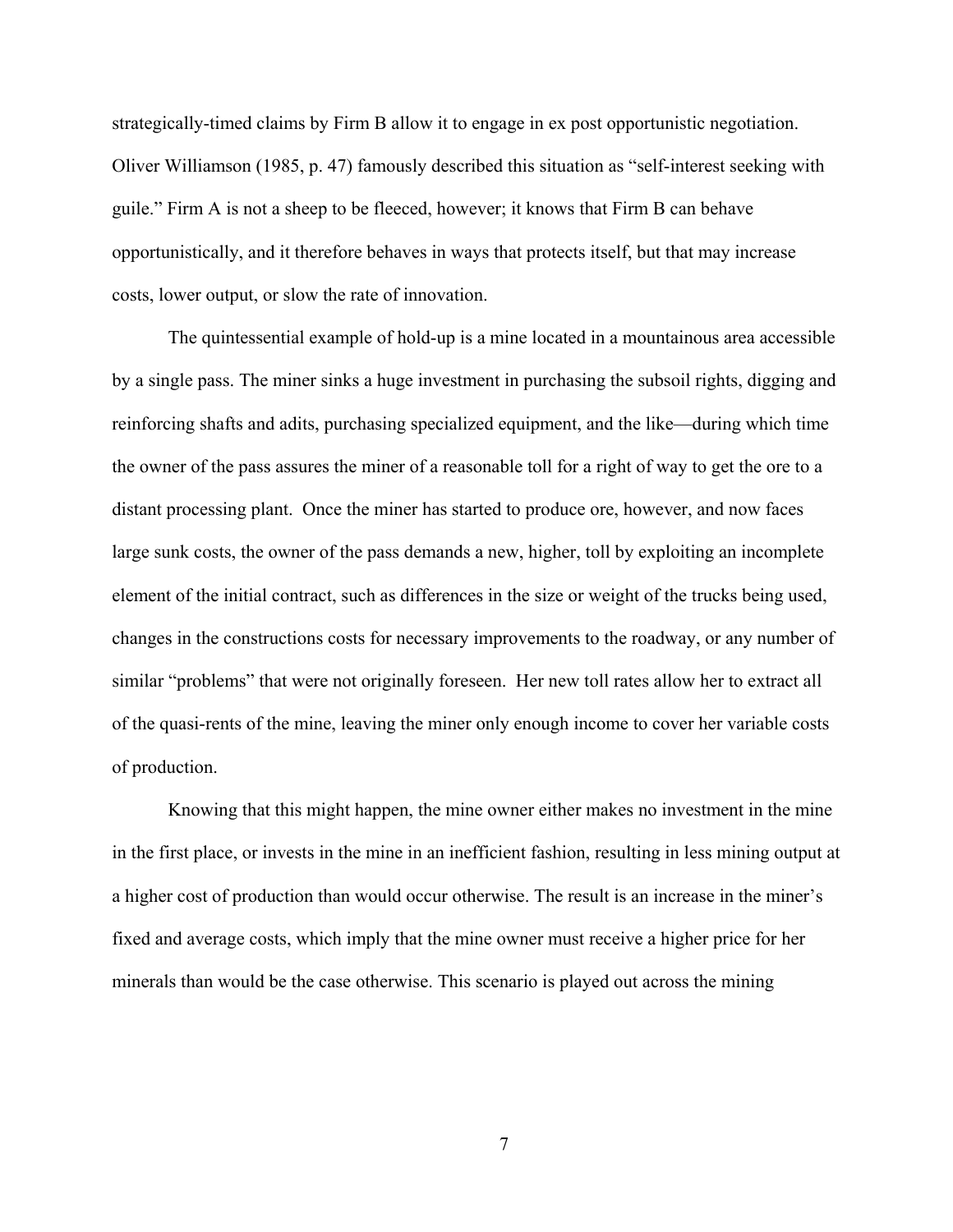industry, resulting in higher costs of production in the short run and less entry, competition, and incentives to innovate over the long run. $<sup>5</sup>$ </sup>

SEP hold-up is a variety of this general hold-up problem. Instead of a land owner levying an excessive toll for a right of way, SEP hold-up takes place by an SEP holder erecting her own version of a toll booth—a licensing fee for the use of her patent in excess of its "true economic contribution" to a manufactured product. As defined by the Federal Trade Commission (2011, p. 191), "'Hold-up" is [...] a patentee's ability to extract a higher licensing fee after an accused infringer has sunk costs into implementing the patented technology than the patentee could have obtained at the time of design decisions, when the patented technology competed with alternatives." Since complex products involve hundreds, if not thousands, of SEPs, and because SEP holders do not know the royalties charged by one another, the SEP hold-up hypothesis implies that SEP holders may jointly extract most, if not all, of the quasi-rents of the manufacturing company via multiple "toll booths"—a theoretical construct known as "royalty stacking."

# *2.2 Implications of Patent Hold-Up*

The extraction of the manufacturing firm's quasi-rents by the SEP holder (or holders) has at least four negative implications for the prices paid by consumers and the rate of innovation. First, the manufacturer might respond by accepting the demands of SEP holders, and then pass on the additional costs to consumers, resulting in higher prices than would obtain otherwise.

<sup>&</sup>lt;sup>5</sup> The mine owner could respond by investing in lobbying in order to change the contracting environment, by, for example, getting the government to decree that miners can set toll rates ex ante for rights of way on other people's land—but this option requires the miner to share some of the quasi rents with politicians, again driving up both fixed and average costs, with an attendant drop in output and/or increase in price. During the Porfirio Díaz dictatorship in Mexico (1877-1911) miners successfully lobbied for such a property rights system; landowners were only entitled to price their land in its normal use (not as a right of way), and landowners could be forced to accept the miner's offer by a government agent via mandatory arbitration. For an analysis of that system, and its attendant political costs, see Haber, Razo, and Maurer (2003, ch. 7).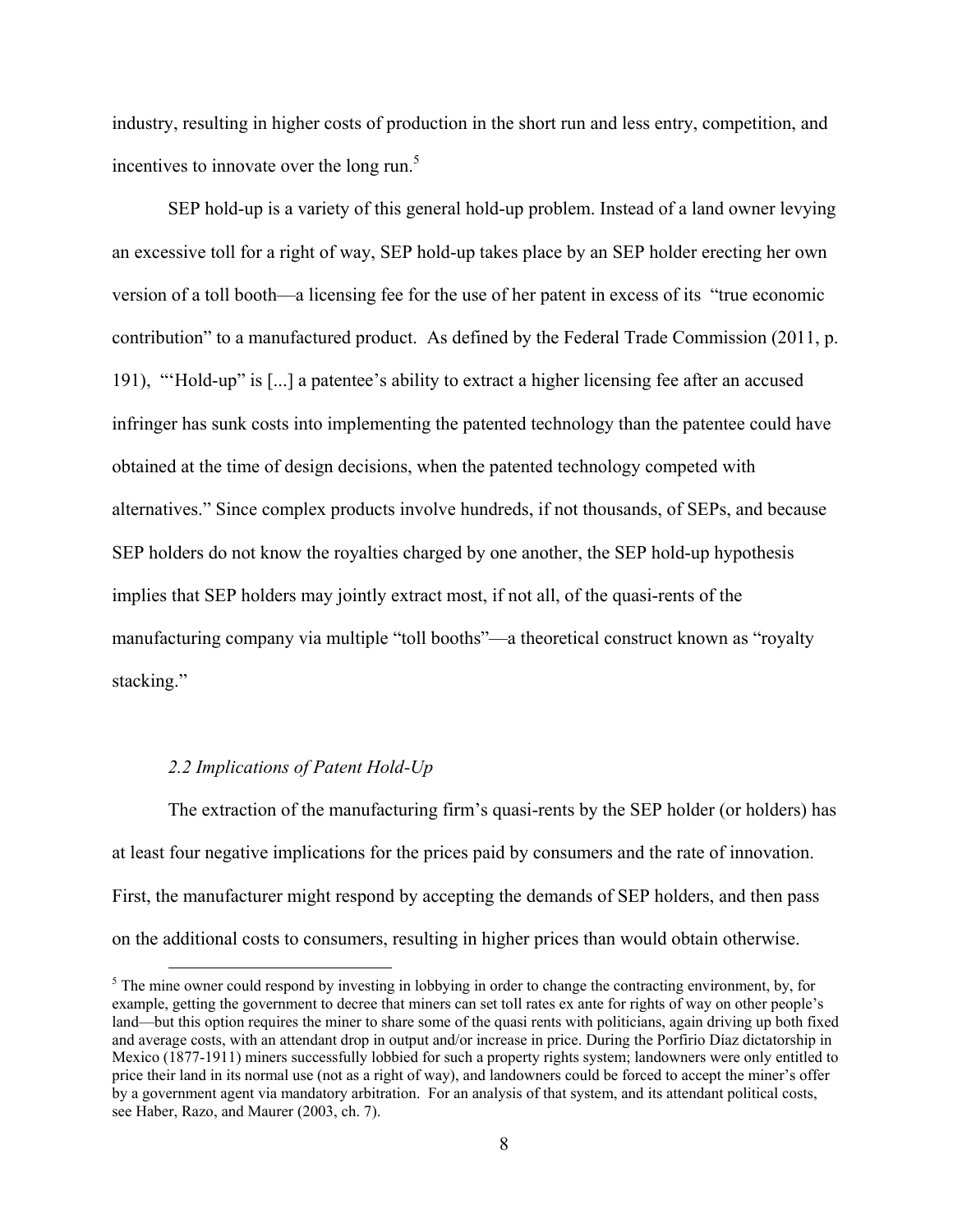Second, the manufacturer might respond by investing inefficiently. She might, for example, employ an outdated technology in her product in order to avoid paying the excessive royalties, with a concomitant lack of improvement in product quality. Third, she might vertically integrate by purchasing all of the necessary SEPs—but that would allow the SEP holders to capitalize the quasi-rents they extract via royalties into the market price of their patents, thereby driving up the manufacturer's fixed and average costs. The manufacturer must either accept lower profit margins, with concomitant reductions in R&D spending for future rounds of innovation, or pass these additional costs on to consumers. Fourth, the manufacturer might infringe the SEP holders' patents, forcing them into expensive litigation, the cost of which will either be passed on to consumers or be absorbed by profit margins, hence reducing the R&D budgets for future rounds of innovation. These tough choices are then played out across the entire industry of which this manufacturer is a part, raising costs in the short run, and reducing market entry, competition, and the incentives to innovate in the long run.

In short, the equilibrium outcome of the SEP hold-up hypothesis is that consumers either face higher prices or lower quality products than they would if hold-up was not taking place. This yields the core testable hypotheses discussed in the Introduction:

(1) If SEPs are holding up innovation, then products that are highly reliant upon SEPs should experience more stagnant quality-adjusted prices than similar non-SEP-reliant products.

(2) If SEPs are holding up innovation, then changes in the legal or regulatory system that reduce the excessive power of SEP holders should accelerate reductions in quality-adjusted prices.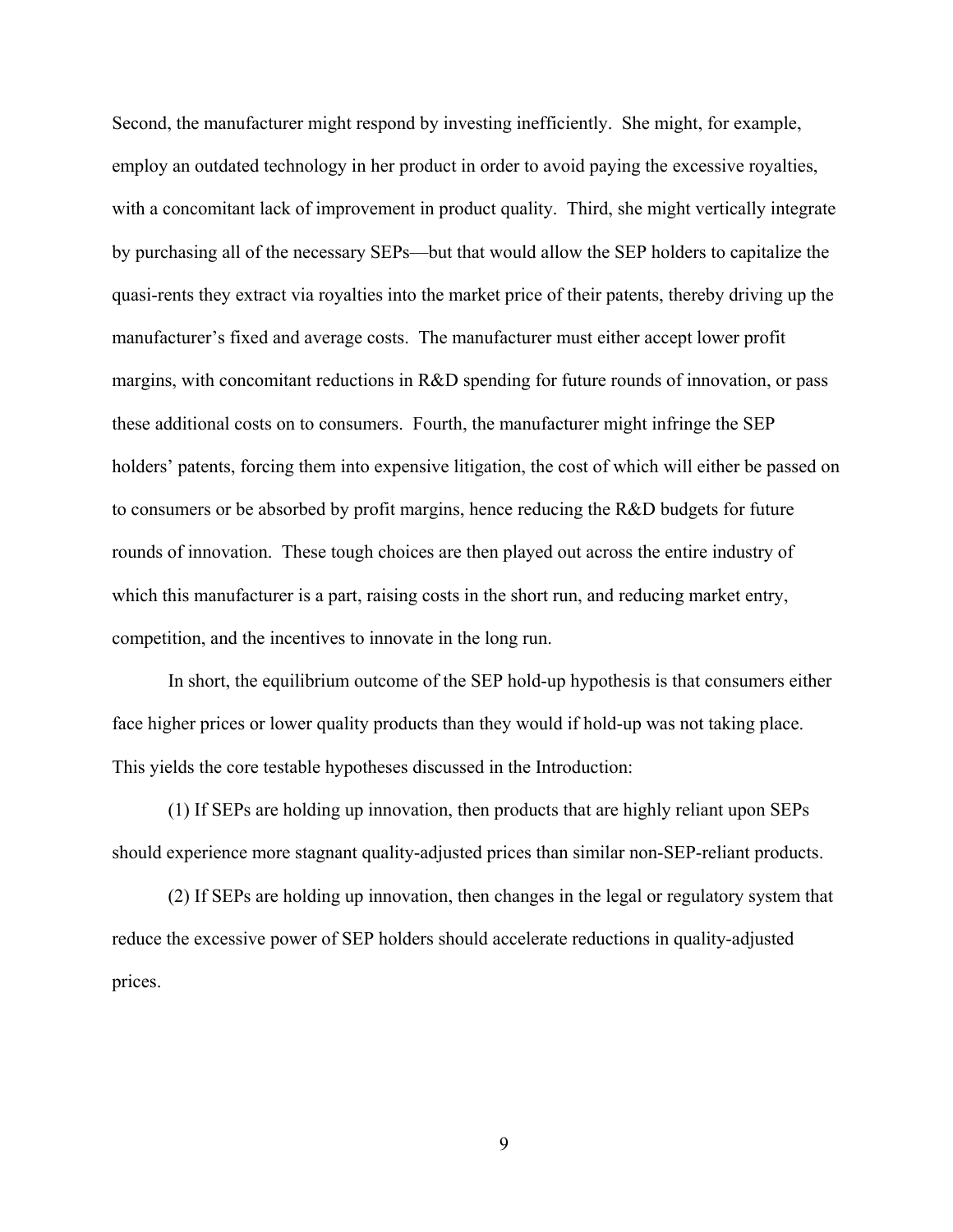#### *2.3 SEP Hold-Up and Quality-Adjusted Prices: A Model*

In this subsection, we use a simple model to illustrate the impact of SEP hold-up on quality-adjusted prices. The model shows that under quite general conditions, factors that slow the rate of innovation will slow the rate of decline of the quality-adjusted price. The thrust of the result is as follows. Take two industries, A and B, and suppose that A's productivity and quality grow one percentage point faster than in B. Then, A's quality-adjusted relative price falls one percentage point faster than B's.

#### 2.3.1 A simple model

#### *Production* Let

$$
Y_i = \varphi_i A_i L_i^{\alpha_i} K_i^{1-\alpha_i}
$$

be the aggregate Cobb-Douglas production function of industry *i* . Y is output, and *L* and *K* are labor and capital respectively; *A* is the standard total factor productivity parameter, and  $\varphi$  is a quality parameter.

*Goods markets* The inverse nominal demand for good *i* is  $P_i$  and

$$
\eta_i \equiv -\frac{P_i}{Y_i P_i'}
$$

is the elasticity of demand. Let  $c_i$  be the (constant) nominal marginal and average cost of producing good  $i$ , and  $p_i$  represents its nominal price. Then we assume that in equilibrium

$$
\frac{p_i - c_i}{p_i} = \frac{\theta_i}{\eta_i},\qquad(1)
$$

where  $\theta_i$  is a conduct parameter which summarizes the outcome of competition among firms in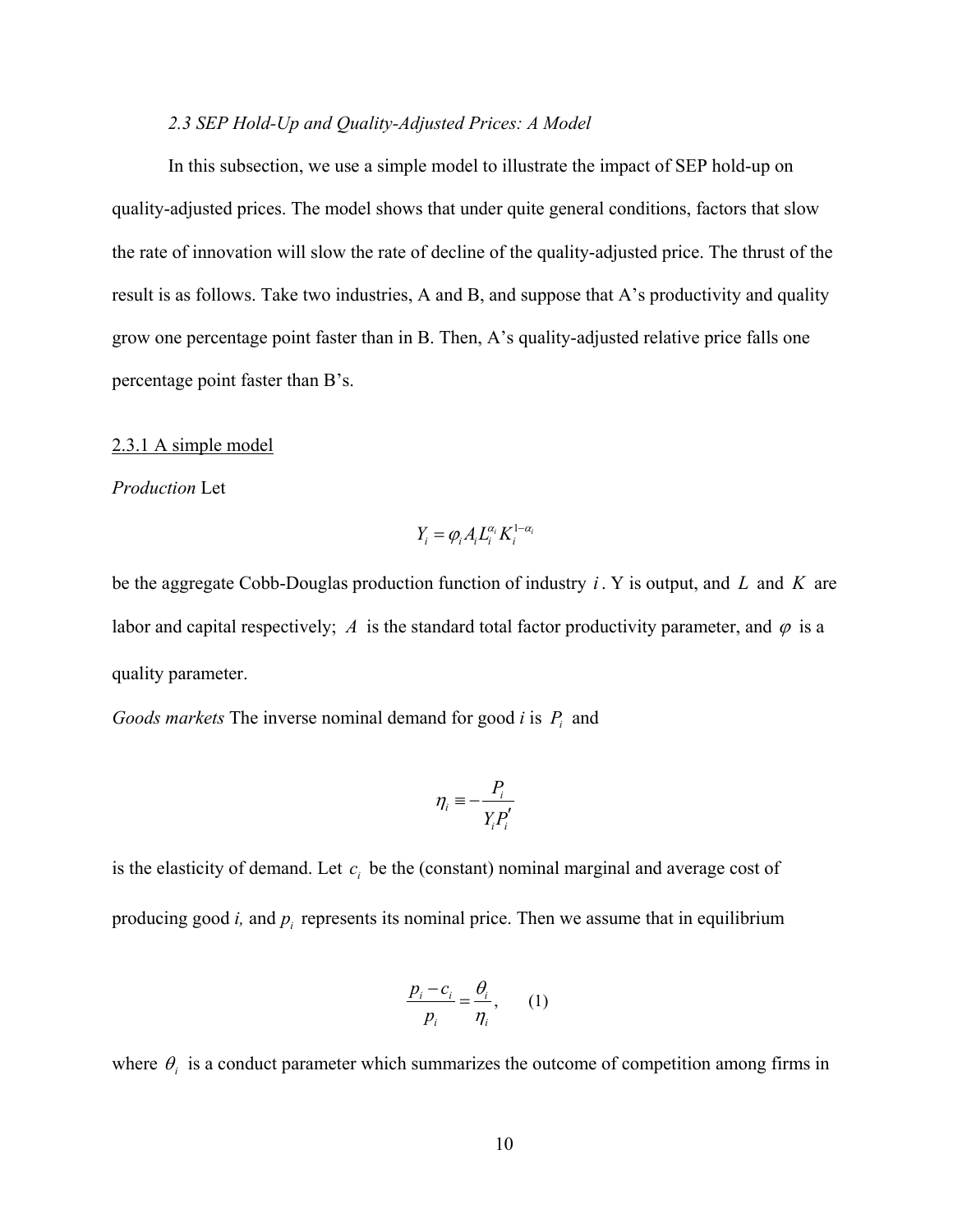industry *i*. It is equal to one under monopoly, zero under perfect competition and equal to 1/ *n* in a symmetric Cournot model with *n* firms. More generally, it nests most oligopoly models and summarizes the intensity of competition.<sup>6</sup>

Simple manipulation of (1) yields

$$
p_i = \left(\frac{\eta_i}{\eta_i - \theta_i}\right) c_i \equiv m_i c_i
$$

Thus the margin,  $m_i$ , measures markup over costs—a standard measure of market power. *Factor demands* We assume perfectly competitive factor markets. Let *w* be the nominal wage *r* the nominal rental price of capital. Then profit maximization implies that  $K_i$  and  $L_i$  solve

$$
\max_{L_i,K_i} \left\{ P_i(Y_i) \varphi_i A_i L_i^{\alpha_i} K_i^{1-\alpha_i} - rK_i - wL_i \right\}.
$$

Now let  $y_{L_i}$  be the marginal product of labor in sector *i* and  $y_{K_i}$  the marginal product of capital. First order conditions imply that value marginal revenue products equal factor prices, viz.

$$
w = \frac{p_i}{m_i} y_{L_i} \equiv \frac{p_i}{m_i} \alpha_i \varphi_i A_i \left(\frac{K_i}{L_i}\right)^{1-\alpha_i}, \qquad (2)
$$

and

$$
r = \frac{p_i}{m_i} y_{K_i} \equiv \frac{p_i}{m_i} p_i (1 - \alpha_i) \varphi_i A_i \left(\frac{L_i}{K_i}\right)^{\alpha_i}, \qquad (3)
$$

 <sup>6</sup> We follow Genesove and Mullin's (1998) variation on Bresnahan (1989).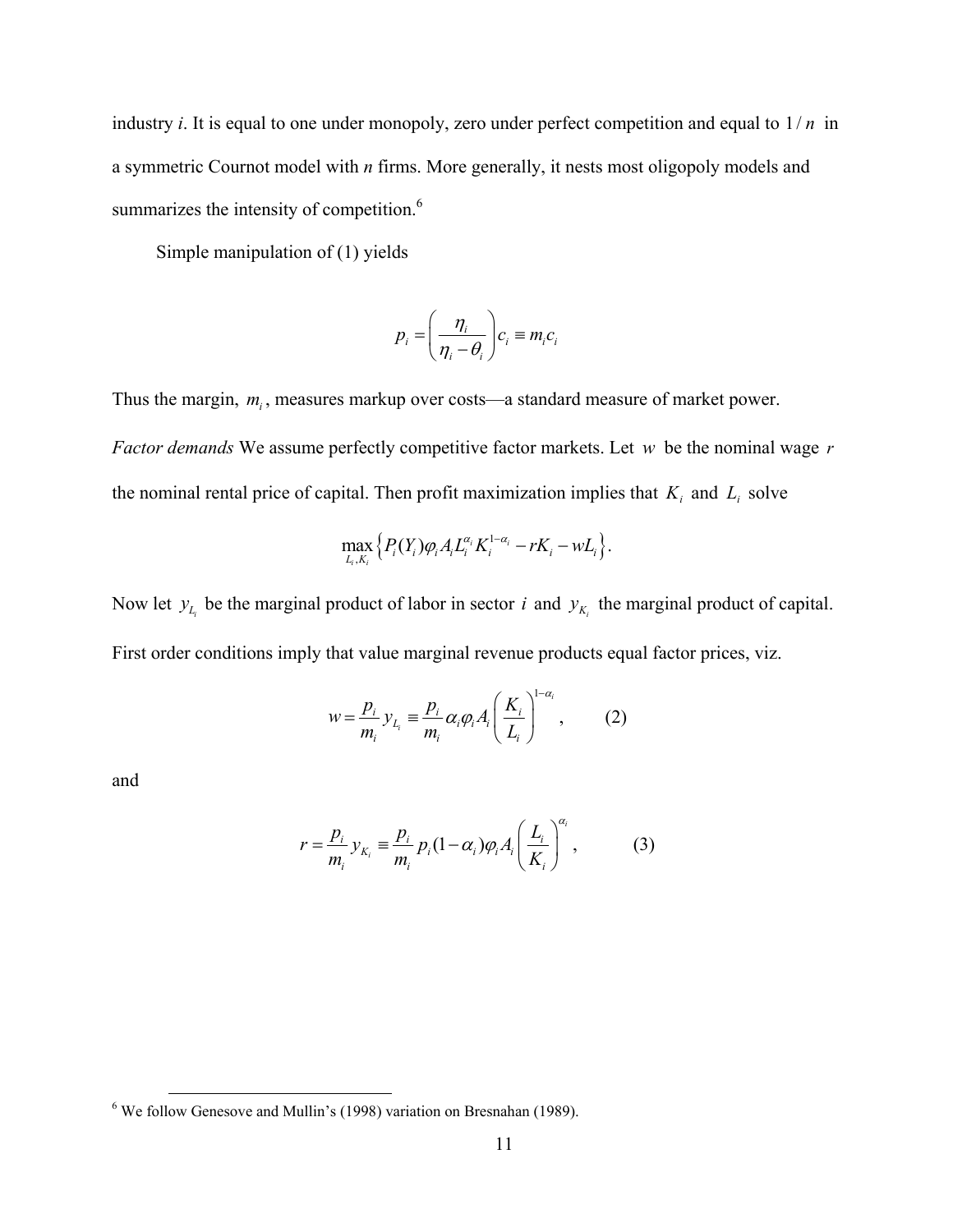#### 2.3.2 Some results

Define  $\hat{x} \equiv d \ln x$ . Total differentiation of (2) and (3) and some simple manipulation yield

$$
\hat{p}_i = \hat{w} + \hat{m}_i - \hat{y}_{L_i} \n= \hat{w} + \hat{m}_i - (\hat{A}_i + \hat{\varphi}_i) - (1 - \alpha_i)(\hat{K}_i - \hat{L}_i)
$$
\n(4)

and

$$
\hat{p}_i = \hat{r} + \hat{m}_i - \hat{y}_{L_i}
$$
\n
$$
= \hat{r} + \hat{m}_i - (\hat{A}_i + \hat{\varphi}_i) - \alpha_i(\hat{L}_i - \hat{K}_i)
$$
\n(5)

The first line in (4) and (5) says that industry's *i* nominal price increases with nominal factor prices and market power but falls with factor productivity growth. The second line decomposes the change in factor productivity. Note that the nominal price of industry *i* falls one-for-one with  $(\hat{A}_i + \hat{\varphi}_i)$ , the sum of total factor productivity increases and quality improvements. That is, innovation directly influences prices.

Now it is easy to show that

$$
\hat{y}_{L_i} - \hat{y}_{K_i} = \hat{K}_i - \hat{L}_i = \hat{w} - \hat{r},
$$
\n(6)

The first equality says that in equilibrium, differences in factor productivity growth reflect changes in factor proportions. The second equality links changes in factor proportions with changes in relative factor prices. Substituting (6) into (4) or (5) and rearranging yields

$$
\hat{p}_i = -(\hat{A}_i + \hat{\varphi}_i) + \alpha_i \hat{w} + (1 - \alpha_i)\hat{r} + \hat{m}_i.
$$
\n(7)

Thus industry's *i* quality-adjusted nominal price falls one-by-one with increases in total factor productivity and quality growth, and rises with increases in factor prices and market power.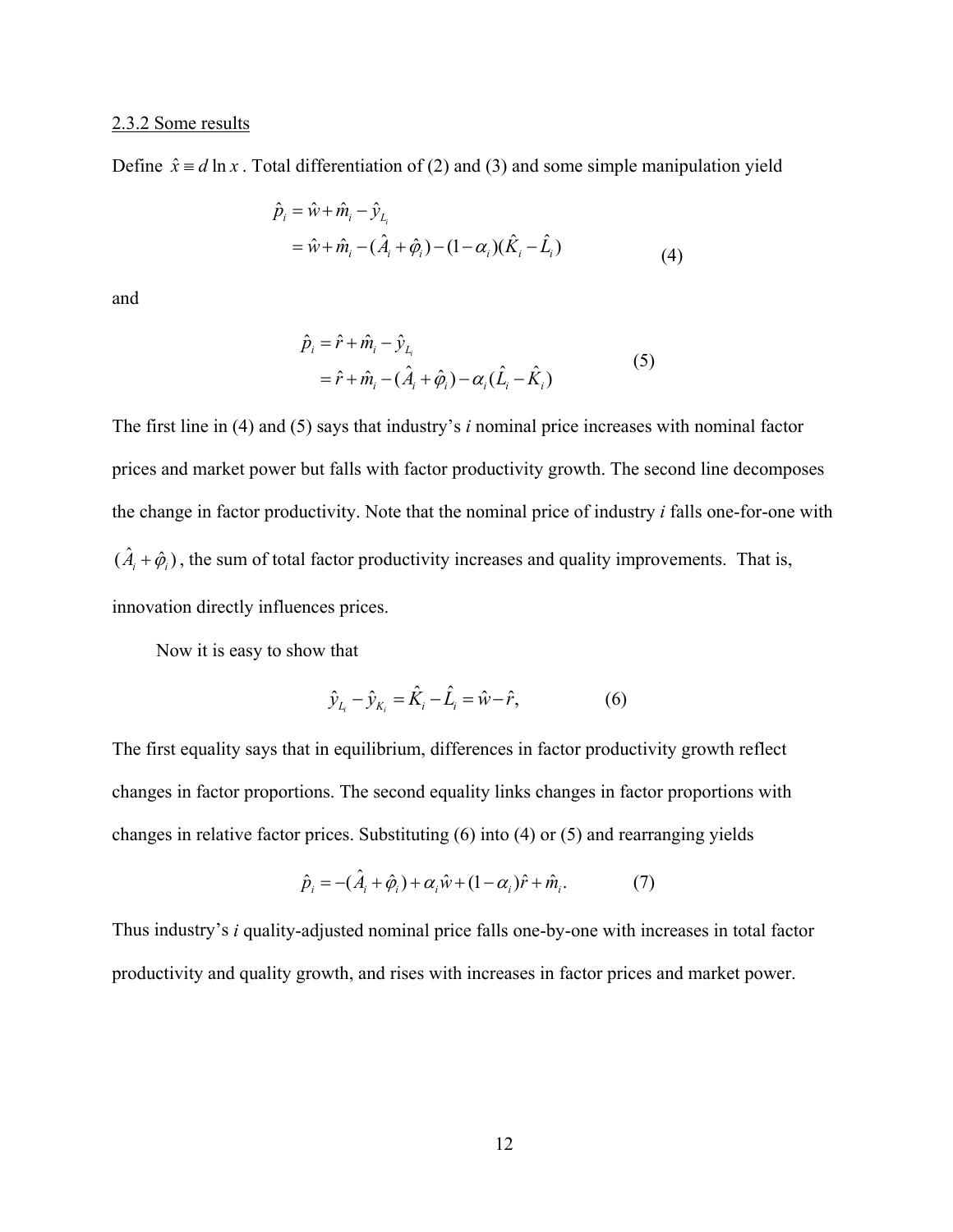# 2.3.3. The differential rate of innovation and the rate of change of relative prices

Let  $p$  be a price index such that

$$
p=\Pi_i(p_i)^{\lambda_i},\,(8)
$$

where  $\lambda_i$  is the share of industry *i* in the index, and  $\sum_i \lambda_i = 1$ . Then  $p_i / p$  is industry's *i* relative price and  $\hat{p}_i - \hat{p}$  is the rate of change of *i*'s relative price. Now substituting (7) into (8), taking logs and differentiating yields

$$
\hat{p} = \sum_{i=i}^{n} \lambda_i \left[ -\left(\hat{A}_i + \hat{\varphi}_i\right) + \alpha_i \hat{w} + (1 - \alpha_i) \hat{r} + \hat{m}_i \right]
$$
  
= -\left(\hat{A} + \hat{\varphi}\right) + \overline{\alpha} \hat{w} + (1 - \alpha\_i) \hat{r} + \hat{m},

which is the rate of change of the price index. Thus the price index varies inversely and one-byone with average total factor productivity and quality growth. The change in its relative price is thus

$$
\hat{p}_i - \hat{p} = -\left[ \left( \hat{A}_i + \hat{\varphi}_i \right) - \left( \hat{A} + \hat{\varphi} \right) \right] + (\alpha_i - \overline{\alpha})\hat{w} + (1 - \alpha_i - \overline{1 - \alpha})\hat{r} + (\hat{m}_i - \hat{m})
$$
\n
$$
= -\left[ \left( \hat{A}_i + \hat{\varphi}_i \right) - \left( \hat{A} + \hat{\varphi} \right) \right] + \varepsilon_i
$$
\n(9)

with  $\sum_{i=i}^{n} \varepsilon_i = 0$  by construction.

Expression (9) says that in equilibrium, the rate of change of industry *i*'s relative price equals the inverse of industry's *i* differential rate of productivity and quality growth,  $(\hat{A}_i + \hat{\varphi}_i) - (\hat{A} + \hat{\varphi})$ , up to a mean-zero error term. In other words, fast relative price declines are

strong indicators of differences in the rates of innovation.

Similarly, the difference between the growth rate of two nominal prices,

$$
\hat{p}_i - \hat{p}_j = (\hat{A}_i + \hat{\varphi}_i) - (\hat{A}_j + \hat{\varphi}_j) + (\varepsilon_i - \varepsilon_j),
$$

reflects the differential rate of productivity and quality growth up to a mean-zero error term.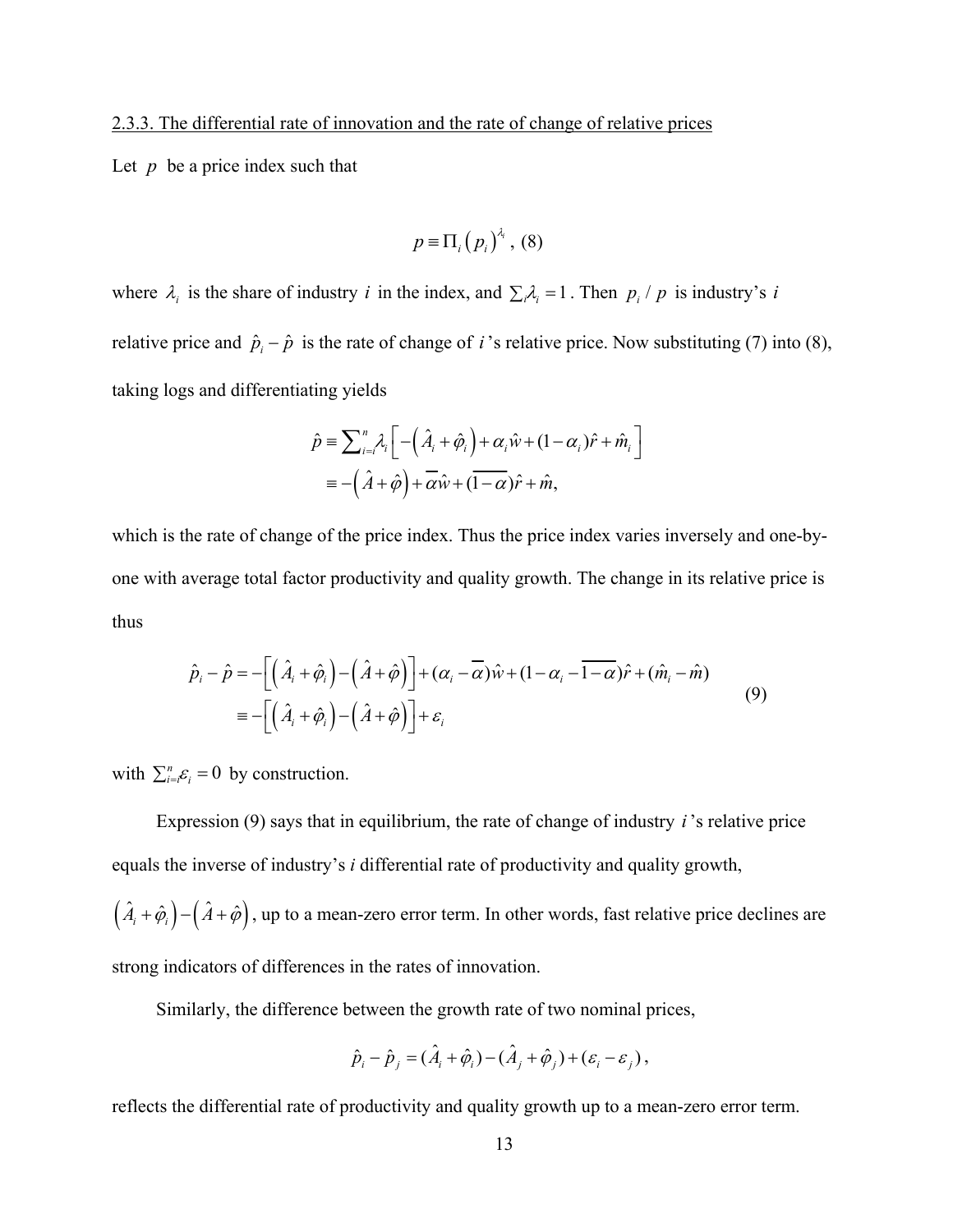Hence, if productivity and quality in X grow one percentage point faster than in Y, then  $X$ 's quality adjusted relative price should fall one percentage point faster than Y's on average.

Indeed, empirical studies show that there is virtually a one-to-one relationship between relative price changes and differential rates of productivity growth across industries. Salter (1960) found this when he examined the differential productivity performance of 28 British manufacturing industries between 1924 and 1950, as well as the differential productivity performance of 27 U.S. industries between 1923 and 1950. Oulton and O'Mahoney (1994) replicated this result by studying 136 manufacturing industries in Britain between 1953 and 1986. Kendrick and Grossman (1980) looked at the entire U.S. economy (20 manufacturing industries, plus agriculture, public utilities, construction, and several service industries) and found a coefficient that was similar to that in Salter (1960). Nordhaus (2008) extended Kendrick and Grossman's (1980) data to 2001, with similar results.

#### 2.3.4. Relative price change and the hold-up hypothesis: observable implications

The hold-up hypothesis argues that hold-up will slow innovation. It follows that it should lead to a slower rate of decline  $-\left[ (\hat{A}_i - \hat{\varphi}_i) - (\hat{A} - \hat{\varphi}) \right]$  of the quality-adjusted relative price. Hence, if hold-up is materially reducing the rate of innovation in SEP industries, the relative price of SEP goods should be stagnant relative to all other goods and to goods that exhibit fast rates of innovation but no holdup problem (e.g. those that benefit from Moore's law but are not SEP-reliant).

Second, if SEPs are holding up innovation, then changes in the legal system (the eBay Case) that reduce the power SEP holders should accelerate reductions in quality-adjusted prices.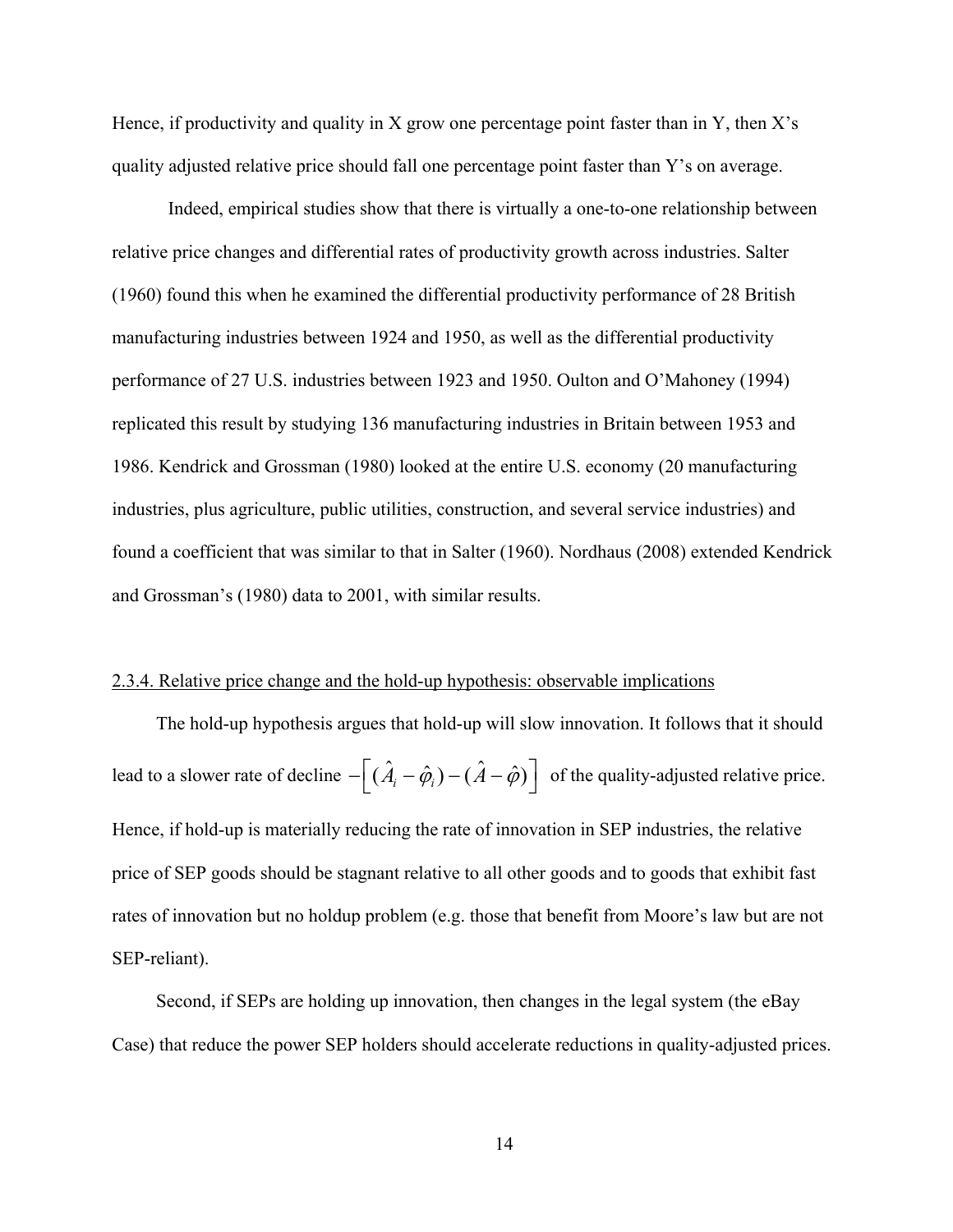#### **3. Empirical Analyses: The Evolution of Quality-Adjusted Prices**

In this section, we examine the implications of the SEP hold-up hypothesis regarding the movement of the quality-adjusted prices of SEP-reliant products relative to that of other products.

#### *3.1 Categorizing Industries*

SEPs have become particularly common over the past two decades in the production and operation of digital electronic products—e.g., personal computers, phones, televisions, and audio systems. The reason is that these products must be inter-operable and compatible; they are connected systems. The owner of Smartphone A must be able to talk with, and share pictures, video, and other media with the owner of Smartphone B—even though A and B are made by different manufacturers and operate on networks owned by different companies. The owner of Smartphones A and B must also be able to transfer that media to laptops C and D, and those laptops must be able to project the audio and video on televisions E and F, as well as burn them onto disks that can be played on DVD players G and H. The numerous technical problems created by the requirements of this connected system are solved by standard setting organizations (SSO's), which include upstream component manufacturers and downstream device manufacturers, as well as firms that operate the networks that link devices together. Owners of patents that read on the technical standards established by the SSO can then declare those patents as standard essential, and the SEP owner and a user of that SEP can then negotiate a royalty for its use. We therefore follow the SEP hold-up literature, by categorizing as SEP-reliant those products whose core functions require inter-operability and compatibility, and which also have at least one formal organization that sets technical standards for that industry. We categorize products that embody patents, but that do not meet this two-fold test, as non-SEP-reliant. We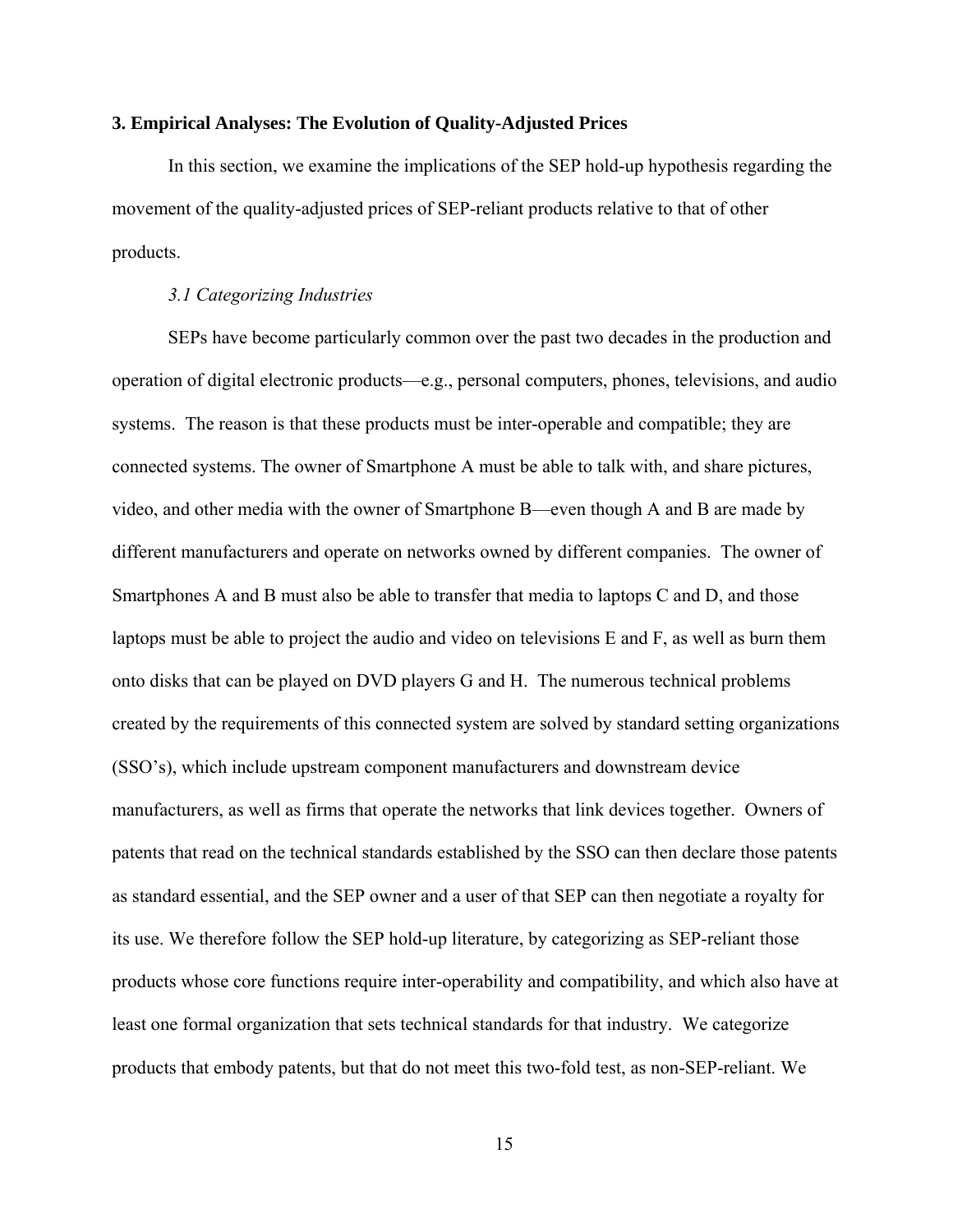note that none of the products we place in the non-SEP-reliant category is mentioned in the SEP hold-up literature. Table 1 summarizes the information about the products in both categories.<sup>7</sup>

One potential concern with our examination is that SEP-reliant products tend to cluster in digital electronics, and those products might have inherently different rates of innovation than non-digital products that are non-SEP reliant. Fortunately, there are digital products that do not require high degrees of inter-operability and compatibility, such as watches, coin operated gaming machines, electrical test equipment, and multi-user (e.g., mainframe) computers. Quality-adjusted price data on these products therefore provides us with a second source of analytic leverage. When we turn to the difference-in-differences estimation in Section 4, we further control for inherent differences in rates of innovation across industries by de-trending each product's quality-adjusted price data.

As a benchmark, we use the evolution of the quality-adjusted long-run price data for a product that is a textbook case of hold-up, retail electricity. Retail electricity production has three stages: generation, high-voltage transmission, and low voltage distribution. Two of those stages, transmission and distribution are natural monopolies. Because the assets in each of these stages are site-specific, sunk for decades, and electrons, once produced, cannot be stored efficiently, electricity is particularly susceptible to ex-post contractual opportunism. For example, the generating companies, which tend to be located far from major consumption sites (large industrial users and cities), can be held up by the transmission companies that transport the power. What is to stop the transmission company from offering a lower price per kilowatt-hour by claiming that some circumstance has changed in an unexpected fashion? Similarly, what is to stop the generating company from reducing output, thereby holding up the transmission

<sup>&</sup>lt;sup>7</sup> We checked our categorizations with expert practitioners. We are grateful to Lew Zaretzki of Hamilton IPV for guidance on the various standards and SSOs governing the products covered in this paper.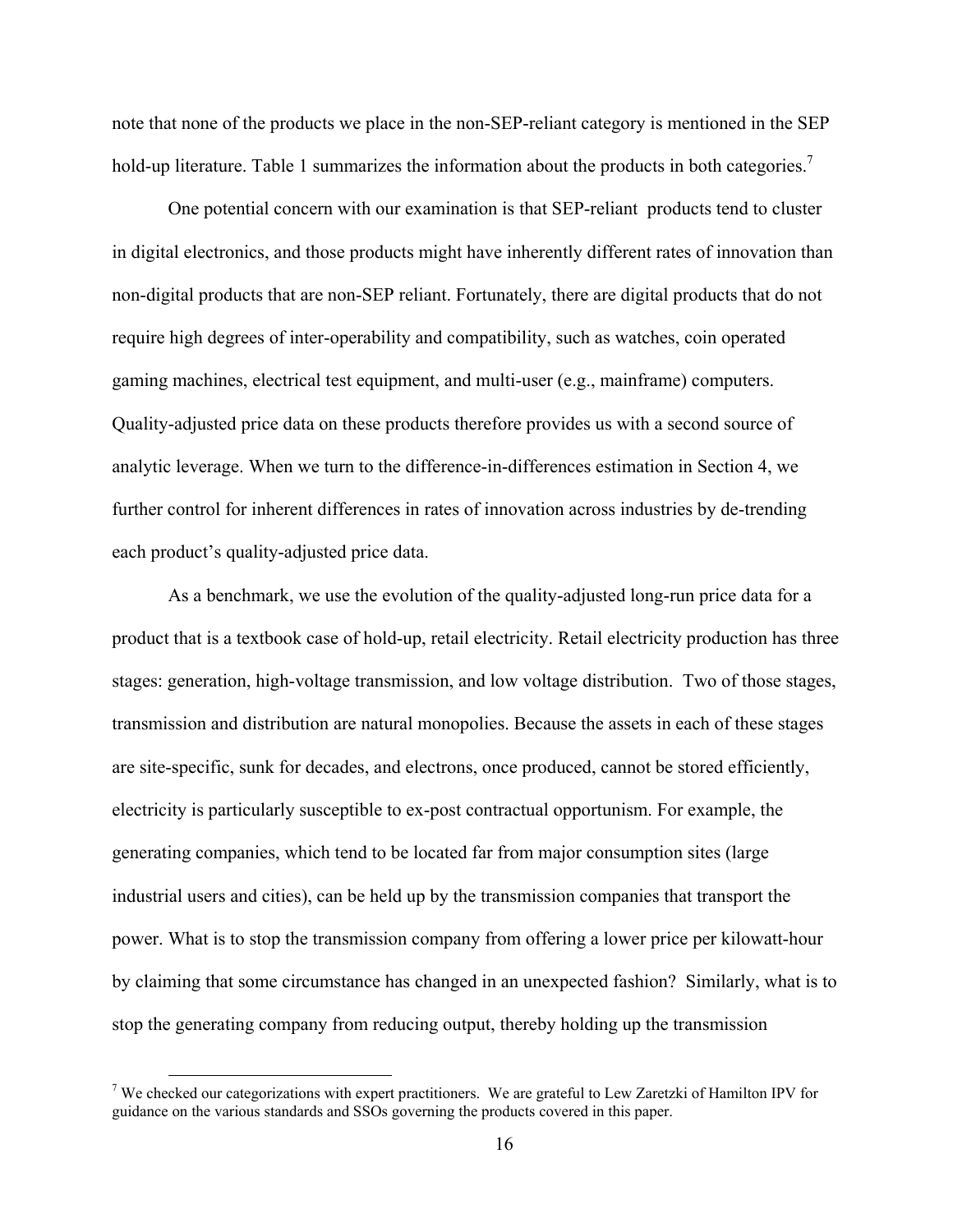company and the distribution company for a higher price per kilowatt-hour when they need a rapid increase in power, say, on a hot day when demand for air conditioning skyrockets? The same problems of ex-post contractual opportunism plague the relationship between the transmission company and the distributors to households and business enterprises. What is to keep the transmission company from demanding higher prices from distributors when demand spikes?

Historically, many electricity systems were initially built and operated by unregulated private firms. High prices and coordination failures among generators, transmission companies, and distributors were pervasive (Gilbert and Khan 1996). Eventually, these problems were "solved" by the creation of vertically integrated regulated monopolies (in the United States) or state-owned firms (in Western Europe)—none of which were known for their innovativeness.

In order to spur efficiency and innovation, in recent decades governments around the world unbundled these vertically integrated monopolies and privatized them. What now tends to exist are independent and regulated monopolies in transmission and distribution, but multiple firms in generation. The fundamental problem of transmitting and distributing a product that cannot be stored and that is characterized by scale economies remains, however. Thus, the electricity industry is still characterized by hold-up and the potential for the exercise of market power, which governments have tried to prevent by regulating competition and the bidding process in markets for wholesale power. The results have been mixed at best and the possibilities for opportunistic behavior are numerous. For example, Enron's energy traders were able to encourage electricity generating companies in California in the early 2000s to reduce the supply of power during times of peak demand in order to "perform maintenance," producing both "rolling blackouts" and exponential increases in the prices charged to energy distribution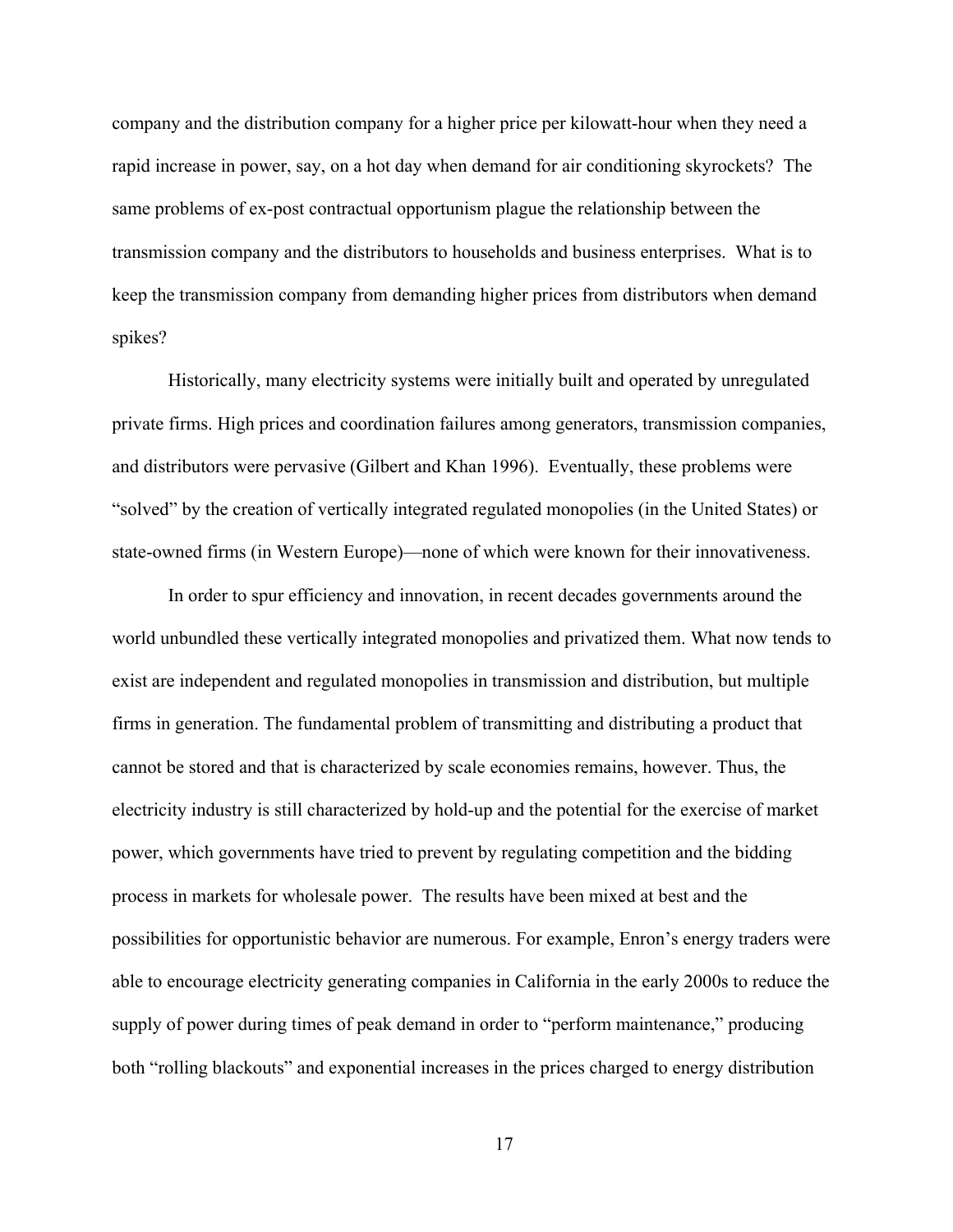companies. It is unsurprising that technological progress in the electricity industry has been slow: the last major breakthrough in generation technology was the introduction of combined-cycle gas generation in 1965; most homes and businesses still use a Shallenberger induction meter, invented in 1888; and the digital revolution has yet to reach energy management and use within homes, businesses, and public buildings.

Figure 1 shows the real (inflation adjusted) price of electricity for urban consumers in the United States from 1997 to 2013, and compares those prices against the quality-adjusted, real prices of seven SEP-reliant products; telephone equipment, televisions, portable / laptop computers, desktop computers, video equipment, audio equipment, and photographic equipment. All series are converted to a base year of 100, so as to make price movements relative to each other. We discuss the sources for each series in Appendix A. The data show that the price of electricity has barely moved over those 16 years, which is exactly what one would expect of a hold-up industry characterized by slow rates of innovation.

# *3.2 Do relative prices of patent-intensive SEP industries stagnate?*

The contrast between the behavior of the relative price of products that are SEP-reliant and the price of electricity is stark. Even the product with the slowest decline in quality-adjusted relative prices, audio equipment, fell by 7 percent per year—a striking result considering that the maximum rate of long-run productivity growth for an industry is typically less than 6 percent per annum. The quality-adjusted relative price of telephone equipment fell 10 percent per annum. By 2013, the price of a phone, taking into account inflation, changes in the prices of phones, and improvements in phone technology, was 79 percent lower than in 1997. If you ever wonder why you see a massive, flat-screen television just about everywhere you look, consider the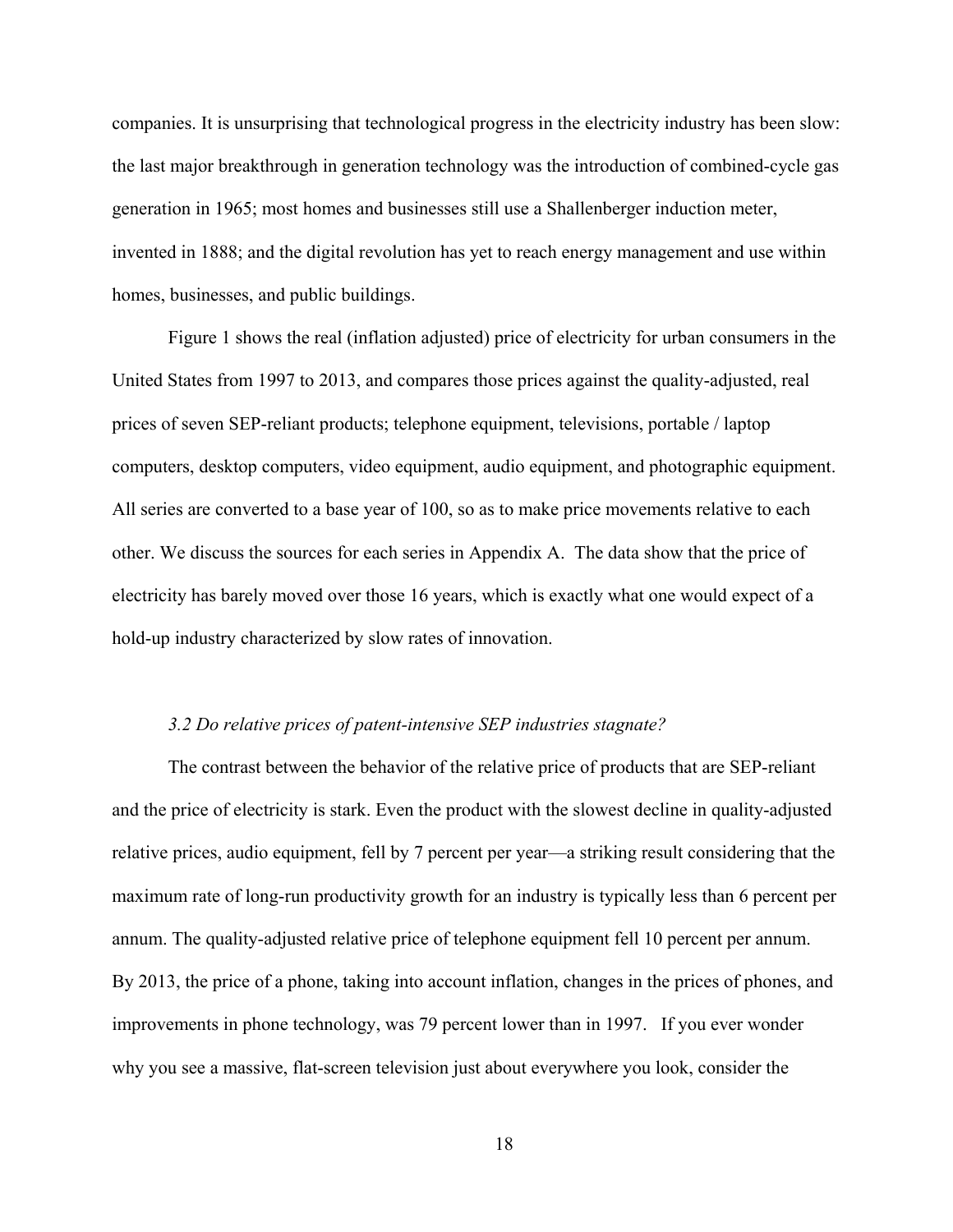following fact: between 1997 and 2013, the relative, quality-adjusted price of TVs fell by 19 percent per year. The relative quality-adjusted price of portable and laptop computers fell fastest of all, by 31 percent per annum.

Figure 2 graphs the average of the quality-adjusted relative prices of the seven SEPreliant products displayed in Figure 1 and compares them to another complex product of wide use, automobiles. Automobiles employ thousands of patents, but their core functions are noninteroperable and non-compatible: the drive trains of Porsches and Hondas are separate closed systems. Figure 2 reveals that on average, the relative, quality-adjusted price of SEP-reliant electronic products—the same goods that the literature claims to be subject to SEP Hold-up—fell by 14 percent per year. The contrast with automobiles is unambiguous: the quality-adjusted relative price of new cars fell by less than 3 percent per year between 1997 and 2013, roughly five times slower than SEP-reliant products.

These figures indicate that SEP-reliant industries do not stagnate relative to patentintensive, non-SEP-reliant industries. These figures do not, however, address the possibility that patent-intensive SEP-reliant industries were—for technological reasons—more technology dynamic than other industries. If this is were the case, then the figures would not rule out the possibility that the rate of innovation in patent-intensive SEP-reliant industries would have been still faster if SEP hold-up were not slowing down the rate of innovation in SEP-reliant products. We address this potential concern in two ways. First, we focus only on digital technologies that follow "Moore's Law" and hence restrict our analysis to digital products that differ only in their reliance on SEPs. Second, we address this more formally by conducting a quasi-natural experiment based on the *eBay case*.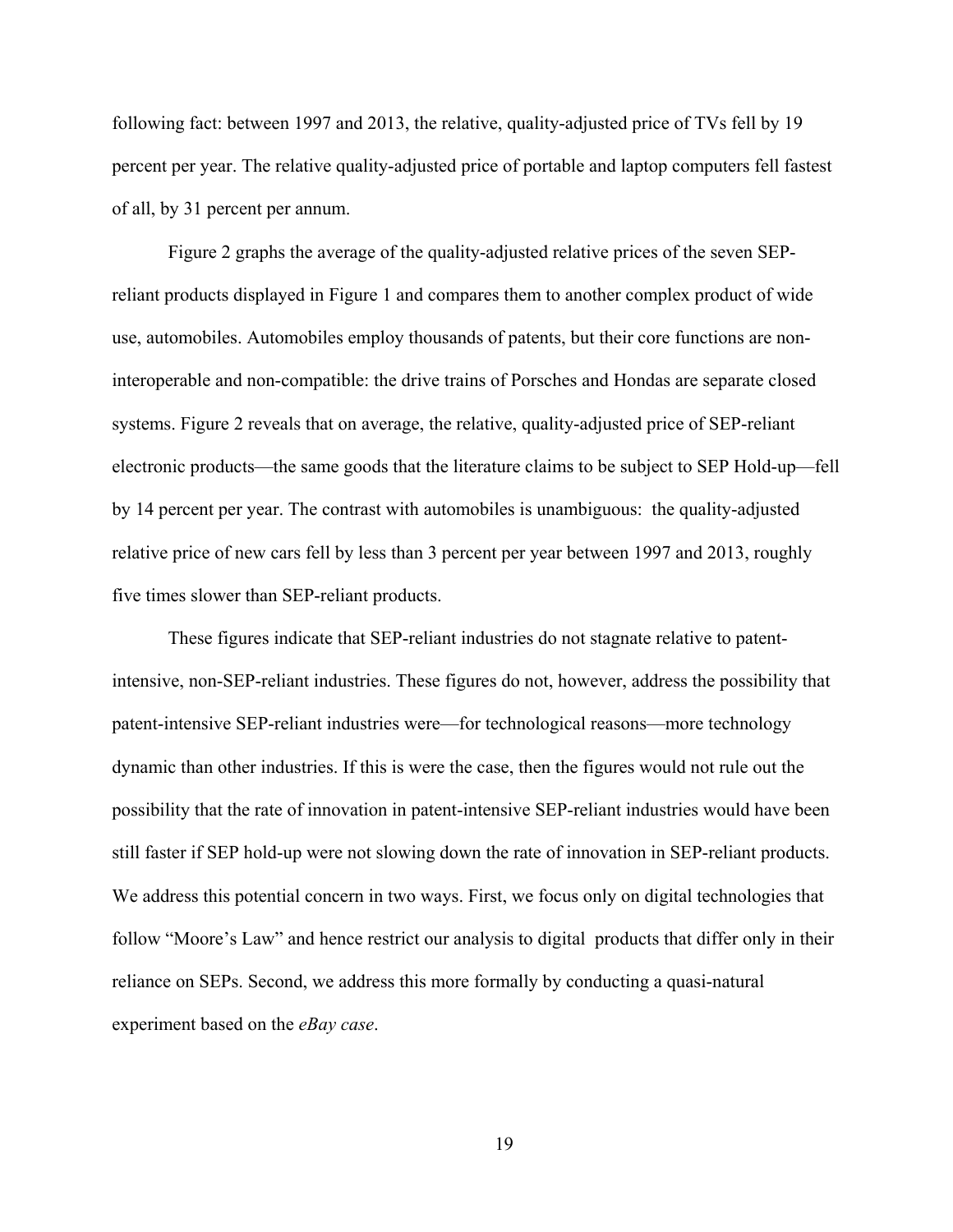# *3.3 "Moore's Law" Digital Products*

Perhaps, there are fundamental differences between digital electronic products and automobiles such that one would not expect them to display the same rates of innovation. Perhaps, the SEP-reliant, digital electronic products graphed in Figure 1 are all subject to "Moore's Law" (the observation that the number of transistors in a dense integrated circuit doubles approximately every two years), and hence—for technological reasons having nothing to do with the patent system—experience much faster rates of innovation than other products.

We can both address and exploit this "Moore's Law Critique." In terms of addressing it, there are two points. First, if the rate of innovation in digital electronic products is only dictated by some inherent characteristic of the underlying technology, then the entire debate about SEP hold-up is beside the point. The pace of technology is moving so fast that SEPs are irrelevant; today's "standard" is tomorrow's museum piece. Second, Moore's Law is not a law of nature, like the speed of light, but is a rule of thumb about an empirical regularity in a particular institutional context. An historical case illustrates the point. In 1984 Brazil tried to catch up in personal computer technology through infant industry protection and other supports to its IT sector, and the result was disastrous: there was no Brazilian version of "Moore's Law," just lots of high priced, badly-made, slow clock speed PCs. The implication is that the empirical regularity called "Moore's Law" is observed in the United States because the institutions that govern the specification of intellectual property rights here is conducive to very fast rates of innovation.

More importantly, we can exploit the "Moore's Law" critique by comparing the rate of innovation across a variety of products that all employ densely packed integrated circuits, but which vary in the intensity with which they employ SEPs because they require different levels of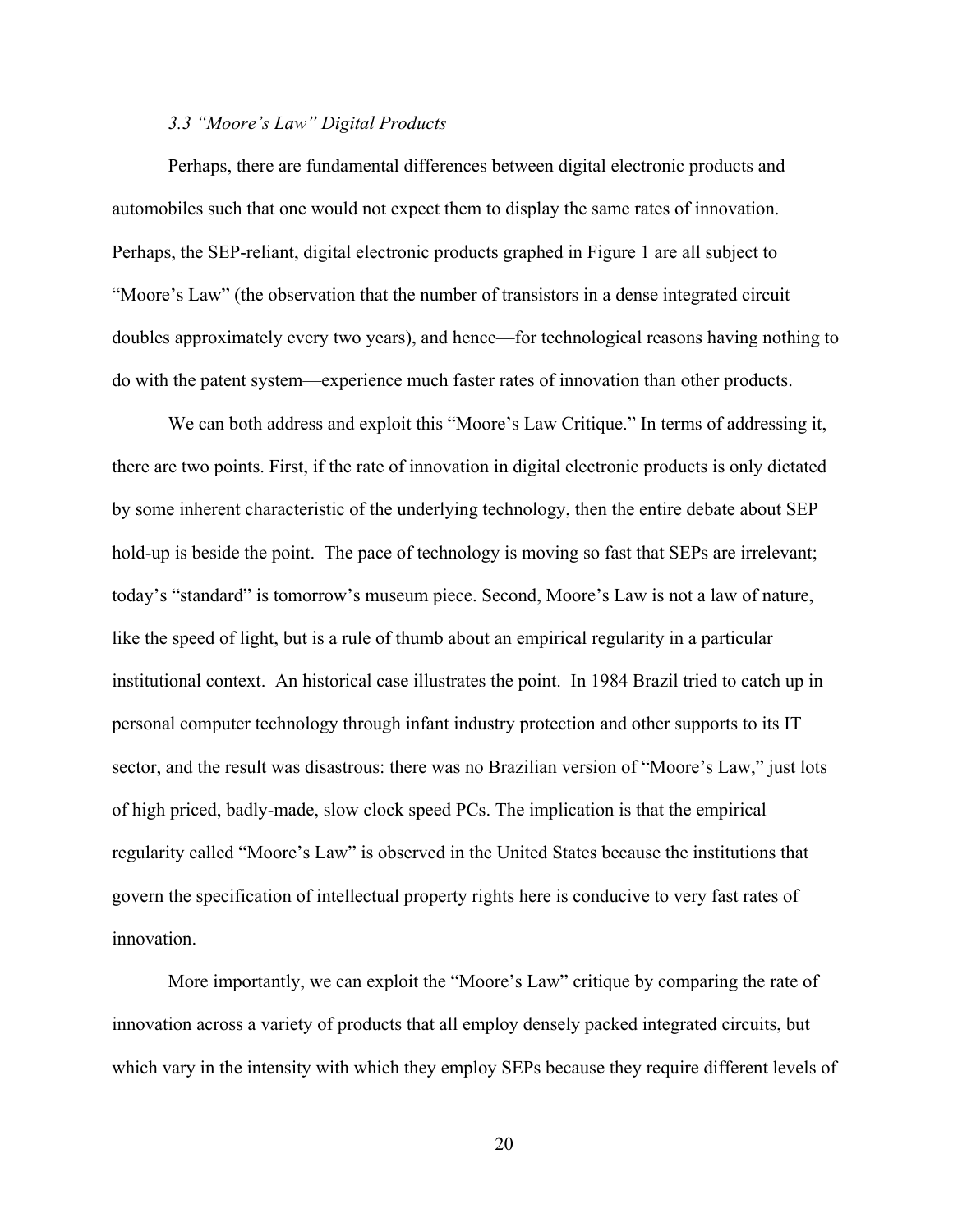inter-operability and compatibility. For example, DVD player X must be able to play all the same music and video as DVD player Y—and both must be able to project images on televisions C and D, or load software onto personal computers E and F. This high degree of interoperability and compatibility is, however, much less important in products such as digital watches, digital gaming machines, or multi-user computers. Digital watch A and digital watch B do not have to communicate with each other or any other device. Mainframe computers are constructed to run customized software on proprietary architectures. Thus, we ask whether digital products that make intensive use of SEPs demonstrate slower rates of innovation, as measured by quality adjusted relative prices, than digital products that make less intensive use of SEPs.

Figure 3 therefore presents data on the quality adjusted, relative prices of digital watches, test equipment for electrical radio, and communication circuits, and coin operated gaming machines against the average of the seven SEP-reliant products analyzed in Table 1. There are big differences in the series: the SEP-reliant products demonstrate differential rates of innovation between two and four times faster than less SEP-reliant digital products. In fact, even if we look at the SEP-reliant digital product with the slowest rate of innovation (audio equipment, whose quality adjusted relative price fell at a rate of seven percent per year), we still find that its rate of innovation is more than twice as fast as any of the three non-SEP-reliant products.

We can push this a bit further, since it might be the case that SEP-reliant products have greater innovation possibilities than digital products that are not SEP-reliant. For example, there might be fundamental differences between audio equipment and watches. Therefore, in Figure 4, we compare the quality adjusted relative prices of three products that perform similar functions using similar underlying technologies—but two (desktop and laptop computers) are SEP-reliant,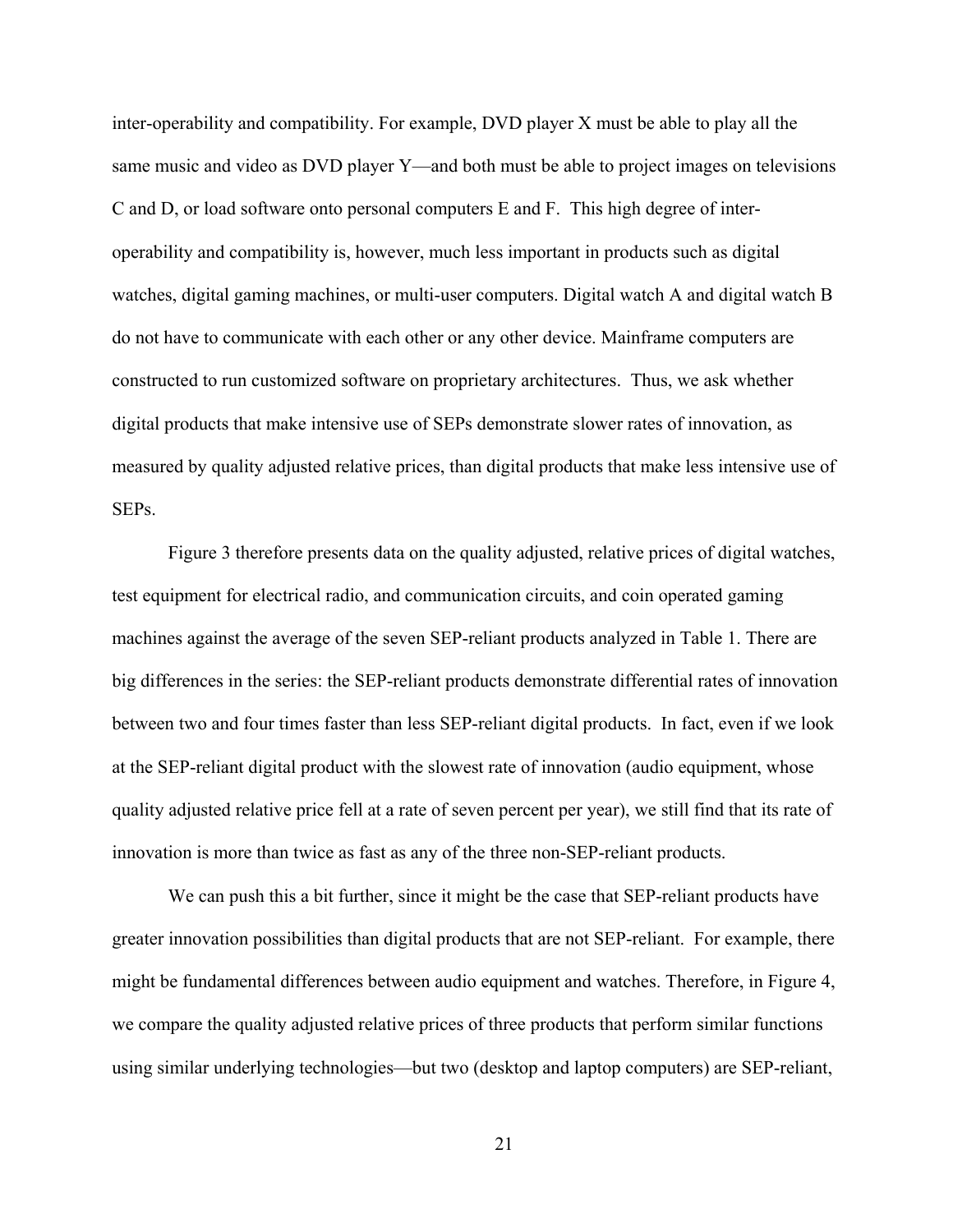while the third (multi-user computers, which includes mainframes, Unix computers and PC servers) is much less SEP-reliant. If the SEP hold-up hypothesis holds, we should expect to see slower rates of innovation in desktops and laptops than their more powerful, specific purpose cousins. Due to data availability, these analyses cover the period from 2004 through 2013. As Figure 4 demonstrates, however, we see exactly the opposite. In fact, laptops and desktops illustrate rates of innovation almost twice that of multi-user computers, with average annual quality adjusted price declines of 26 percent, 25 percent, and 14 percent per year respectively.

# *3.4 Taking a Longer-Run View of the Data*

So far, we have restricted the analyses to the post-1996 period to have the broadest possible coverage of products. What happens if take an even longer time span to look at the data on a smaller number of products?

Figure 5 therefore compares the quality adjusted relative prices of electricity, telephone equipment, televisions, and an index of video, audio, photographic, and information processing equipment from 1951 to 2013 (with 1951 equal to 100 for all series, so as to make price movements relative to each other).<sup>8</sup> The relative price of electricity declined only slightly over this six-decade period, which is exactly what one would expect of an industry characterized by hold-up. The quality adjusted relative price of televisions, however, fell like a stone. By 2013, the price of a television (taking into account inflation, price changes, and improvements in quality) was less than one percent of what it had been in 1951. The same is true for the index of video, audio, photographic, and information processing equipment.

<sup>&</sup>lt;sup>8</sup> Video (other than televisions), audio, photographic, and information processing equipment were grouped together by the BLS prior to the 1990s.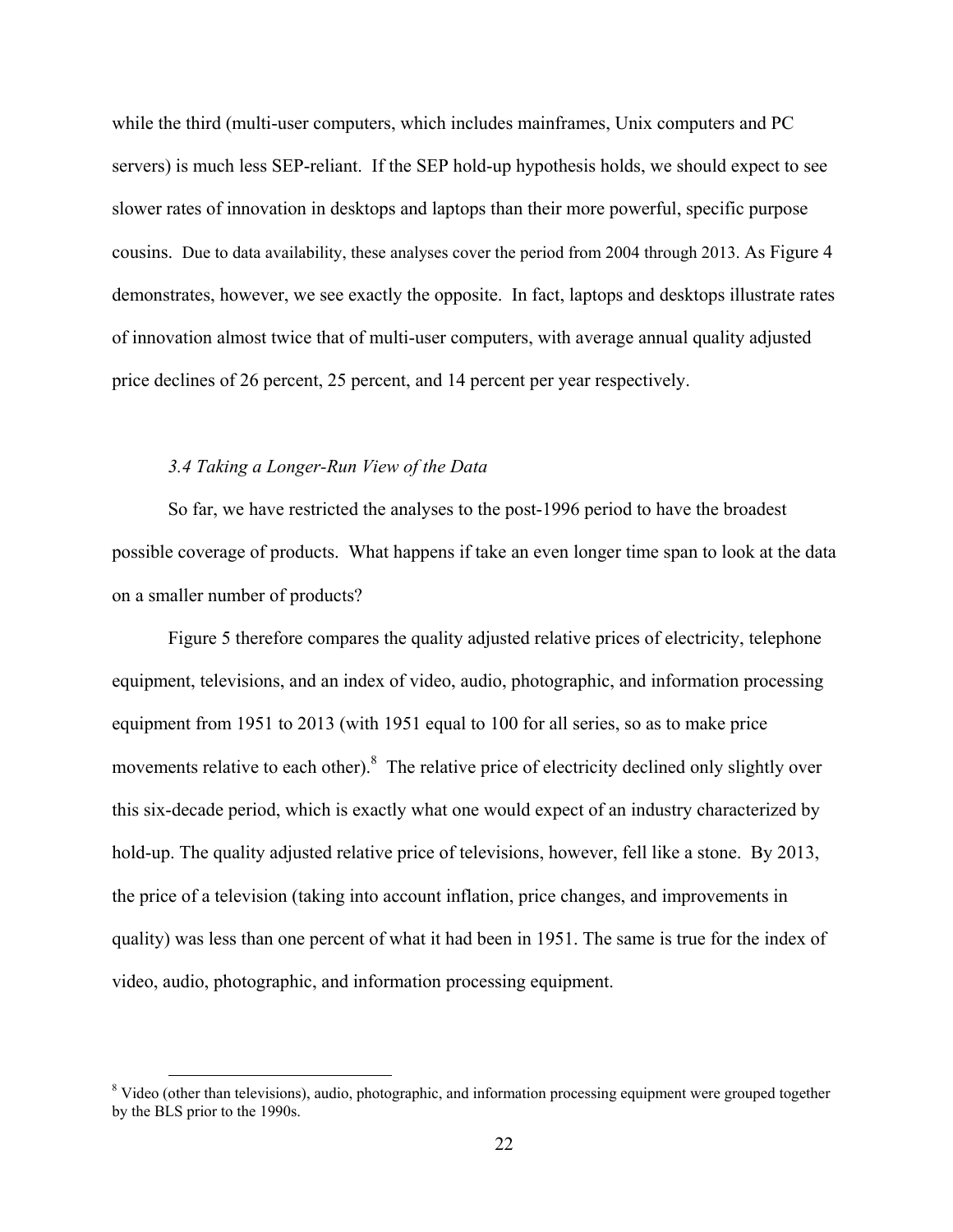Telephone equipment displays an interesting pattern, one that allows us to get analytic leverage on what happens when a product changes from being produced by a verticallyintegrated monopoly to a SEP-reliant industry. Until 1982, local telephone services in the United States were provided by a single company, ATT, which leased telephones made by its Western Electric subsidiary to businesses and households. Until the FCC's 1968 Carterphone Decision, equipment produced by other manufacturers could not be operated on ATT's network. Not surprisingly, the quality adjusted, relative price of phone equipment barely moved at all. Once business enterprises and households began to purchase equipment made by other manufacturers in the 1970s, the quality adjusted relative prices of phone equipment began to fall gradually. Between 1970 and 1980, the price of a phone, adjusting for inflation and quality, fell by 14 percent.

This pattern reversed in the 1980s when the first mobile phones—all produced by a single manufacturer, Motorola—entered the U.S. market. Motorola's initial product, the DynaTAC 8000X, had a price of \$3,995 (about \$9,000 in today's dollars), weighed more than a kilo, and had a battery life of half an hour. The quality adjusted relative prices of phones continued to climb until 1997, by which point there were multiple manufacturers of 2G cell phones competing for market share. From that point onwards, through both the 3G and 4G revolutions, the qualityadjusted price of telephone equipment fell by ten percent per year.

Note that the trajectory of the relative price of telephone equipment is the opposite of what the patent hold-up hypothesis would predict. As long as telephone equipment was produced by a subsidiary of ATT, and thus by definition could not have been subject to hold-up, its relative price remained constant. Once the cell phone diffused in the late 1990s, however, and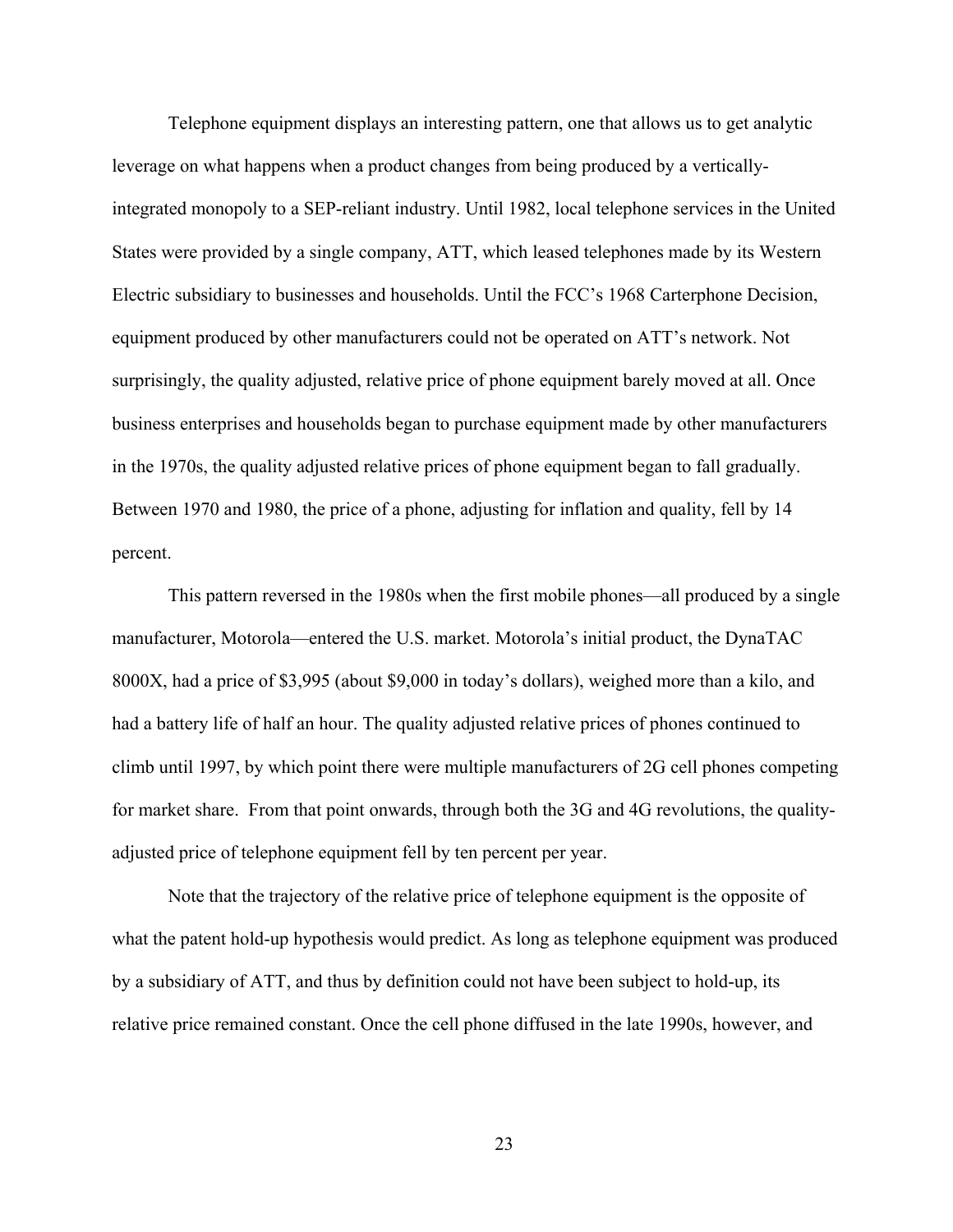telephone equipment became the quintessential SEP industry, prices plummeted, the opposite prediction of the SEP hold-up hypothesis.

While illustrative, these figures do not fully address the concern that technologies that rely on standards are technologically more dynamic. Thus, next we study the differential effect of the *eBay case* on SEP-reliant and non-SEP-reliant industries.

#### **4. Empirical Analyses: The** *eBay Case* **as a Quasi-Natural Experiment**

One argument made in the SEP hold-up literature is that the ability to obtain injunctions against manufacturers allows SEP owners to extract royalties above their "true economic contribution." In 2006, however, the Supreme Court decision in *eBay Inc. v. MercExchange LLC* made it relatively more difficult for SEP owners to obtain injunctions against infringers.<sup>9</sup> The eBay decision therefore allows us to leverage variance across time as well as variance across products. If hold-up was taking place in the manufacture of products that were highly reliant on SEPs prior to *eBay*, after *eBay* we should see a more rapid decrease in the quality-adjusted prices of those products, relative to the quality-adjusted prices of products that that are non-SEP-reliant. If we fail to detect that more rapid decrease, it implies that hold-up was not slowing the rate of innovation prior to the eBay decision.

We use the following difference-in-differences structure to assess whether *eBay* spurred the relative rate of innovation in SEP-reliant industries:

$$
P_{i,t} = \alpha + \beta \left[ \text{SEP}_i \times \text{Post2006}_t \right] + \gamma \text{SEP}_i + \delta_i + \delta_t + \varepsilon_{i,t}, \tag{10}
$$

<sup>&</sup>lt;sup>9</sup> As numerous legal scholars have pointed out, the eBay decision has made it more difficult for a firm that licenses its patents rather than practices them to meet the "four-fold test" for an injunction, particularly the ability to demonstrate "irreparable injury" from infringement. See Balganesh (2008), Beckerman-Rodau (2007), Ellis, Jarosz, Chapman and Oliver (2007), Diessel (2007), Hand (2007), Golden (2007), Grab (2006), Jones (2007), Klar (2006, 2008), Mersino (2007), Mulder (2007), Newcombe, Ostro, King and Ruben (2008), Reis (2008); Rendleman (2008), Solomon (2010), Stockwell (2006), and Tang (2006).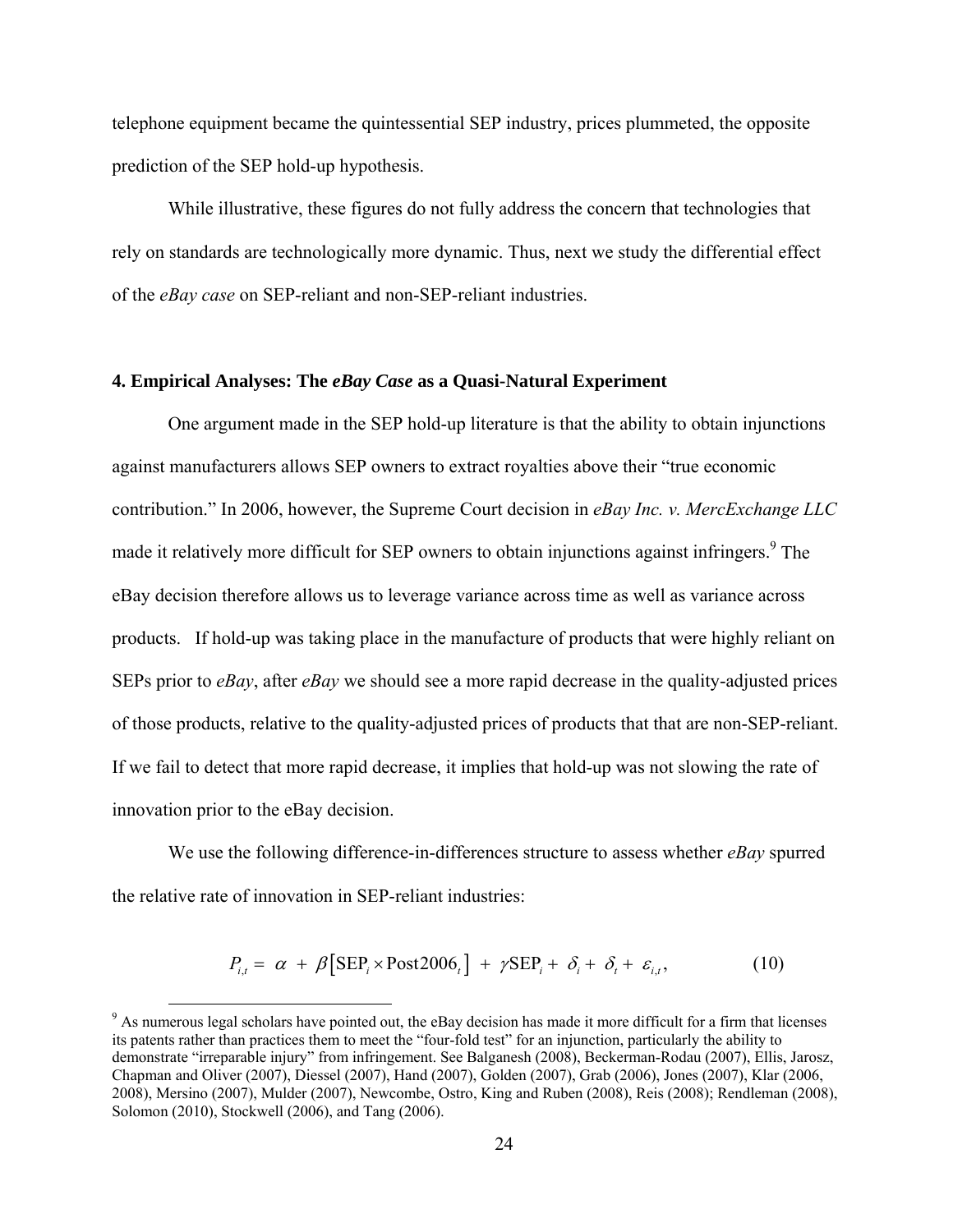where  $P_{i,t}$  is the quality-adjusted price of products in industry *i* in year *t*,  $\text{SEP}_i$  is a dummy variable that equals one if industry  $i$  is a SEP-reliant industry and zero otherwise, Post2006 $<sub>t</sub>$  is a</sub> dummy variable that equals zero until 2006 and one from 2007 onward, and  $\delta_i$  and  $\delta_t$  represent the fixed effects on industry and year dummy variables. If *β* enters negatively and significantly, then this would be consistent with the view that the *eBay Case* spurred the comparative rate of innovation in SEP-reliant industries. If the regression analyses do not reject the hypothesis that  $\beta$ =0, then we the data would not reject the null hypothesis that the eBay Case did not influence the relative rate of innovation in SEP-reliant industries. The regression is estimated over the period from 1997 through 2013. We experimented with different ways of clustering the standard errors, including no clustering, clustering at the industry level, and clustering at the year level. We obtain similar results and report the results with no clustering.

Table 2 indicates that the analyses do not reject the null hypothesis that the *eBay Case* did not accelerate the relative rate of innovation in SEP-reliant industries. The eBay decision coefficient on  $\text{SEP}_{i} \times \text{Post2006}_{i}$  is positive and insignificant in column (1). In searching to find a specification that is consistent with the SEP hold-up hypothesis, we extend the analyses in two ways. One might think that different products have inherently different potential rates of innovation (i.e., that automobiles cannot be improved as quickly as smartphones). In Column 2, we therefore de-trend the data, by subtracting from each observation that product's pre-2007 average price decline. This did not alter the results. We also extend the analyses by restricting the sample to products that are subject to "Moore's Law." In Column 3, we therefore truncate the data so that the non-SEP-reliant category only includes digital electronic products. Once again, we get a coefficient with the "wrong" sign that is not statistically significant. We also employ a jackknife approach, serially dropping products from the regression, and never obtain a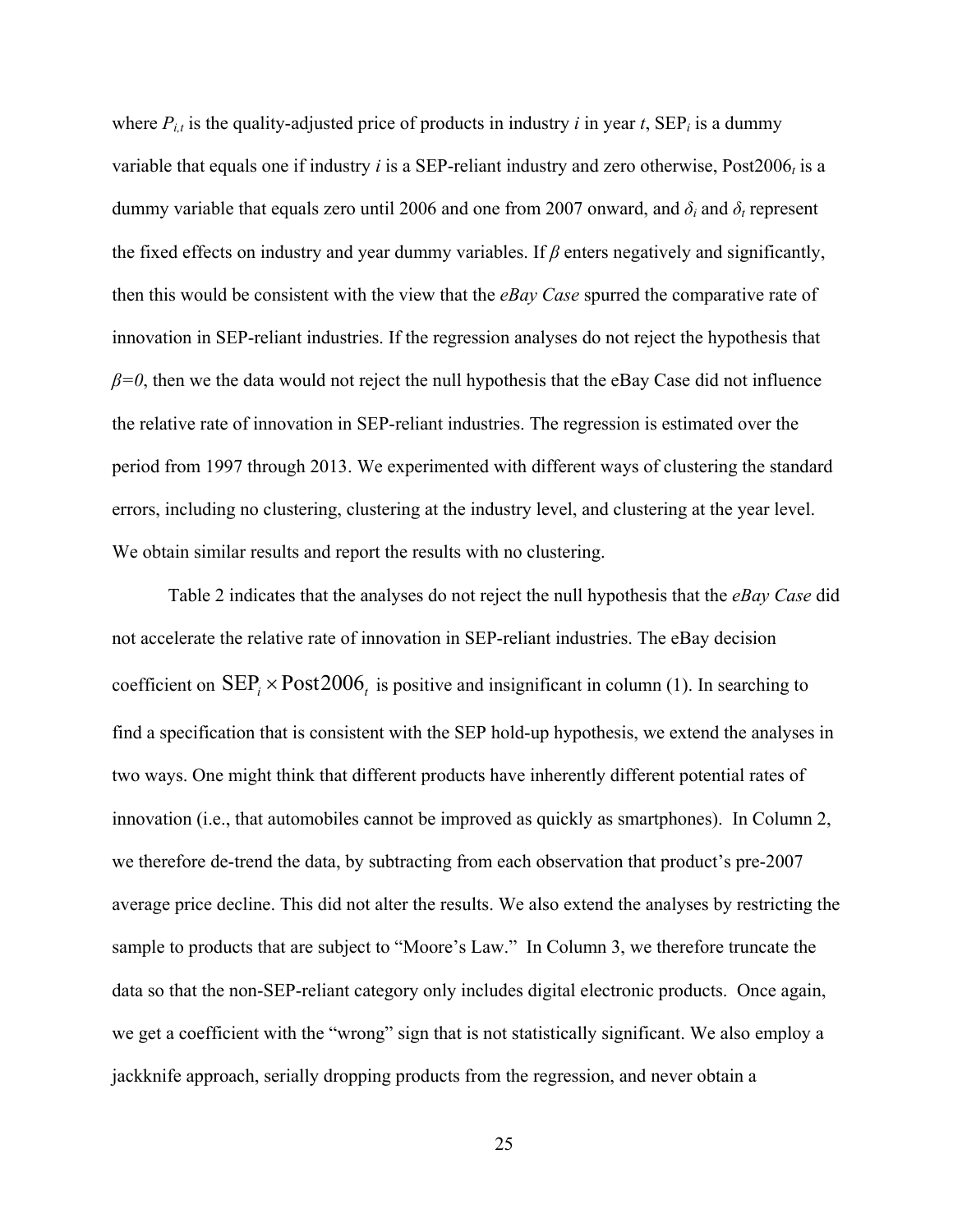statistically significant negative coefficient on  $\text{SEP}_{i} \times \text{Post2006}_{i}$ . In short, we could not reject the null hypothesis that there was no change in the relative rates of innovation in SEP-reliant industries after the *eBay* decision.

# **5. Conclusions**

In this paper, we find that the rate of innovation—as reflected in quality adjusted relative prices—has rarely, if ever, been faster than it is today in exactly those products that scholars agree are theoretically subject to SEP hold-up. We find that prices of SEP-reliant products have fallen at rates that are not just fast compared to a classic hold-up industry, but that are fast against patent-intensive, non-SEP-reliant products. Moreover, when the courts made it harder for SEP holders to hold-up manufacturing firms, we find that this did not accelerate the rate of innovation in SEP-reliant industries relative to other industries. We cannot reject the hypothesis of no SEP hold-up.

One might wonder why there is such a noticeable mismatch between the evidence and theories that articulate how SEP holders can charge royalty rates that capture the value of the standard itself, rather than just their patent's technical contribution to it. We would speculate that markets find ways of ameliorating the adverse effect from patent hold-up. A decentralized system of incomplete contracts involving actors engaged in a repeated game and who coordinate around a focal point in order to expand the boundaries of the market—in this case a standard setting organization—is particularly well suited for facilitating innovation (Egan and Teece, 2015). Indeed, such a defuse system in which the common interest dominates conflicts of interest describes one of the modern world's most innovative organizations: the American research university.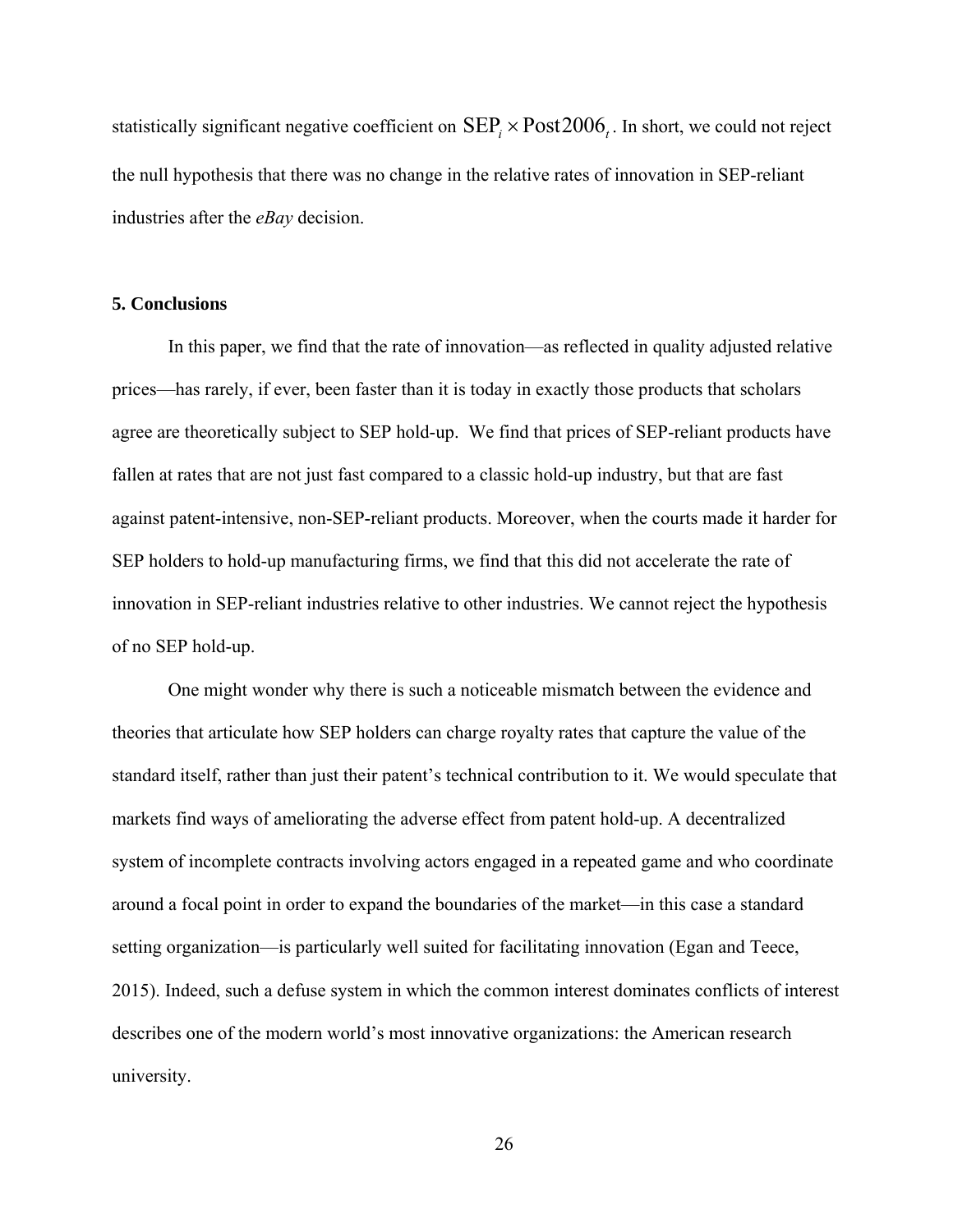# **References**

- Balganesh, S., (2008), "Demystifying the Right to Exclude: Of Property, Inviolability, and Automatic Injunctions," *Harvard Journal of Law and Public Policy* 31, 593-661.
- Barnett, J., (2014), "From Patent Thickets to Patent Networks The Legal Infrastructure of the Digital Economy," *Hoover IP2 Working Paper* N° 15001.
- Beckerman-Rodau, A., (2007), "The Aftermath of eBay v. MercExchange, 126 S. Ct. 1837 (2006): A Review of Subsequent Judicial Decisions," *Journal of the Patent and Trademark Office Society* 89, 631-660.
- Bresnahan, T. (1989), "Empirical Studies in Industries with Market Power," in R. Schmalensee and R. Willig (eds.) *Handbook of Industrial Organization*, vol. 2. Amsterdam: North Holland.
- Department of Commerce, Bureau of Economic Analysis, (2013), *National Income and Product Accounts Handbook*. Washington: Bureau of Economic Analysis.
- Department of Commerce, Bureau of Labor Statistics, (2013), *Handbook of Methods*. Washington: Bureau of Labor Statistics.
- Department of Commerce, Bureau of Labor Statistics, (2008), "How the BLS Measures Price Change for Personal Computers and Peripheral Equipment in the CPI," mimeo, Bureau of Labor Statistics, June 26 version.
- Diessel, B. H., (2007), "Trolling for Trolls: The Pitfalls of the Emerging Market Competition Requirement for Permanent Injunctions in Patent Cases Post-eBay*," Michigan Law Review* 106, 305-345.
- Egan, E. and D. Teece, (2015), "Untangling the Patent Thicket Literature," mimeo.
- Elhauge, E. (2008), "Do Patent Holdup and Royalty Stacking Lead to Systematic Excessive Royalties?" *Journal of Competition Law and Economics* 4, 535-570.
- Ellis, D., J. Jarosz, M. Chapman and L. S. Oliver, (2007), "The Economic Implications (and Uncertainties) of Obtaining Permanent Injunctive Relief After eBay v. MercExchange," *The Federal Circuit Bar Journal* 17, 437-471.
- Farell J., J. Hayes, C. Shapiro and T. Sullivan (2007), "Standard Setting, Patents and Hold-up," *Antitrust Law Journal* 74, 603-670.
- Federal Trade Commission (2011), *The Evolving IP Marketplace: Aligning Patent Notice and Remedies with Competition*. Washington: Federal Trade Commission.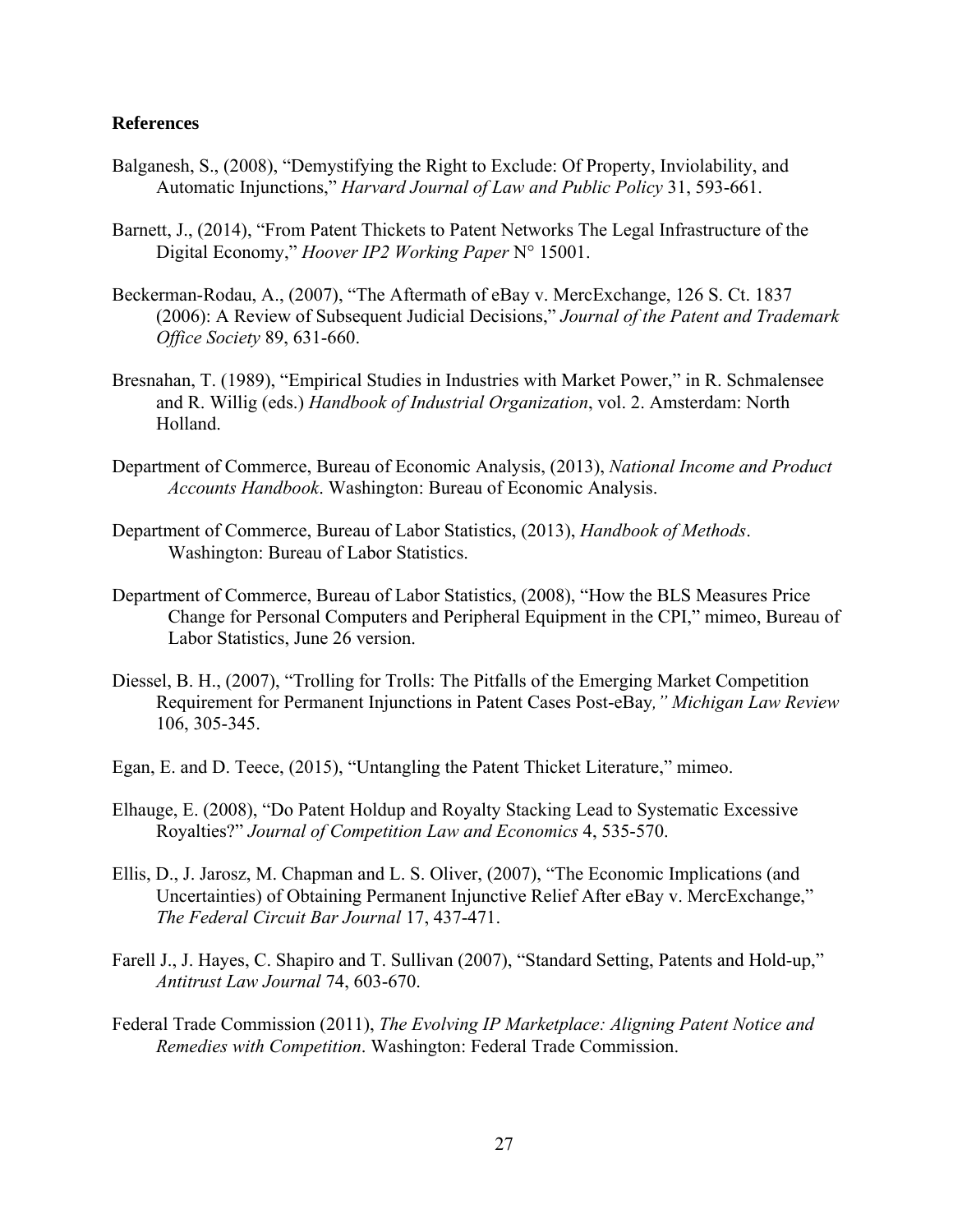- Ganglmair, B., L. Froeb and G. Werden, (2012), "Patent Hold Up and Antitrust: How a Well-Intentioned Rule Could Retard Innovation," *Journal of Industrial Economics* 60, 249-273.
- Gerardin, D. A. Layne-Farrar and J. Padilla, (2008), "The Complements Problem Within Standard Setting: Assessing the Evidence on Royalty Stacking*," Boston University Journal of Science and Technology Law* 14, 144-176.
- Genesove, D. and W. Mullin (1998), "Testing Static Oligopoly Models: Conduct and Cost in the Sugar Industry, 1890-1914," *Rand Journal of Economics* 29, 355-377
- Gilbert, R. and E. Kahn, (1996). *International Comparisons of Electricity Regulation*. New York: Cambridge University Press.
- Golden, J. M., (2007), "Commentary: 'Patent Trolls' and Patent Remedies," *Texas Law Review* 85, 2111-2161.
- Grab, L. T., (2006), "Equitable Concerns of eBay v. MercExchange: Did the Supreme Court Successfully Balance Patent Protection Against Patent Trolls?" *North Carolina Journal of Law and Technology* 8, 159-203.
- Grossman, S. and O. Hart. 1986. "The Costs and Benefits of Ownership: A Theory of Vertical and Lateral Integration," *Journal of Political Economy* 94, 691-719.
- Haber, S., A. Razo and N. Maurer, (2003), *The Politics of Property Rights: Political Instability, Credible Commitments, and Economic Growth in Mexico, 1876-1929*. New York: Cambridge University Press.
- Hand, R. A., (2007), "EBay v. MercExchange: Looking at the Cause and Effect of a Shift in the Standard for Issuing Patent Injunctions," *Cardozo Arts and Entertainment*. 25, 461-84.
- International Monetary Fund, (2004), *Producer Price Index Manual: Theory and Practice*. Washington: IMF.
- Jones, M., (2007), "Permanent Injunction, a Remedy by any Other Name is Patently Not the Same: How *Ebay V. Mercexchange* Affects the Patent Right of Non-Practicing Entities," *George Mason Law Review* 14, 1035-1070
- Joskow, P., (1985). "Vertical Integration and Long-term Contracts: The Case of Coal-Burning. Electric Generating Plants," *Journal of Law, Economics and Organization* 1, 33-80.
- Joskow, P., (1988), "Asset Specificity and the Structure of Vertical Relationships: Empirical Evidence," *Journal of Law, Economics and Organization* 4, 95-118.
- Kendrick, K. and E. Grossman, (1980)*. Productivity in the United States: Trends and Cycles*, Baltimore: The Johns Hopkins University Press.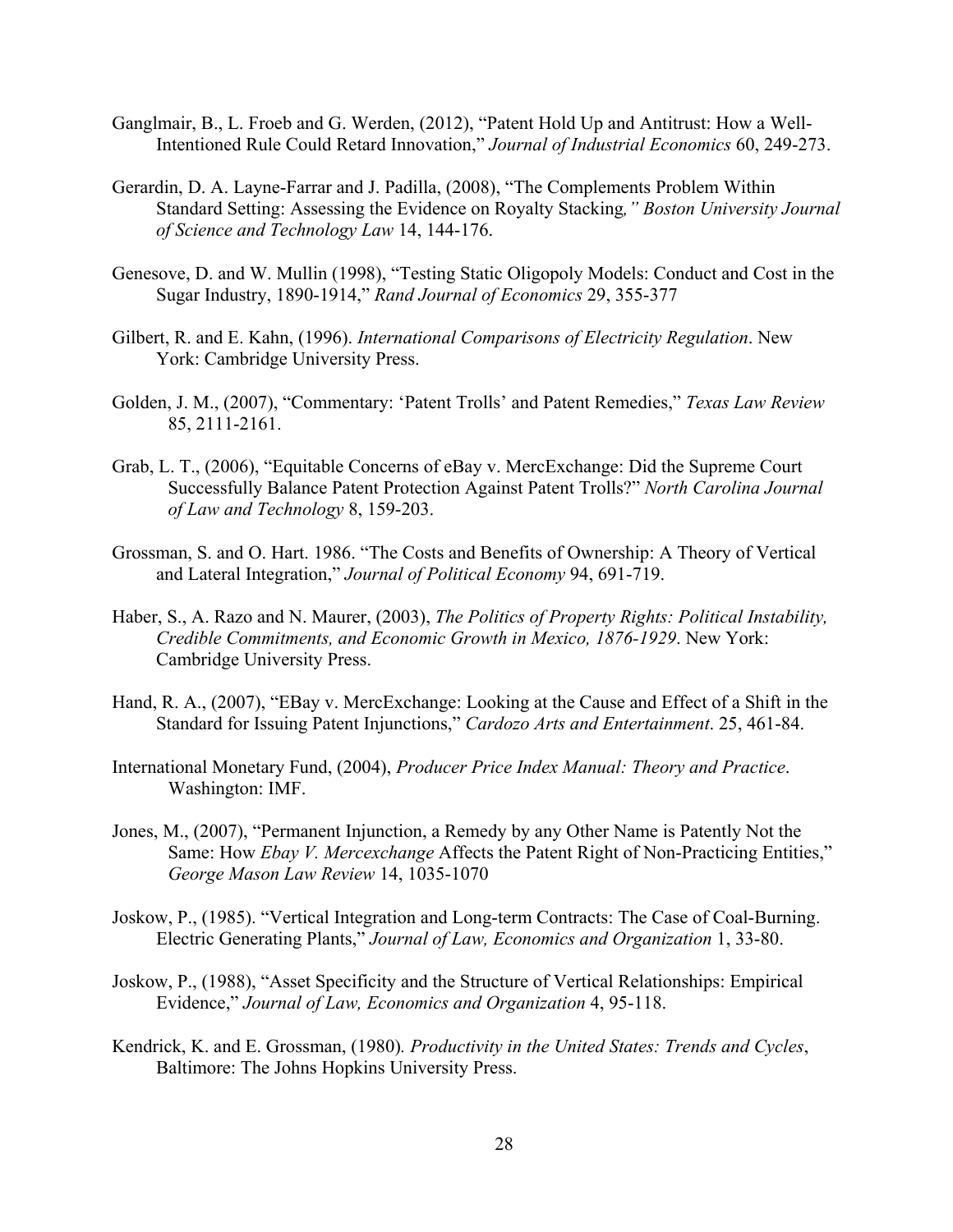- Kieff, F. S. and A. Layne Farrar (2013). "Incentive Effects from Different Approaches to Holdup Mitigation Surrounding Patent Remedies and Standard-Setting Organizations," *Journal of Competition Law and Economics* 9, 1091-1123.
- Klar, R. B., (2006), "EBay Inc. v. MercExchange, LLC: The Right to Exclude Under U.S. Patent Law and the Public Interest," *Journal of the Patent and Trademark Society* 88, 852-858.
- Klar, R. B. (2008), "The United States Supreme Court's Decision in Ebay V. MercExchange: How Irreparable the Injury to Patent Injunctions?" *Widener Law Review* 14, 239-253.
- Klein, B., Crawford, V. and A. Alchian, (1978), "Vertical Integration, Appropriable Rents, and the Competitive Contracting Process," *Journal of Law and Economics* 21, 297-326.
- Kobayashi, B. H. and J. D. Wright, (2009), "Federalism, Substantive Preemption, and Limits on Antitrust: An Application to Patent Holdup," *Journal of Competition Law and Economics* 5, 469-516.
- Kokoski, M., K. Waehrer, and P. Rozaklis, (1999), "Using Hedonic Methods for Quality Adjustment in the CPI: The Consumer Audio Products Component", paper presented at the Conference on the Measurement of Inflation, Cardiff, Wales.
- Lemley, M.A. and C. Shapiro, (2007), "Patent Holdup and Royalty Stacking," *Texas Law Review*  85, 1991-2049.
- Mersino, P. M., (2007), "Patents, Trolls, and Personal Property: Will eBay Auction Away a Patent Holder's Right to Exclude?" *Ave Maria Law Review* 6, 306-340.
- Miller, J. S. (2007), "Standard Setting, Patents, and Access Lock-In: RAND Licencing and the Theory of the Firm," *Indiana Law Review* 40, 351-396.
- Mulder, J., (2007), "The Aftermath of eBay: Predicting When District Courts Will Grant Permanent Injunctions in Patent Cases," *Berkeley Technology Law Journal* 22, 67-88.
- Newcombe, G. M., J. E. Ostro, P. E. King and G. N. Ruben, (2008), "Prospective Relief for Patent Infringement in a Post-eBay World," *NYU Journal of Law and Business* 4, 549-577.
- Nordhaus, W., (2008), "Baumol's Diseases: A Macroeconomic Perspective," *The B.E. Journal of Macroeconomics* 8, 1-39.
- Oulton, N. and M. O'Mahony (1994). *Productivity and Growth: A Study of British Industry, 1954-1986*. Cambridge: Cambridge University Press.
- Reis, R I., (2008), "Rights and Remedies Post Ebay v. Mercexchange Deep Waters Stirred," *Akron Intellectual Property Journal* 2, 133-162.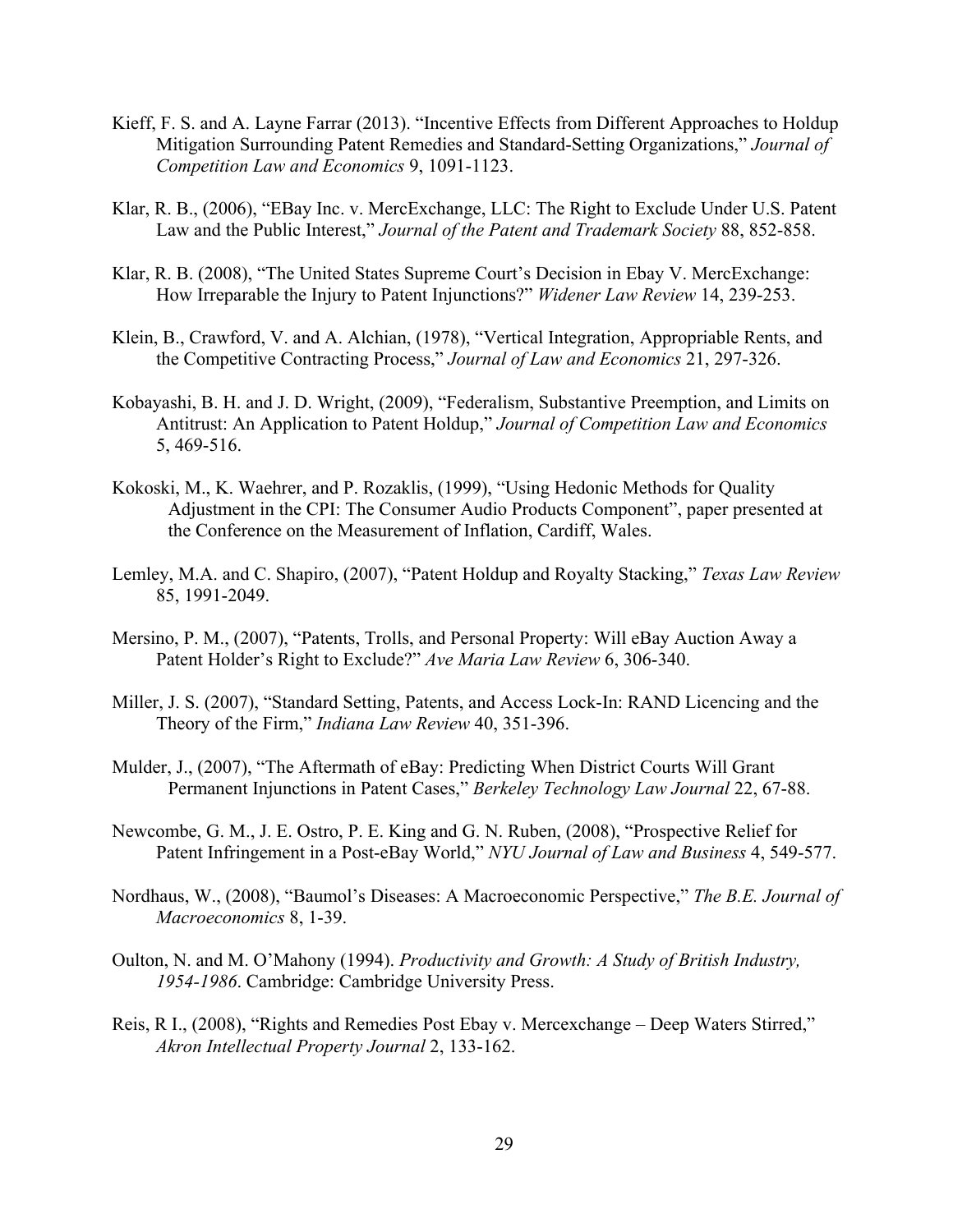- Rendleman, D., (2008), "The Trial Judge's Equitable Discretion Following eBay v. MercExchange," *Review of Litigation* 27, 63-98.
- Salter, W.E.G., (1960). *Productivity and Technical Change*. Cambridge: Cambridge University Press.
- Schmalensee, R., (2009), "Standard-Setting, Innovation Specialists and Competition Policy," *Journal of Industrial Economics* 57, 526–552.
- Shapiro, C., (2001), "Navigating the Patent Thicket: Cross Licenses, Patent Pools, and Standard Setting," in Adam Jaffe, Josh Lerner, and Scott Stern, eds., *Innovation Policy and the Economy: Volume 1*. Cambridge, MA: MIT Press, 119-150.
- Sidak, G., (2009), "Patent Holdup and Oligopsonistic Collusion in Standard-Setting Organizations," *Journal of Competition Law & Economics* 5, 123–188.
- Solomon, N., (2010), "Analysis of the "Four-Factor Test" in Patent Cases Post-eBay," SSRN working paper.
- Stockwell, M. G., (2006), "Implementing eBay: New Problems in Guiding Judicial Discretion and Enforcing Patent Rights," *Journal of the Patent and Trademark Society* 88, 747-60.
- Swanson, D. and W. Baumol, (2005), "Reasonable And Nondiscriminatory (Rand) Royalties, Standards Selection, And Control Of Market Power," *Antitrust Law Journal* 73, 1-58.
- Tang, Y. H., (2006), "The Future of Patent Enforcement After eBay v. MercExchange," *Harvard Journal of Law and Technology* 20, 235-252.
- Wasshausen, D. and B. Moulton, (2007), "The Role of Hedonic Methods in Measuring Real GDP in the United States," in 31st CEIES Seminar, *Are we Measuring Productivity Correctly?* Luxembourg: Office for Official Publications of the European Communities.
- Williamson, O., (1967). "Hierarchical Control and Optimum Firm Size." *Journal of Political Economy* 75, 123-38.
- Williamson, O., (1979). "Transaction-Cost Economics: The Governance of Contractual Relations." *Journal of Law and Economics* 22, 233-61.
- Williamson, O., (1985). *The Economic Institutions of Capitalism*, New York: Free Press.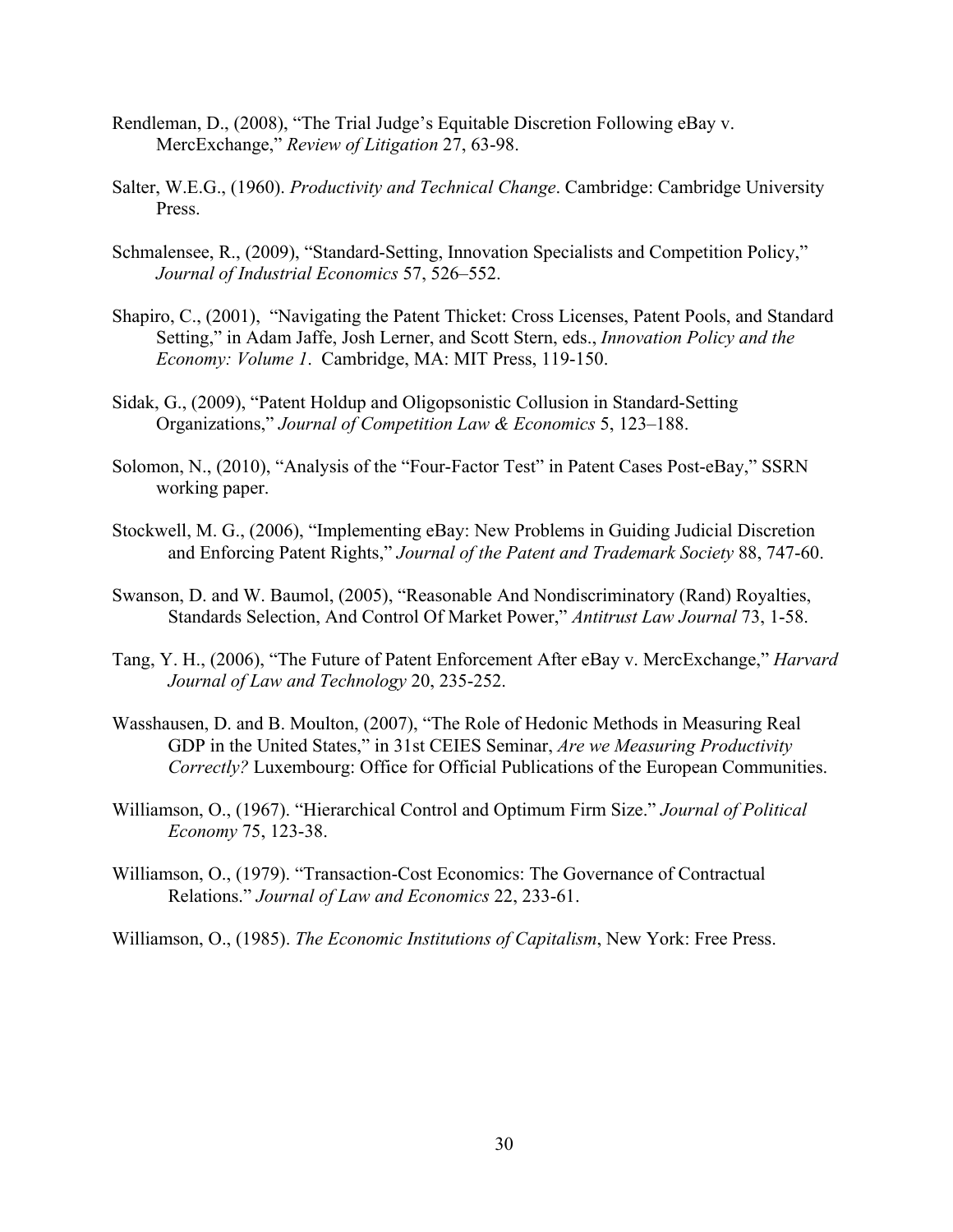# **Appendix A: CPI Series Definitions and Quality Adjustment Methods**<sup>10</sup>

In this appendix we describe each price series that we use and mention the method used to adjust for quality. Column references are to the spreadsheet "Basic Data" in the file Consolidated Data Set for Holdup.xlsx which holds the data we use.

Our default source is the BLS's Consumer Price Series. We prefer this data because it reflects prices paid by consumers, not prices paid by intermediate producers. We only depart from this rule if two conditions are met. First, there is a much longer non-Consumer Price series. Second, the Non-Consumer Price Series and the Consumer Price Series are materially similar for the overlapping years, suggesting that the underlying data is pulled from the same source. In choosing an alternative series (when the CPI has a shorter run of data), we give priority to series the Bureau of Economic Analysis, Personal Consumption Expenditures by Type of Product, from Table 2.4.4 of the Department of Commerce, Bureau of Economic Analysis (2013).

#### *Electricity; CPI code: CUUR0000SEHF01*

 $ELI<sup>11</sup>$  definition: Data are collected on service charges (a fixed charge per bill); consumption charges (for total monthly energy usage); additional charges and credits; taxes.

The prices for electricity include seasonal changes, such as summer or winter rates. Also included are additional charges and credits, such as purchase fuel adjustments. It also includes electricity service to individually-metered residential units.

Quality adjustment method: Electricity is not quality-adjusted.

<sup>&</sup>lt;sup>10</sup> Series definitions come from BLS's internal ELI series definitions. They were retrieved by email from Steve Reed of the CPI office.

 $<sup>11</sup>$  "The CPI item structure has four levels of classification. The 8 major groups are made up of 70 expenditure</sup> classes (ECs), which in turn are divided into 211 item strata. Major groups and ECs do not figure directly in CPI sample selection [...]. Within each item stratum, one or more substrata, called entry-level items (ELIs), are defined. There are a total of 305 ELIs, which are the ultimate sampling units for items as selected by the BLS national office. They represent the level of item definition from which data collectors begin item sampling within each sample outlet." (Department of Commerce, Bureau of Labor Statistics 2013, ch. 17, p. 13).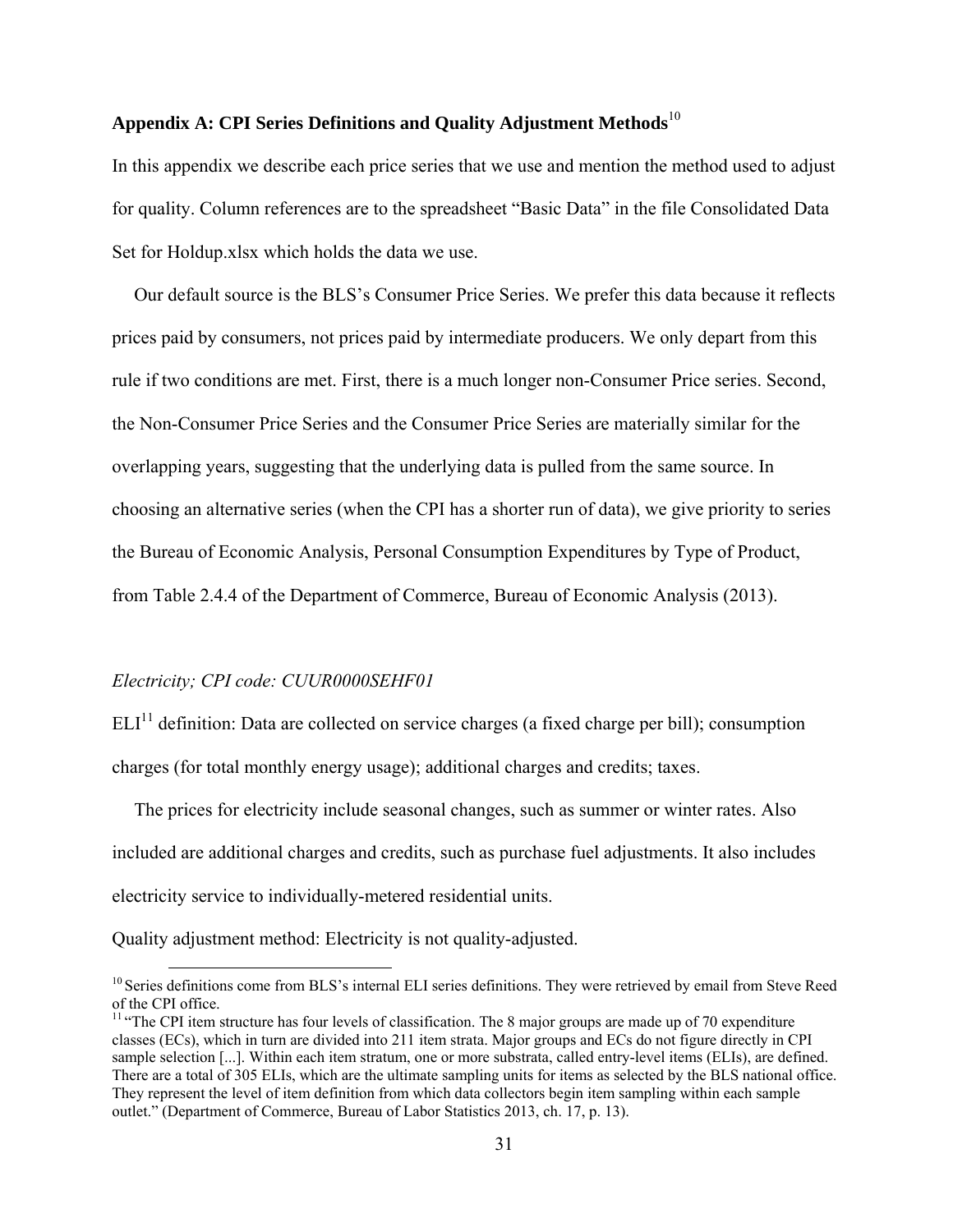*Telephone hardware, calculators, and other consumer item; BEA code: DCTERG3*

The BEA uses the CPI series for telephone hardware, calculators, and other consumer items (code: CUUR0000SEEE04), which is subdivided into two subcomponents:

Subcomponent (i): Telephones, peripheral equipment, and accessories (ELI: EE041) ELI definition: Home-based and cellular telephones, telephone answering devices, Caller ID units, additional cordless handsets, and accessories. Excluded are home telephone and cellular telephone *services.* 

This price series is divided into 3 specification clusters: Cluster 01C: Cellular telephones; Cluster 02B: Home-based telephones; Cluster 03B: Telephone peripheral equipment and accessories.

Subcomponent (ii): Calculators, typewriters, and other information processing equipment (ELI: EE042). ELI definition: Calculators, typewriters, and other information processing equipment for non-business use. ELI excludes equipment referred to as Personal Digital Assistants (PDA's) or handheld PC's. These items are priced in ELI EE011. This ELI is divided into 2 specification clusters: Cluster 01A: Calculators; Cluster 02A – Typewriters and other information processing equipment. The CPI office at the BLS states that this subcomponent price series is primarily comprised of calculators.

Quality adjustment method: The BEA does not adjust the series for quality. However, the CPI does a hedonic quality adjustment.

# *Televisions* CPI code: CUUR0000SERA01

ELI definition: All non-portable, electronic video displays with television tuners. Televisions with built-in DVD or other media players are included. Televisions included in component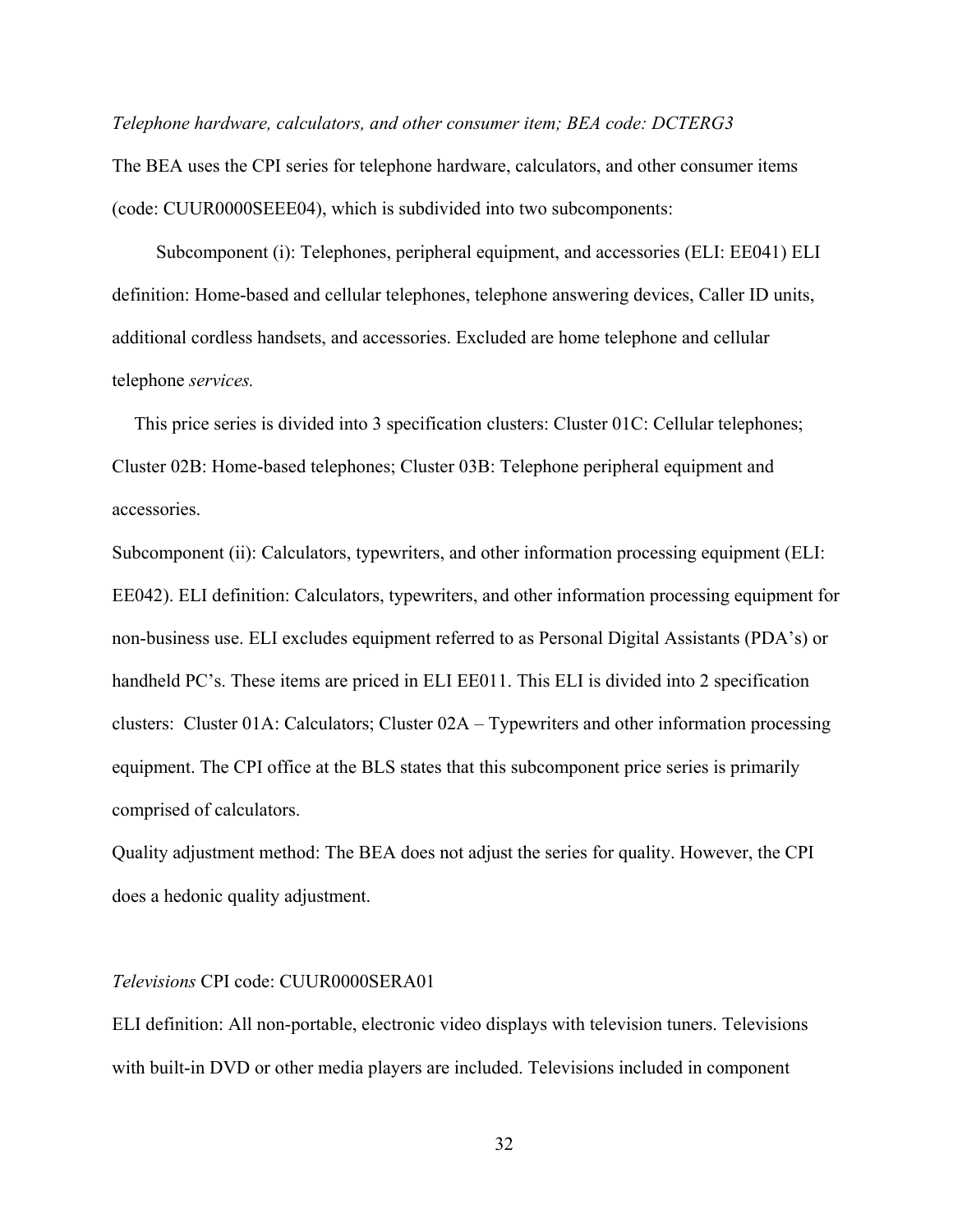systems are eligible as long as there is an individual price for the TV. Televisions including separate speakers or stands are also included.

ELI excludes: Computer monitors (displays without television tuners), and televisions designed for portable viewing (those with battery power) are priced in RA031. Also excluded are television/audio component systems (audio components are priced in RA051) and television/video component systems (video components are priced in RA031). Quality adjustment method: Quality is adjusted with the hedonic price method since 1999 (Kokoski, Waehrer and Wright (1999)).

# *Other video equipment* –CUUR0000SERA03

ELI definition: Includes purchased hardware used for displaying or making video. Set-top boxes, devices used to stream video between devices (Apple TV, Slingbox, etc.), video cassette recorders (VCRs), digital and personal video recorders (DVR or PVR), video disc players/recorders (DVD or Blu-ray), portable DVD players and other portable video players with screens larger than 7", handheld portable TVs that are designed to operate on batteries, video cameras (camcorders), satellite television equipment, video accessories, and other video products.

ELI excludes: Excludes all stationary televisions including televisions designed to be installed in an automobile. Also excluded are video tapes and discs for sale or rent, rental of video equipment, digital video recorder services, and satellite dish programming services. Portable media players with screens smaller than 7" are excluded unless they include a DVD player. Also excluded are digital/personal video recorder subscription services. Cameras primarily intended for still photography are excluded even if they have a video feature.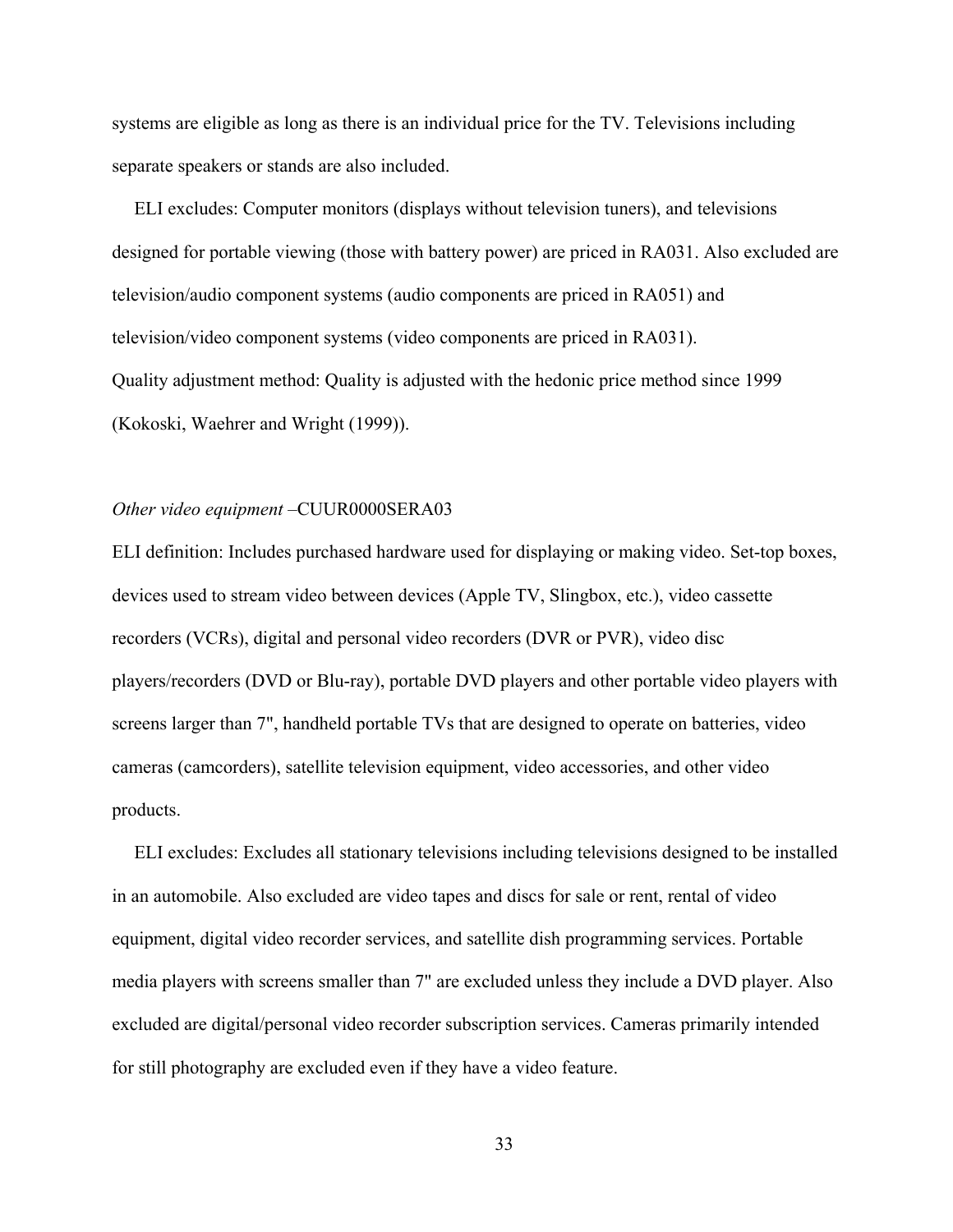Cluster Definitions: This list is divided into four clusters: Cluster 01D - Video Players/Receivers: Devices that obtain video from another source-whether through a telecommunications line such as cable or the internet, or from another home device such as a personal computer-so that the video can be displayed or recorded for display on a television, monitor, or projector. Examples include VCRs, DVD players, cable set-top boxes, DVRs, and Apple TV. Portable video players belong in cluster 02C. Cluster 02C - Portable Video Players: Devices that combine a screen, a video source, and battery power so video can be viewed on the go. Included are DVD players, televisions, satellite TV players, and DVRs designed for portable viewing. Cluster 03C - Video Cameras/Camcorders: Motion photography devices used to record video. Cameras primarily intended for still photography are excluded from this ELI. Cluster 04B - Other Video Products/Accessories: All video products eligible in the ELI that do not fall in one of the above clusters. Examples include video cables, antennas, and television remote controls. Quality adjustment method: The BLS does a hedonic quality adjustment since 2000 (Kokoski, Waehrer and Wright (1999)).

#### *Audio equipment* CPI Code: CUUR0000SERA05

ELI definition: All types of home, portable, and automobile audio equipment and accessories. ELI excludes: Portable media players with screens larger than 7" are excluded (these are priced as video equipment). Personal audio players that can run Apps and browse the internet are priced under handheld computers. DVD, Blu-Ray, video streamers, and all other video players are excluded unless the unit functions primarily as receiver or is part of a bundled "Home Theater System."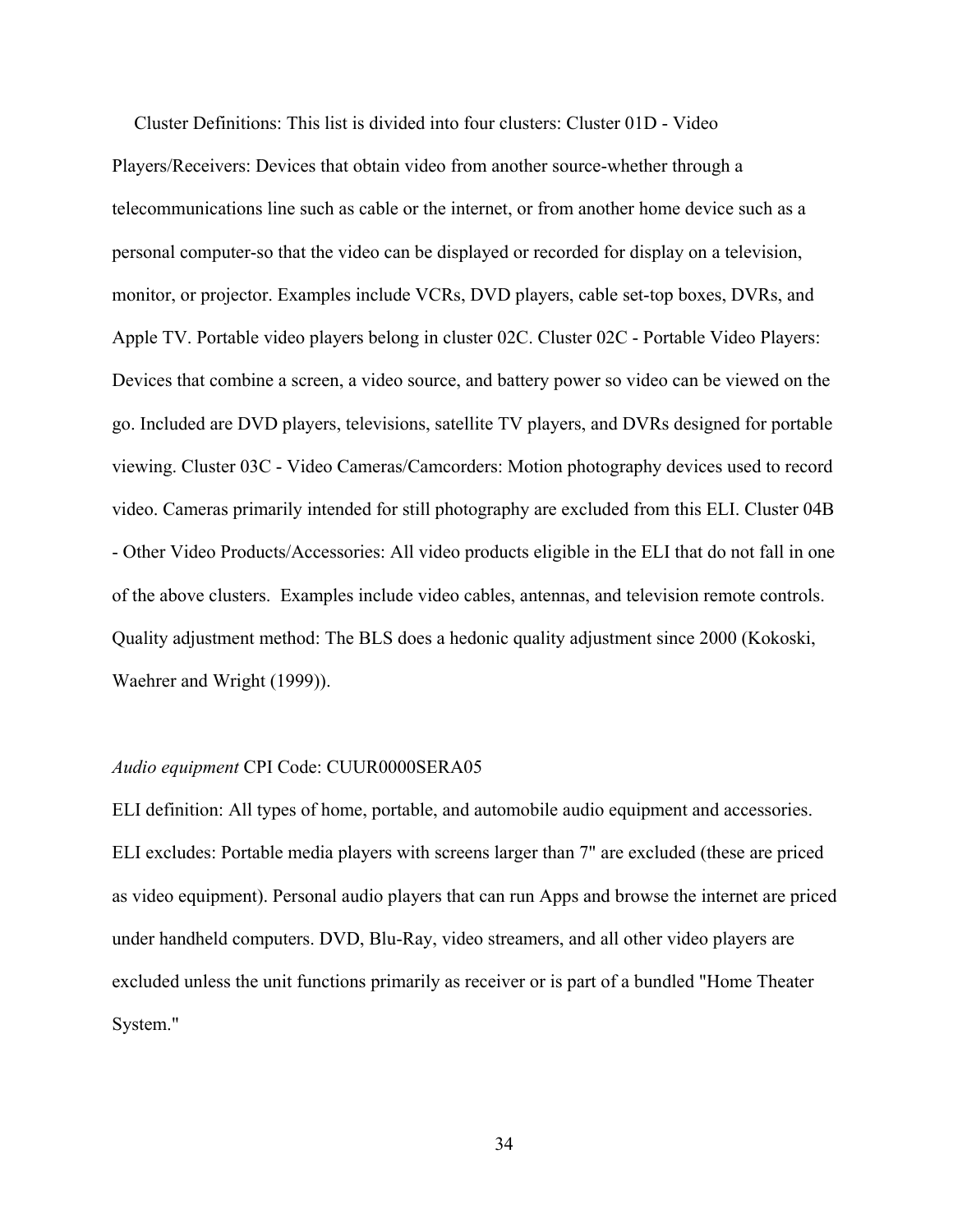This price series is divided into five clusters: Cluster 01B - Personal audio devices: Audio players and recorders designed for mobile use with headphones. Cluster 02B - Audio systems, components, and speakers: Receivers, stereo components and systems, speakers, and home theater systems. Cluster 03B - Automobile audio equipment: Audio equipment designed for installation and use in an automobile. Cluster 04A - Compact audio including boomboxes and docks: Complete audio systems that include built-in speakers including clock radios and docks for personal audio devices. Cluster 05 – Accessories: Headphones, audio cables, and other accessories.

Quality is adjusted using imputation, wherein the BLS estimates the price change between a newly discontinued stereo and the new stereo via the price change of all other comparable stereos in the area. Since 2000, the BLS uses the hedonic price method to adjust quality. (Kokoski et al. (1999).)

*Video, audio, photographic, and information processing equipment and media (75, 76, and part of 93)* BEA code: DVAPRG3

Quality adjustment method: Quality is adjusted with the hedonic price method since 2000.

#### *Photographic equipment* CPI code: CUUR0000SS61023

ELI definition: Digital cameras and lenses intended primarily for still photography. Included in ELI but excluded from pricing: Other photographic equipment (including film cameras, tripods, and camera bags) are included in the ELI but not priced. ELI excludes: in ELI RD011 digital memory cards and readers (included in ELI EE021), office/document printers and scanners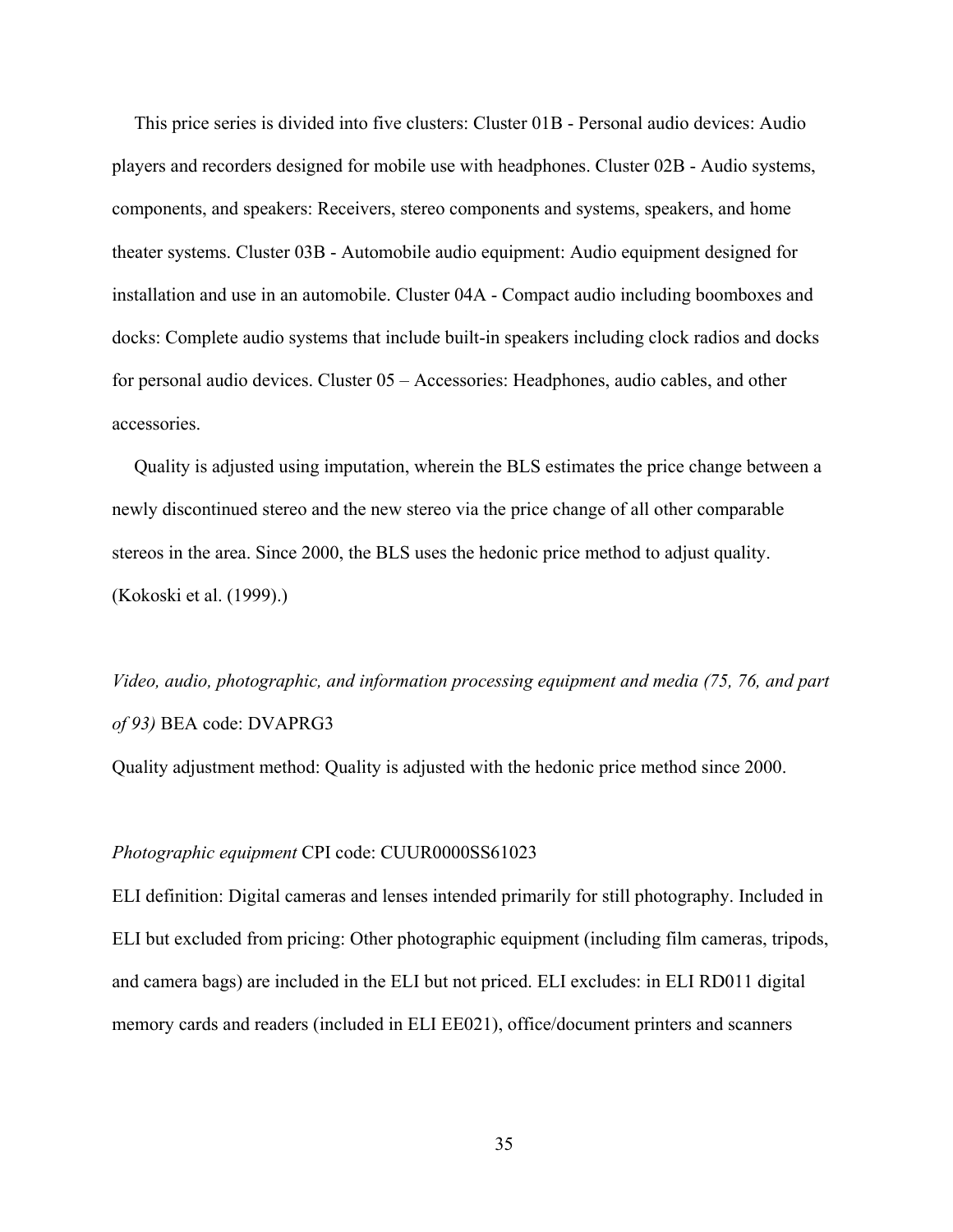(included in ELI EE011), photo printer paper (included in ELI GE011), photo printer ink cartridges (included in ELI EE021), and digital picture frames (included in ELI HL012)

This price series is divided into two specification clusters: CLUSTER 01C - Fixed lens cameras: Cameras with a built-in lens. These cameras may be referred to as point-and shoot. CLUSTER 02C - SLR, interchangeable lens cameras, and lenses: Cameras designed to work with removable lens including SLRs and mirrorless ILC (interchangeable lens camera). This cluster also includes lenses designed to work with these cameras.

Quality adjustment method: Quality adjusted using imputation, wherein the BLS estimates the price change between a newly discontinued piece of photography equipment and the new piece of photography equipment via the price change of all other comparable photography equipment in the area.

*Electronic computers and workstations* PPI code: WPU11510114; *Portable Computers, Laptops, PDAs, and other single user Computers* PPI code: WPU11510115; *Portable Computers, Laptops, PDAs, and other single user Computers* PPI code: WPU11510116 (See International Monetary Fund (2004, pp. 261-263)).

Quality adjustment method: Hedonic price method (See Department of Commerce, Bureau of Labor Statistics (2008) and Wasshausen and Moulton (2006)).

*Test equipment for electrical, radio, & communication circuits & motors* PPI code: WPU11720501

Quality adjustment method: Production cost-based quality adjustment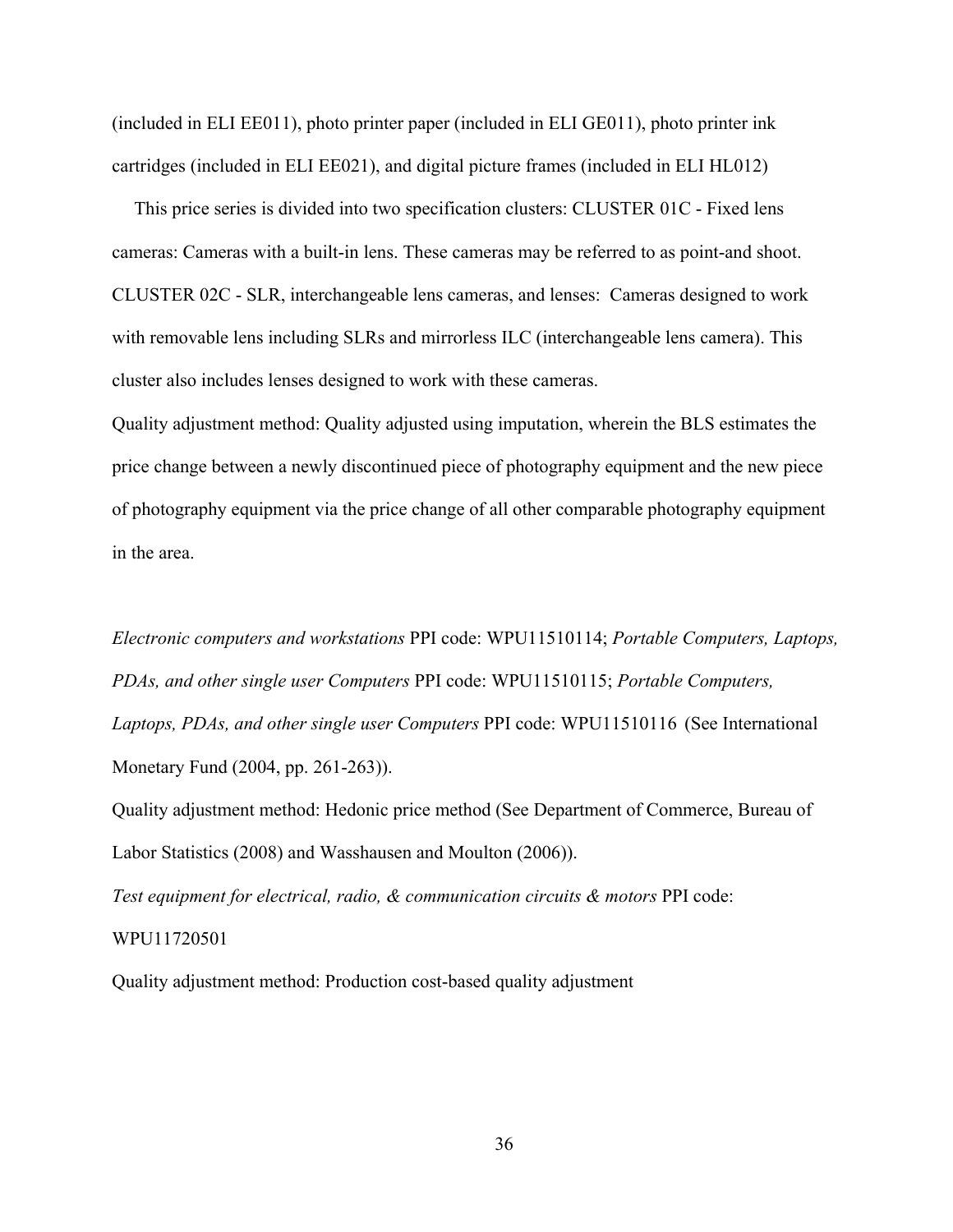#### *Coin operated amusement machines* PPI code: WPU119308

Includes electronic casino gaming devices, slot machines, juke boxes, arcade games, pinball machines, "wood machines" that could be in an arcade (such as a wooden shuffle board), ticket dispensers, and parts for the aforementioned machines. Excludes games that require a computer, personal gaming devices, or games that could be considered a sport. Quality adjustment method: Production cost-based quality adjustment

#### *Watches* – CPI code: CUUR0000SEAG01

ELI definition: All types and styles of wrist watches, pocket watches, and other types of watches meant to be worn on the body (i.e. ring watches) for men, women, and children. ELI excludes: Single purpose stopwatches which are not part of a standard watch.

Quality adjustment method: Imputation. The BLS estimates the price change between a discontinued watch and new watch via the price change of all other comparable watches in area.

#### *New cars* – CPI code: CUUR0000SS45011

ELI definition: All new automobiles, trucks and multi-purpose vehicles purchased for personal use. The vehicles are classified as either car or light truck segment. The light truck cluster includes pickup, vans, and sport utility vehicles. The body style term "crossover vehicle" is used in the industry to describe both cars and light trucks and to assist you with the appropriate cluster placement, please reference the SO 725 New Car and Truck List. ELI excludes: Optional extended warranties, titling, and registration; Used, commercial, "demonstrator", and recreational vehicles.

Quality adjustment method: Production cost-based quality adjustment.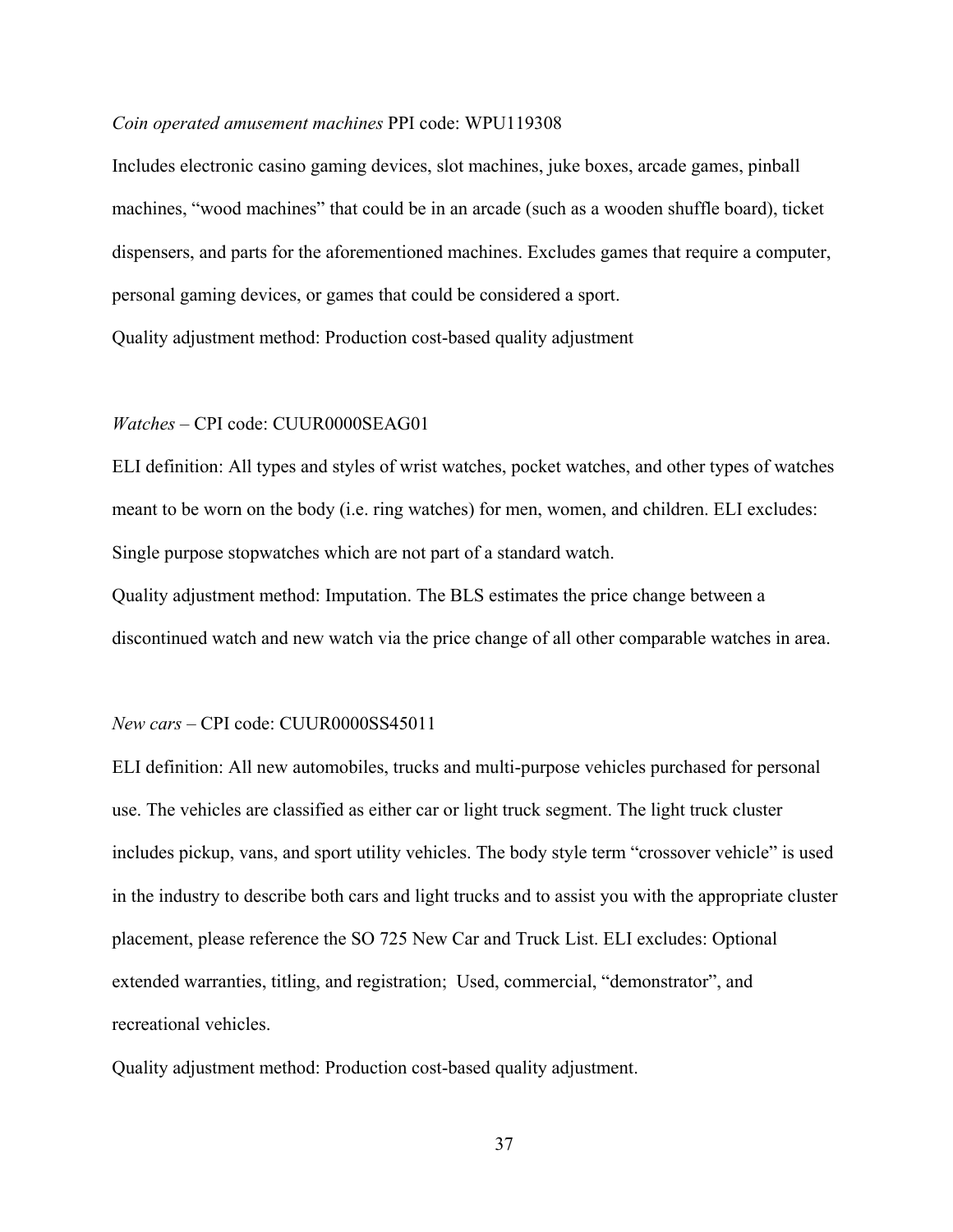# **Table 1: Products by category**

| <b>Hold-Up Industry</b>                        | <b>SEP-Reliant Industries</b>                                                                       | <b>Non-SEP-Reliant</b><br><b>Industries</b>                                          |
|------------------------------------------------|-----------------------------------------------------------------------------------------------------|--------------------------------------------------------------------------------------|
| <b>Electricity</b> , Urban<br><b>Consumers</b> | Telephone and facsimile<br>Equipment merged with<br>Telephone Hardware<br>Calculators, & Other      | Test equipment for<br>electrical, radio, and<br>communication circuits<br>and motors |
|                                                | <b>Consumer Information Items</b>                                                                   | Watches                                                                              |
|                                                | <b>Televisions</b>                                                                                  | New Cars                                                                             |
|                                                | Other Video                                                                                         | Host Computers, Multi-<br>users (Mainframes, UNIX,                                   |
|                                                | Computers and Workstations<br>(excluding portable)                                                  | and PC Servers)                                                                      |
|                                                | Audio Equipment                                                                                     | Coin Operated<br><b>Amusement Machines</b>                                           |
|                                                | Photographic Equipment                                                                              |                                                                                      |
|                                                | Portable Computers, Laptops,<br>PDAs, and Other Single User<br>Computers                            |                                                                                      |
|                                                | Video, audio, photographic,<br>and information processing<br>equipment and media (Figure<br>5 only) |                                                                                      |

Note: For precise definitions and BLS or BEA Code see Appendix A.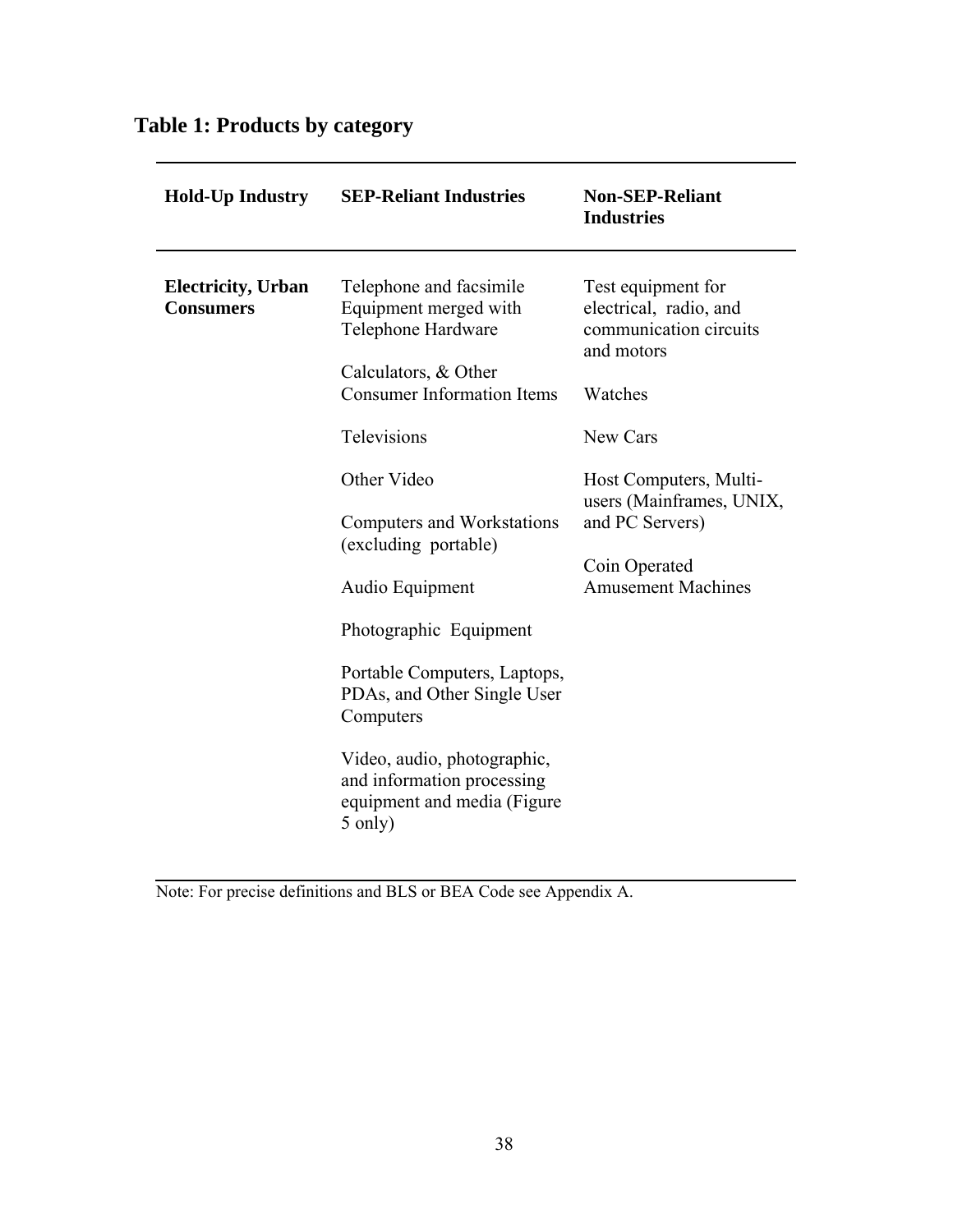|                               | (1)          | (2)                         | (3)                                                 |
|-------------------------------|--------------|-----------------------------|-----------------------------------------------------|
|                               | Price change | Price change<br>(detrended) | Price change<br>(detrended,<br>Moore's law<br>only) |
| Dummy SEP*Post 2006           | 0.012        | 0.012                       | 0.013                                               |
|                               | (0.012)      | (0.012)                     | (0.014)                                             |
| <b>SEP</b> industry           | $-0.058***$  | 0.0094                      | $-0.053**$                                          |
|                               | (0.013)      | (0.013)                     | (0.019)                                             |
| <b>Constant</b>               | $-0.039$     | $-0.035$                    | 0.050                                               |
|                               | (0.021)      | (0.021)                     | (0.032)                                             |
| <b>Industry fixed effects</b> | Yes          | Yes                         | Yes                                                 |
| <b>Year fixed effects</b>     | Yes          | Yes                         | Yes                                                 |
| <b>Observations</b>           | 201          | 201                         | 169                                                 |
| <b>R-squared</b>              | 0.807        | 0.311                       | 0.344                                               |

# **Table 2: The effect of e-bay on the rate of price change in SEP industries**

Note: The dependent variable is the quality adjusted change in the price of products in a particular industry and year. SEP industry is a dummy variable that equals one if the industry is a SEP-reliant industry, as defined in the text and listed in Table 1, and equals zero otherwise. Post 2006 is a dummy variable that equals one before 2007 and one from 2007 onward. Robust standard errors are reported in parentheses, and the designations, \*, \*\*, \*\*\*, indicate statistical significance at the ten, five, and one percent, respectively.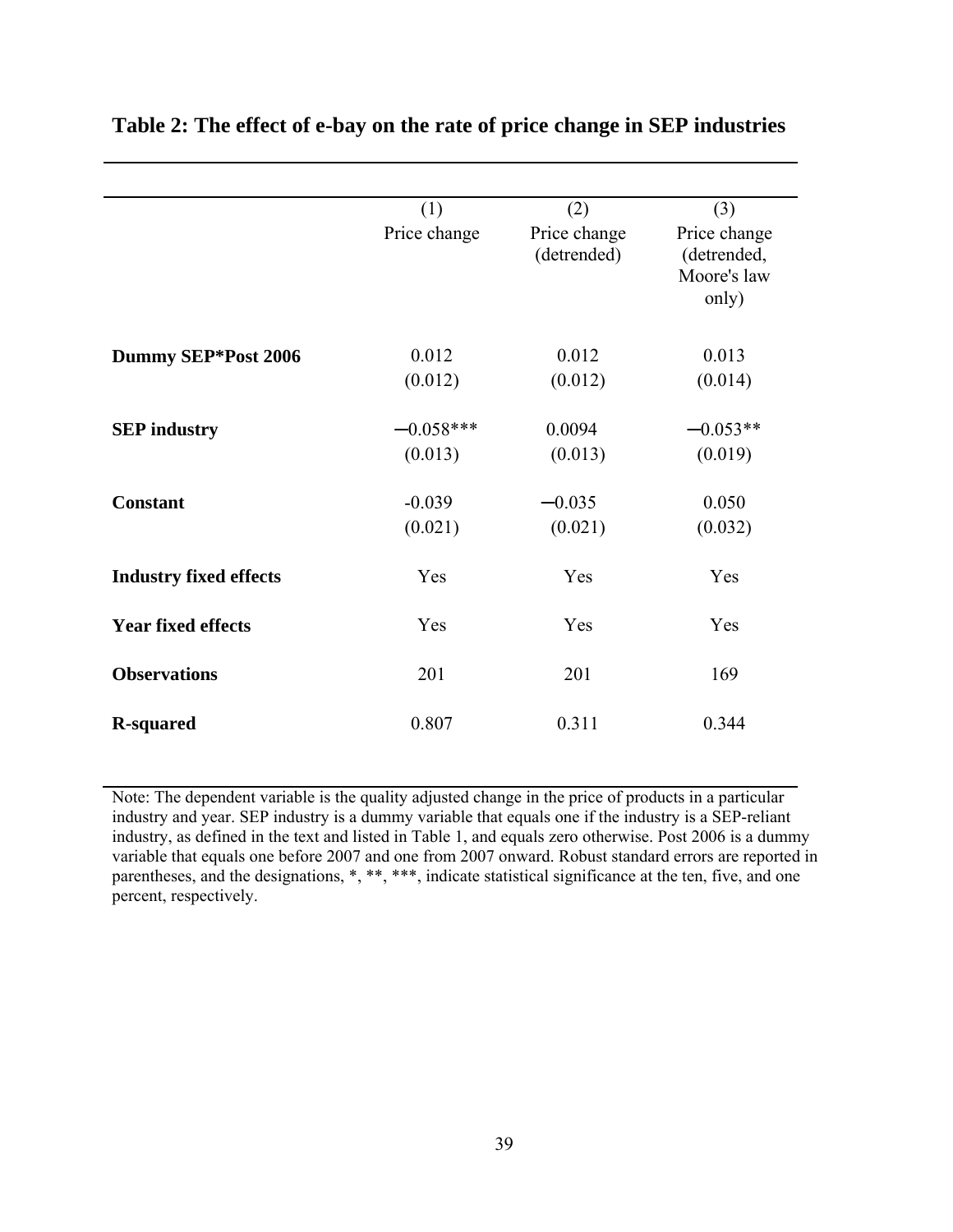

**Figure 1**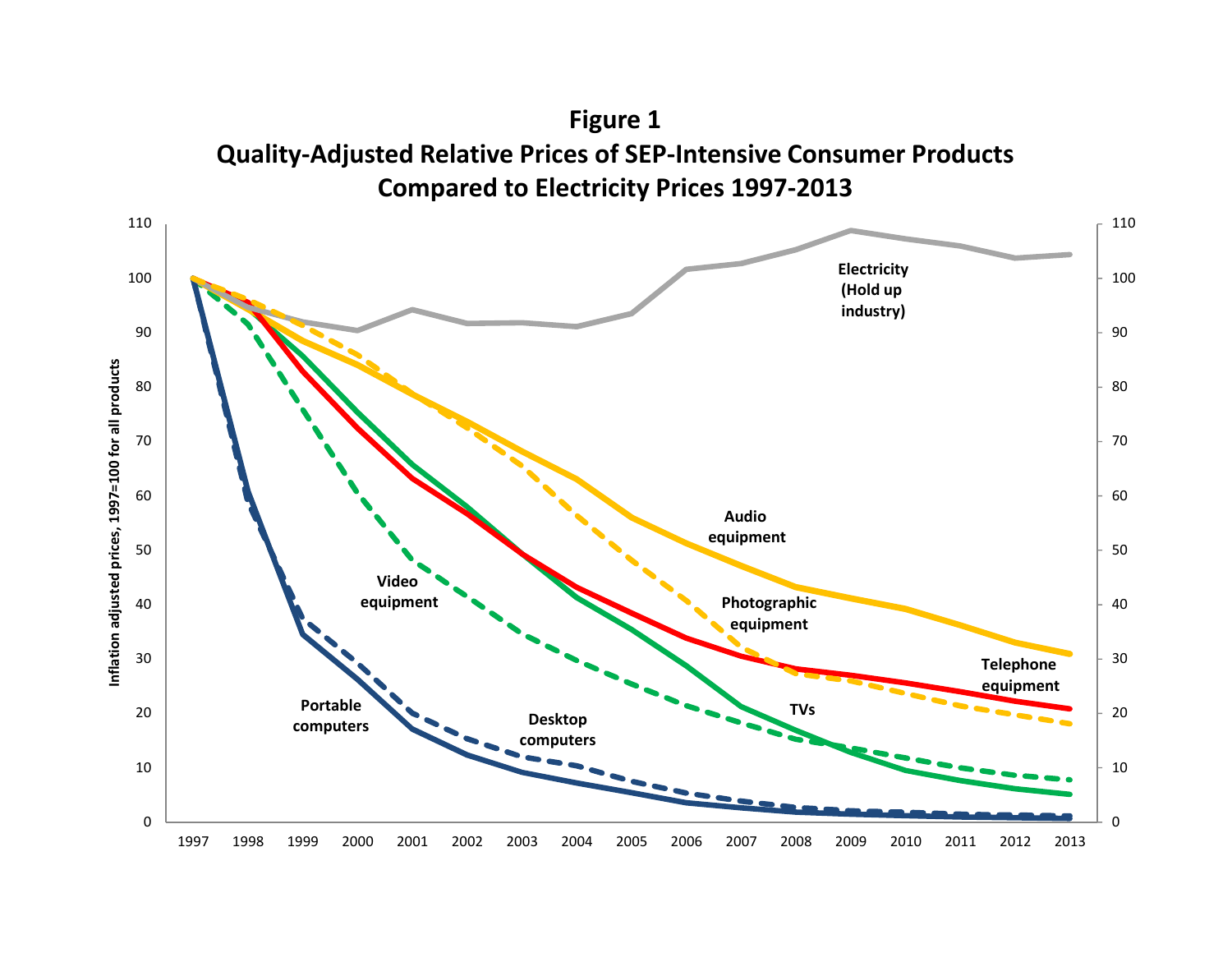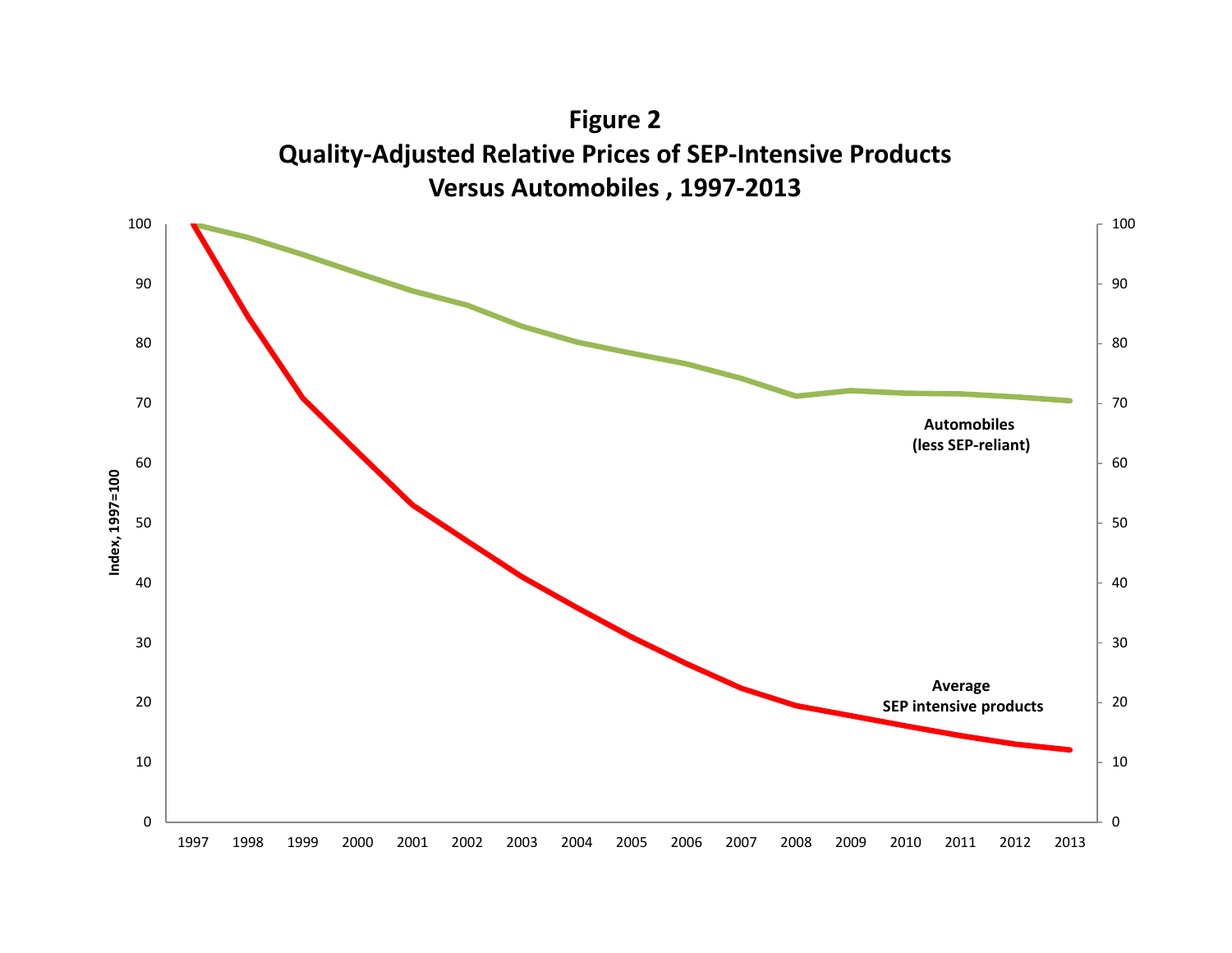**Figure 3 Quality‐Adjusted Relative Prices of SEP‐Intensive Products Compared with other "Moore's Law" Products, 1997‐2013**

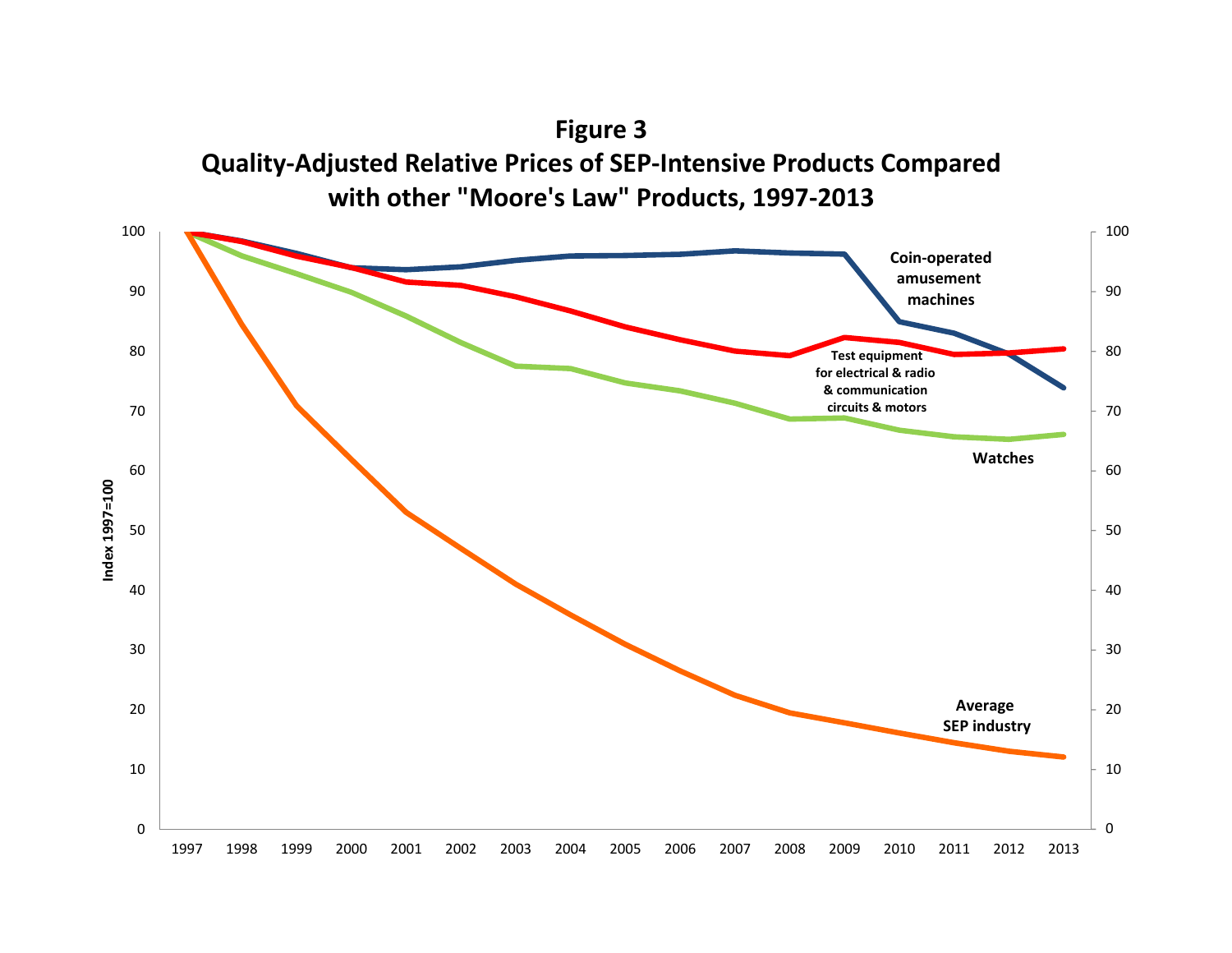**Figure 4 Quality Adjusted Relative Prices of Multi‐User Mainframe Computers & Servers Compared with SEP‐Intensive Desktop and Portable Computers, 2004‐2013**